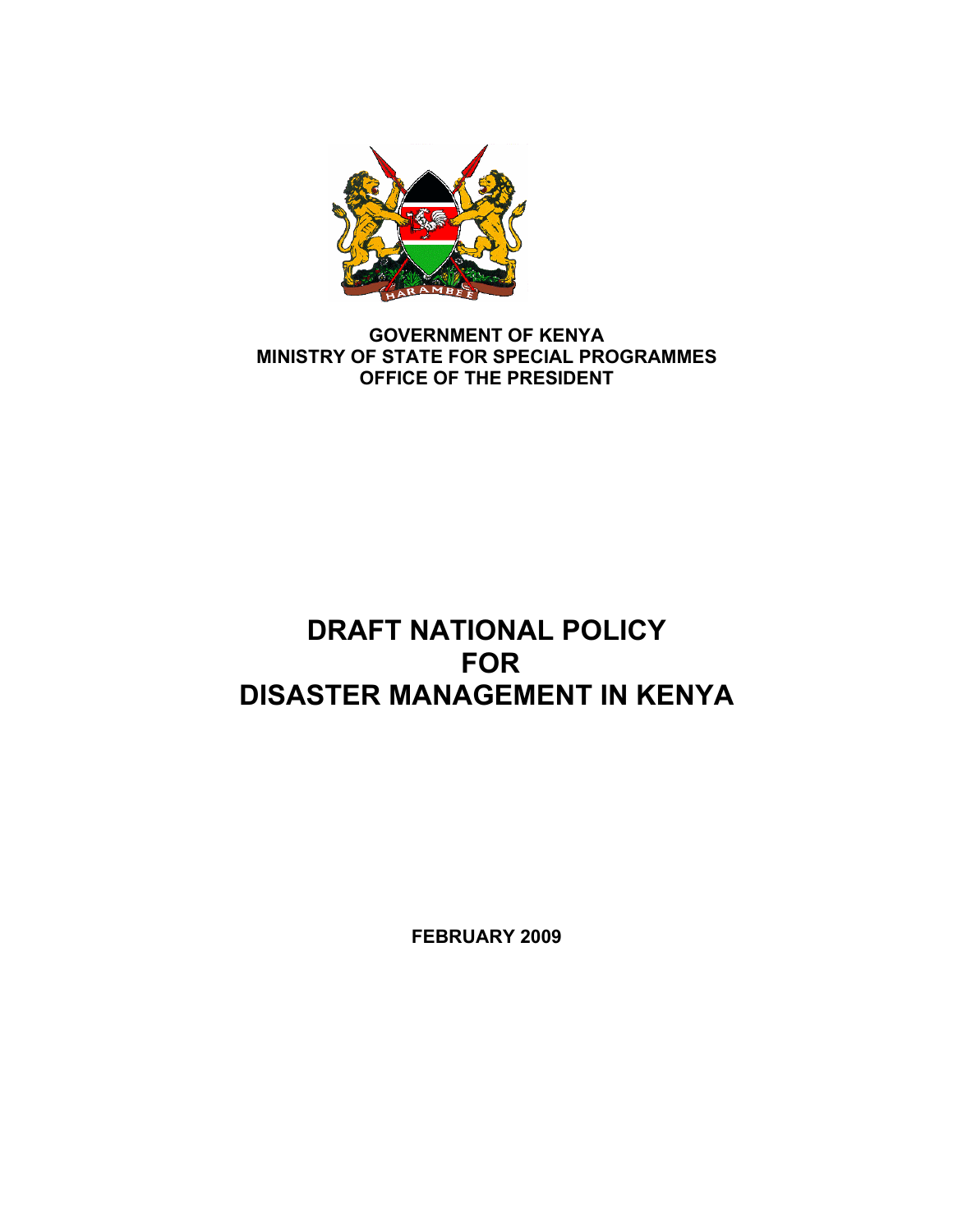## **LIST OF ABBREVIATIONS**

| <b>ASAL</b>            | Arid and Semi Arid Lands                                        |
|------------------------|-----------------------------------------------------------------|
| AU                     | <b>Africa Union</b>                                             |
| <b>CBD</b>             | <b>Convention on Biological Diversity</b>                       |
| <b>CBOs</b>            | <b>Community Based Organizations</b>                            |
| <b>CEWARN</b>          | <b>Conflict Early Warning and Response Network</b>              |
| <b>CSO<sub>s</sub></b> | <b>Civil Society Organisations</b>                              |
| <b>DM</b>              | <b>Disaster Management</b>                                      |
| <b>DRR</b>             | <b>Disaster Risk Reduction</b>                                  |
| ECOWAS                 | <b>Economic Community of West African States</b>                |
| <b>EWS</b>             | <b>Early Warning System</b>                                     |
| <b>GHA</b>             | <b>Greater Horn of Africa</b>                                   |
| <b>GRTS</b>            | <b>Geo Livelihood Review Teams</b>                              |
| HIV/AIDS               | Human Immune Virus/ Acquired Immuno-Deficiency Syndrome         |
| <b>IGAD</b>            | <b>Inter-Governmental Authority for Development</b>             |
| <b>IPCC</b>            | Inter-governmental Panel on Climate Change                      |
| <b>ISDR</b>            | <b>International Strategy for Disaster Response</b>             |
| <b>KFSM</b>            | Kenya Food Security Meeting                                     |
| <b>KFSSG</b>           | Kenya Food Security Steering Group                              |
| M&E                    | Monitoring and Evaluation                                       |
| <b>MARPOL</b>          | International Convention for Prevention of Pollution from Ships |
| <b>MDGs</b>            | <b>Millennium Development Goals</b>                             |
| МT                     | <b>Metric Tonnes</b>                                            |
| <b>MTEF</b>            | <b>Medium Term Expenditure Framework</b>                        |
| NADIMA                 | National Disaster Management Agency                             |
| <b>NGOs</b>            | Non-Governmental Organizations                                  |
| <b>NOAA</b>            | National Oceanic and Atmospheric Administration                 |
| <b>PIC</b>             | <b>Prior Informed Consent</b>                                   |
| <b>POPS</b>            | <b>Persistent Organic Pollutants</b>                            |
| <b>PRSP</b>            | <b>Poverty Reduction Strategy Paper</b>                         |
| RAMSAR                 | Convention on Wetlands of International Importance              |
| <b>SADC</b>            | Southern African Development Community                          |
| <b>SOP</b>             | <b>Standard Operating Procedure</b>                             |
| <b>UN</b>              | <b>United Nations</b>                                           |
| <b>UNCBD</b>           | United Nations Convention on Biological Diversity               |
| <b>UNCCD</b>           | United Nations Convention to Combat Desertification             |
| <b>UNFCCC</b>          | United Nations Framework Convention on Climate Change           |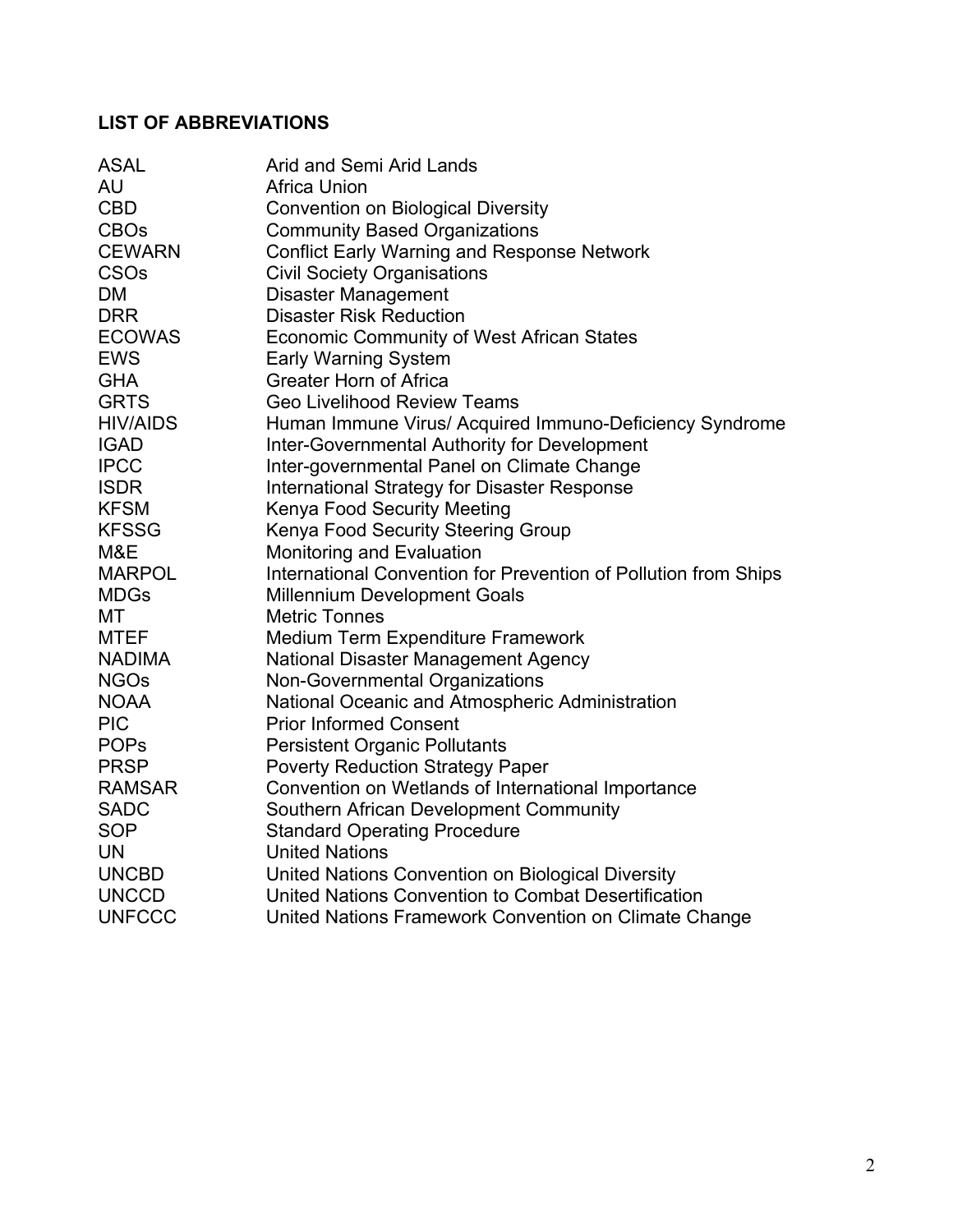## **Definitions of Disaster Management Terms**

**A Hazard:** A hazard is a dangerous phenomenon, substance, human activity or condition that may cause the loss of life, injury or other health impacts, property damage, loss of livelihoods and services, social and economic disruption, or environmental damage.

**A Natural Hazard:** Natural processes or phenomenon that may cause loss of life, injury or other health impacts, property damage, loss of livelihoods and services, social and economic disruption, or environmental damage.

**A Geological Hazard:** Geological process or phenomenon that may cause lo loss of life, injury or other health impacts, property damage, loss of livelihoods and services, social and economic disruption, or environmental damage.

**A Technological Hazard:** A hazard originating from technological or industrial conditions, including accidents, dangerous procedures, infrastructure failures or specific human activities, that may cause loss of life, injury, illness or other health impacts, property damage, loss of livelihoods and services, social and economic disruption, or environmental damage.

**A Disaster:** A disaster is a serious disruption of the functioning of a community or society causing widespread human, material, economic or environmental loses which exceed the ability of the affected community/society to cope using its own resources.

**A Disaster Risk:** The potential disaster losses, in lives, health status, livelihoods, assets and services, which could occur to a particular community or a society over some specified future time period.

**Disaster Risk Management:** The systematic process of using administrative directives, organisations, and operational skills and capacities to implement strategies, policies and improved coping capacities in order to lessen the adverse impacts of hazards and the possibility of disaster.

**Disaster Risk Reduction:** he concept and practice of reducing disaster risks through systematic efforts to analyze and manage the causal factors of disasters, including through reduced exposure to hazards, lessened vulnerability of people and property, wise management of land and the environment, and improved preparedness for adverse events.

**Risk Assessment:** A methodology to determine the nature and extent of risk by analyzing potential hazards and evaluating existing conditions of vulnerability that together could potentially harm exposed people, property, services, livelihoods and the environment on which they depend.

## **FOREWORD**

Kenya's disaster profile is dominated by droughts, fire, floods, terrorism, technological accidents, diseases and epidemics that disrupt people's livelihoods, destroy the infrastructure,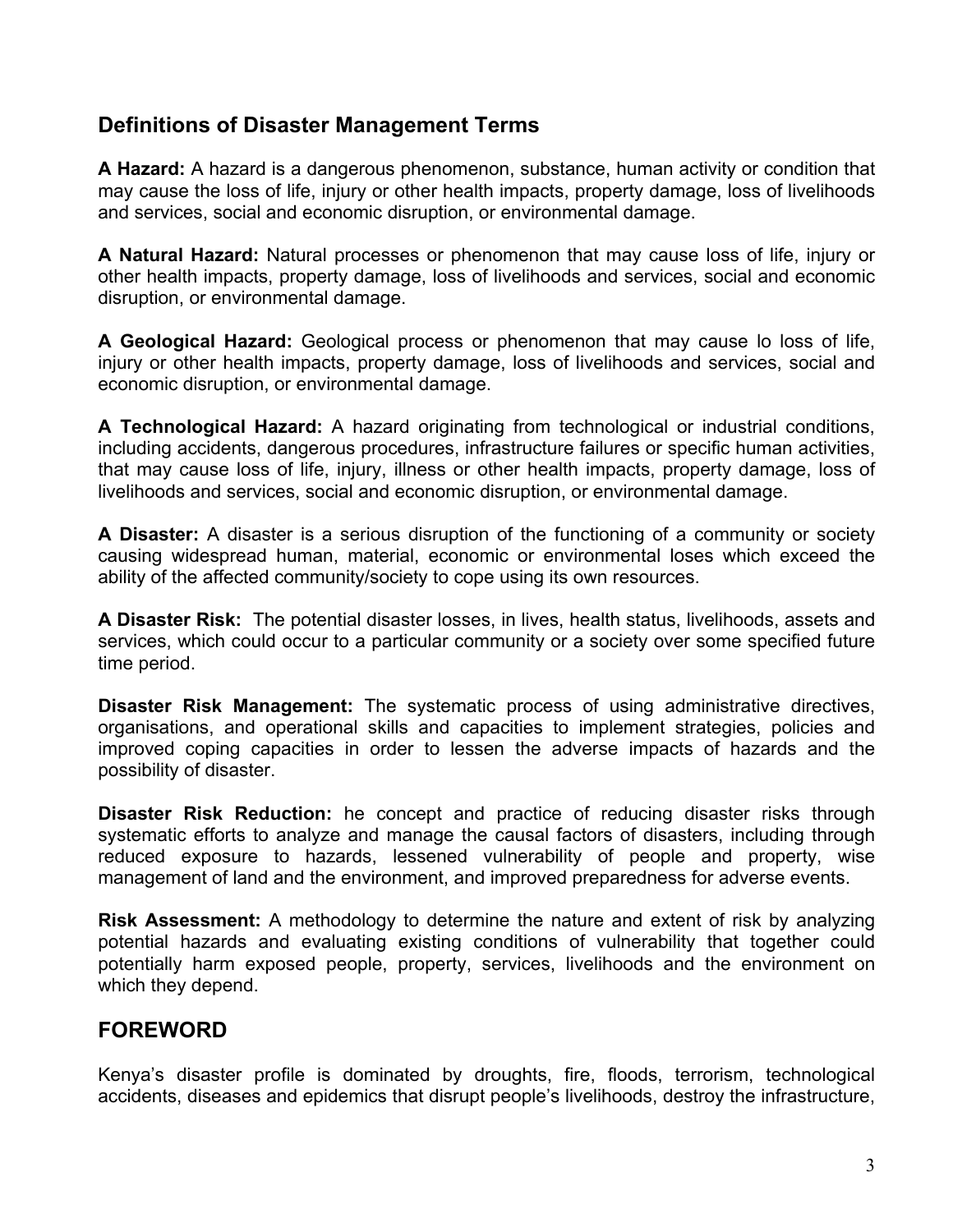divert planned use of resources, interrupt economic activities and retard development. In the pursuit of reducing vulnerabilities to risks, the Government has formulated this National Policy on Disaster Management to institutionalise mechanisms for addressing disasters. Recent disaster events, the successive Reports of the Inter-governmental Panel Climate Change (IPCC), the recent Climate Change Conference (Nairobi , Nov. 2006), and a recent comprehensive environmental reconnaissance survey over the whole country have all stressed the central role of Climate Change in any sustainable planned and integrated National Strategy for Disaster Management.

The policy emphasizes preparedness on the part of the Government, communities and other stakeholders in Disaster Risk Reduction activities. In this regard, the policy aims at the establishment and strengthening of Disaster Management institutions, partnerships, networking and main streaming Disaster Risk Reduction in the development process so as to strengthen the resilience of vulnerable groups to cope with potential disasters. Ministry of State for Special Programmes in the Office of President will coordinate Disaster Risk Reduction initiatives within a unified policy framework in a proactive manner at all levels.

Disaster Risk Management encompasses a full continuum from preparedness, relief and rehabilitation, mitigation and prevention. The Policy aims to increase and sustain resilience of vulnerable communities to hazards through diversification of their livelihoods and coping mechanisms. This entails a shift from the short term relief responses to development. The Policy will go a long way in preserving life and minimising suffering by providing sufficient and timely early warning information on potential hazards that may result to disasters. It will also aim at alleviating suffering by providing timely and appropriate response mechanisms for disaster victims.

The preparation of this Policy Paper has benefited from invaluable contribution from experts in various Ministries and organizations and it is hoped that the full implementation of this Policy will contribute immensely to disaster risk reduction, effective disaster preparedness, response, recovery and reconstruction as well as contribute to poverty reduction and sustainable development in the country, particularly among those communities that have been identified as highly vulnerable to disaster risk, loss of life and livelihoods.

#### **HON DR. NAOMI SHAABAN, EGH, MP MINISTER OF STATE FOR SPECIAL PROGRAMMES**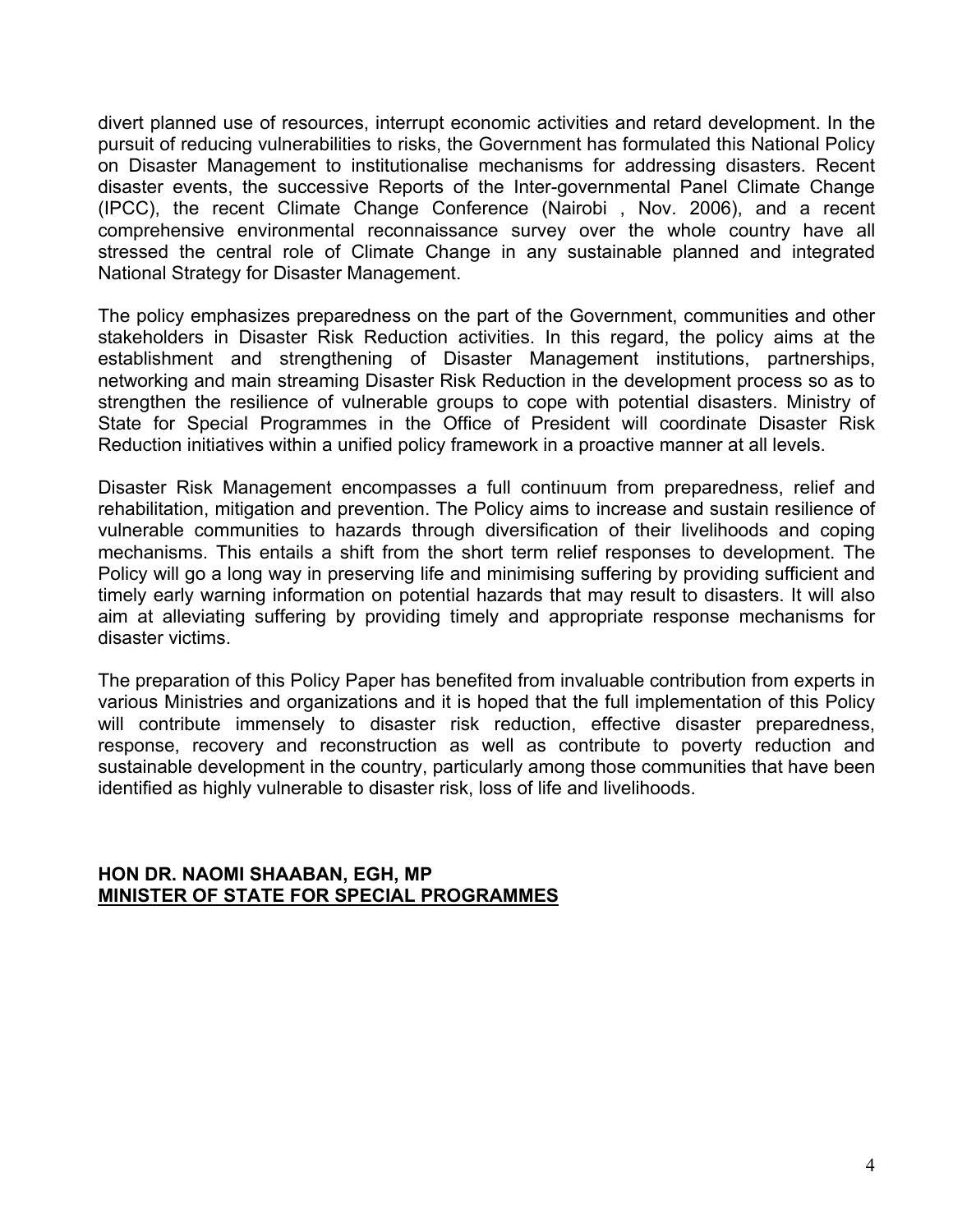## **ACKNOWLEDGEMENTS**

The conceptual need to formulate a comprehensive Disaster Management Policy came to the fore about ten years ago; and many successive efforts followed with foundation documents, which were thereafter utilised in the research to formulate a concrete Disaster Management Policy document. Subsequently, particularly over the last nearly three years, starting October 2006, the process research for formulation of the Disaster Management policy for Kenya has been a collaborative, contributory process involving many parties, the Government, Development Partners and stakeholders at all levels, National, District and lower levels. In particular, the Ministry of Special Programmes is indebted to the consultants, Ministries, stakeholders, and personalities who laid down the foundation of the Disaster Management policy review, by the Draft Policy Document of April 2007. That Document is the basis of subsequent workshops and fieldwork for the draft Disaster Management Policy Review.

The Ministry, set up a **Disaster Management Policy Review Committee,** in November 2008, made up of a Consultant, and five Committee members. Thereafter, a further five members were incorporated, including a Facilitator and two Rapporteurs. This team, in partnership with various Development Partners and stakeholders, held successive, analytical and technical workshops of various sizes and durations, to facilitate an effective review, from November 2008 to February 2009. The dutiful and committed application of there efforts and that of partners and stakeholders is particularly appreciated by the Ministry, for, without it, this document would not be a reality.

Lastly, innumerable Kenyan personalities from the Universities, Research institutes, as well as International organisations (including UN agencies, Oxfam, the European Union) are especially thanked for their invaluable contributions toward the review of the Draft Disaster Management Policy.

ALI D. MOHAMMED **PERMANENT SECRETARY MINISTRY OF SPECIAL PROGRAMMES**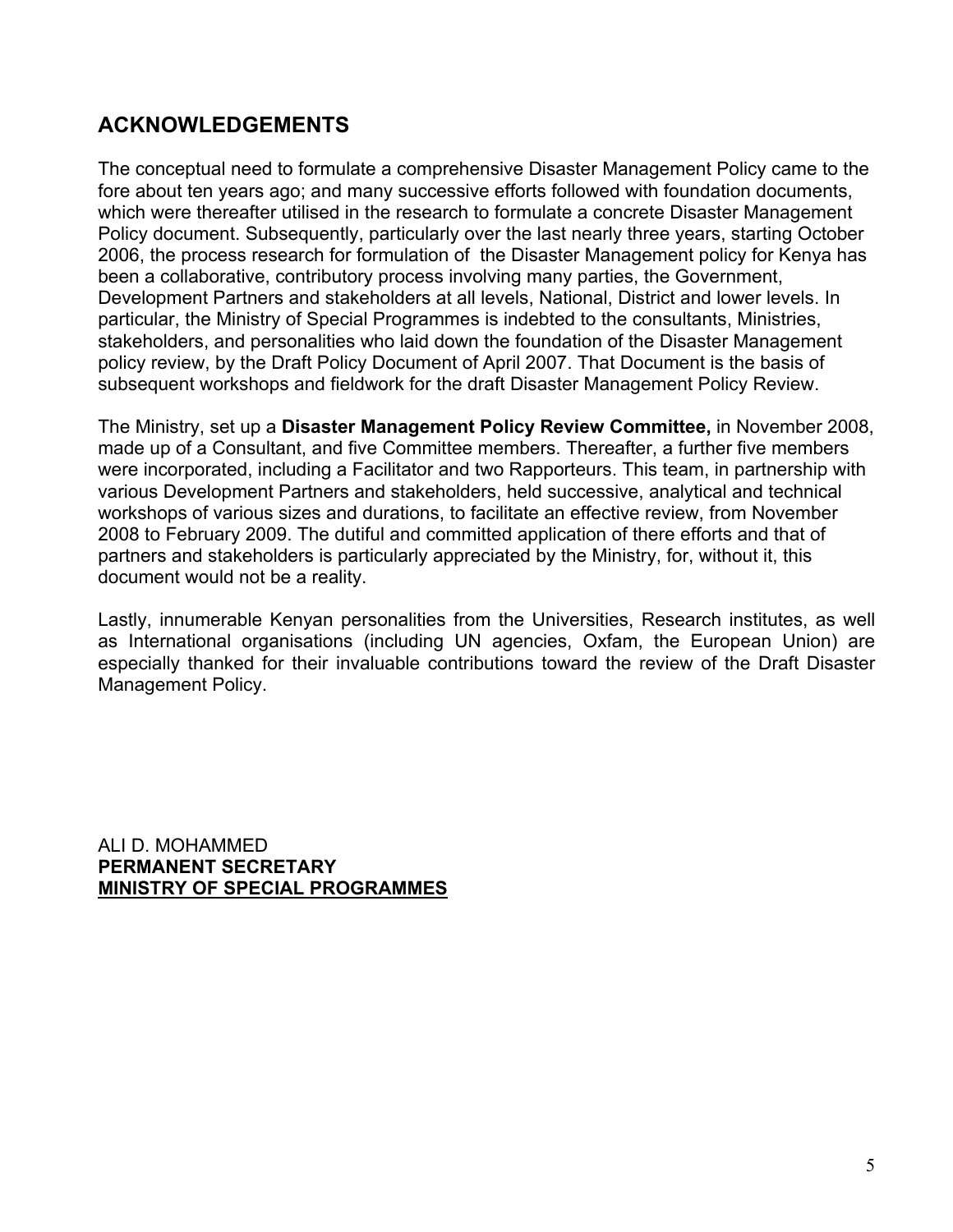## **EXECUTIVE SUMMARY**

In the last two decades, Kenya has continued to face a rising degree of vulnerability to disaster risk. This risk is the probability of a hazard turning into a disaster, with households or communities being affected in such a manner that their lives and livelihoods are seriously disrupted beyond their capacity to cope or withstand using their own resources, with the result that affected populations suffer serious widespread human, material, economic or environmental losses. Communities are predisposed to disasters by a combination of factors such as poverty, aridity, settlement in areas prone to perennial flooding or areas with poor infrastructure and services such as the informal urban settlements or even living in poorly constructed buildings.

These factors, coupled with naturally occurring hazards such as droughts, floods, HIV and AIDS, landslides and epidemic outbreaks, among others, and currently propelled by climatic change phenomena, pose extremely high and increasing disaster risks to the Kenyan society. According to the Ministry of Planning and National Development, Kenya's population rose to 38.6 million towards the end of 2008 and is estimated to hit the 40 million mark by 2010. This population, growing at the rate of 2.7% and largely youthful (60% of the population is aged under 25 years), is bound to be adversely affected, particularly with the high poverty rates (57% of Kenyans live below the poverty line), unemployment, the HIV and AIDS scourge and an economy largely dependent on rain-fed agriculture. Life expectancy is 53% for men and 55% for women compared to 50.5% and 48.7% for women and men respectively in 2007. Such a population can be classified as highly vulnerable to disaster occurrences and any small predisposing factor may result in emergencies of high proportion, often culminating in national disasters that require external assistance.

Although Kenya's economy and by extension its population could be classified as highly vulnerable to natural and man-made disaster risks, the country does not have a comprehensive disaster management framework and strategies guided by appropriate policy and legislative provisions. This country is lucky to have been able to sort of manage from one emergency to another, without an effective disaster management system, albeit with a very high level of support from the international community. But this has not been without its costs. For example, the 1999-2001 drought, considered to be one of the worst droughts in the recent past, affected 4.5 million people, decimated nearly 60-70% of livestock in the Arid and Semi Arid areas, caused crop failure in most parts of the Rift Valley, Coast, Eastern and Central Provinces, resulting in substantial agricultural and industrial losses, costing the national economy billions of shillings.

It is estimated that the Government, together with development partners and other stakeholders such as the UN agencies, Civil Society and the Private Sector, spent a colossal USD 340 million to respond to this drought. A study entitled, "the cost of delayed response" carried out by disaster management experts in 2002 estimated that only USD 171million was required to effectively respond to this drought had there been an effective disaster management system in place. The extra amount was a cost to the national economy attributed to poor preparedness and delayed response to this drought episode. A big lesson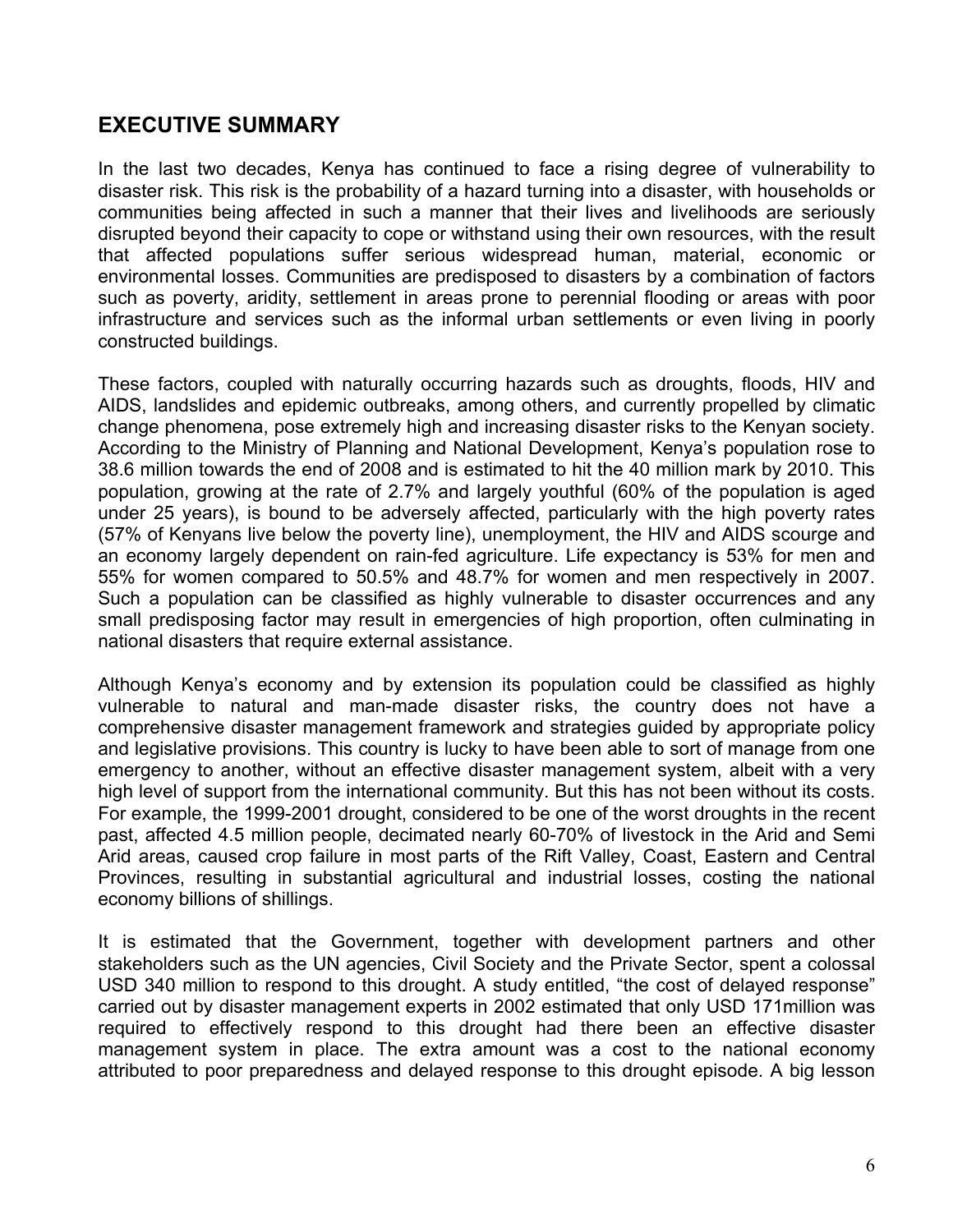from this is that managing disasters is expensive. But not managing disasters is even much more expensive.

In view of the above, and based on worsening climatic trends affecting this country, the Government recognizes the need to establish an institutional, policy and legal framework to effectively manage disaster risk and disasters in general. This policy, which has been reviewed and redrafted over a number of years over the last 10-15 years, is the final product of a comprehensive participatory process involving all segments of our society and receiving input from all geographical regions. It outlines the objectives and strategies of an effective disaster management system for Kenya.

Although there has been no official policy and legal framework to guide disaster management in the country, the Government and relevant stakeholders, including the Kenyan population in general and disaster- affected populations in particular, has in the past managed disasters reasonably well, courtesy of the multi-sectoral and multi-agency approach and the collaboration and partnerships that have evolved among the different players in the country over the years. Institutions such as the Kenya Food Security Meeting and its technical arm, the Kenya Food Security Steering Group, the Arid Lands Resource Management Project, the National Disaster Operations Centre, St. John's Ambulance, the Uniformed Forces and Sectoral Ministries, among others, have had a measure of success. But much more could be done to strengthen disaster management in this country.

Apart from the goals and objectives set out in this policy document, a number of other guidelines have been provided. These include principles for effective disaster management and the Code of Conduct expected of the different stakeholders involved in disaster management in Kenya. It provides for the enactment of this Policy by Parliament, accompanied by the appropriate legislative provisions. It also provides for the establishment of an institutional framework that is legally recognized and embedded within the government structures. Innovative ways of mobilizing resources, managing them and accounting for them properly have also been suggested, together with a rigorous monitoring and evaluation framework not just to monitor the progress in the implementation of this policy but also to undertake regular disaster risk profiling and monitoring in order to be more prepared for disasters.

The document has six chapters. Chapter 1 provides background information on disasters and disaster management in Kenya. It categorizes disasters into environmental, man-made disasters, epidemics, diseases and pests as well as geologic disasters. It emphasizes the fact that disasters are on the increase in the country and in the continent at large and effective measures are required to address their effects and impacts at the national and community levels. It presents a disaster risk vulnerability map for Kenya, which shows the likelihood of a disaster occurring in a particular geographical location in Kenya. Incidentally these are the same areas that have been mapped as having the highest poverty incidence in the country.

Chapter two presents the contextual analysis of disaster management in Kenya. It also gives definitions of disaster terms such as disaster risk, vulnerability, disaster, contingency planning, resilient, among others in order to provide clarity to the reader. The chapter also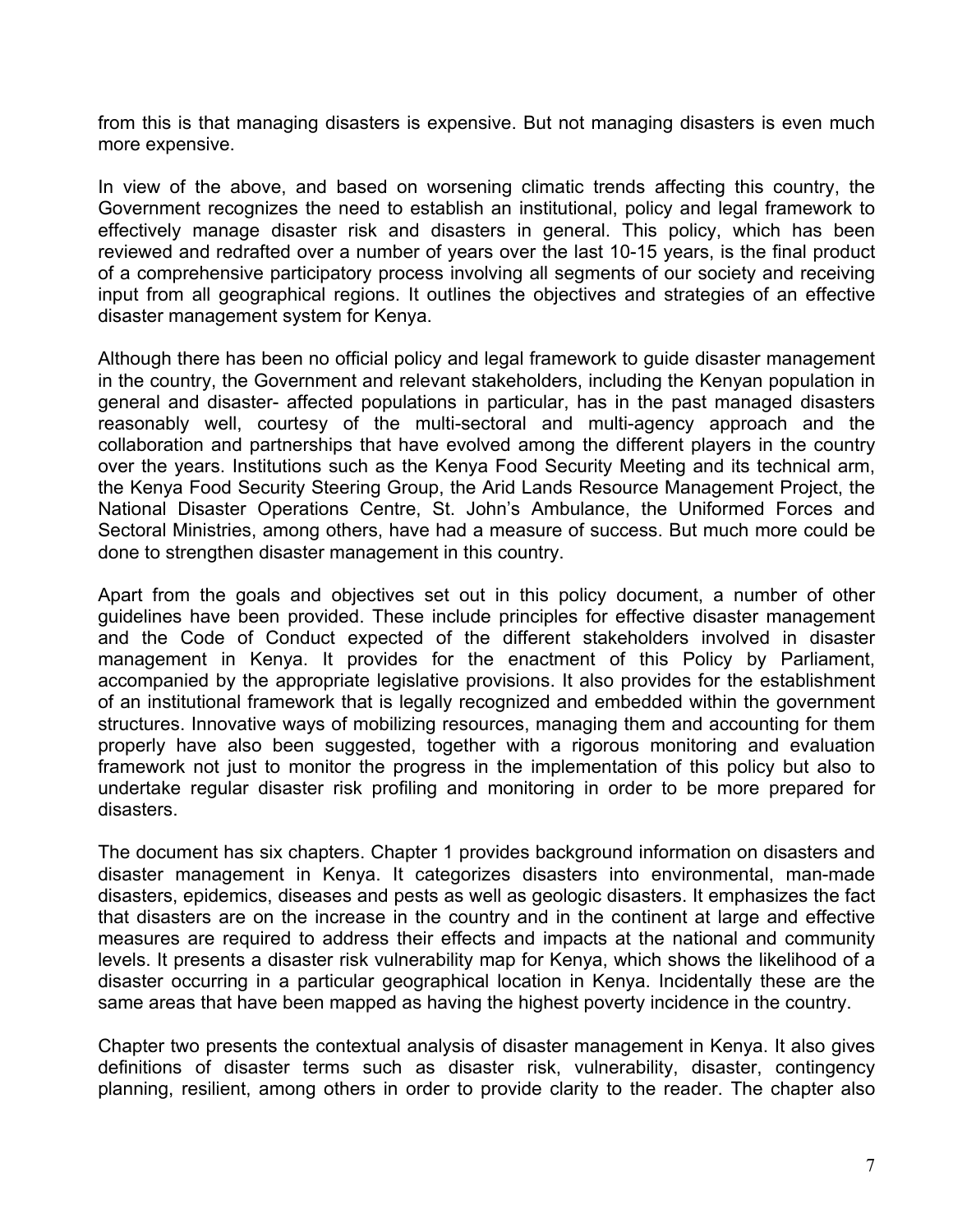appraises the current disaster management system in Kenya and evaluates its strengths, weaknesses, opportunities and challenges. It notes that despite its effectiveness, the current system does not effectively mainstream disaster risk reduction into programming and still lacks capacity for climate change adaptation. Collaboration and partnerships need strengthening while the institutional framework, including roles and responsibilities of different Ministries and stakeholders, monitoring and evaluation, as well as resource mobilization and utilization require more flexibility to allow timely and rapid response, procurement and financial disbursement procedures.

Chapter three focuses on what needs to be done to establish an effective disaster management system. It outlines principles of effective disaster management, including the goals and objectives of this policy. The principles of effective disaster management include the following:

- An effective Disaster Early Warning, Information and Prediction System;
- Mainstreaming disaster management in development programming;
- Strong link between Early Warning and Disaster Response through harmonised and standardised rapid response interventions to disasters;
- A government-led institutional framework that allows effective coordination of the relevant stakeholders and enhances trust-building and collaboration among partners;
- Provides for and differentiates between procedures and mechanisms of response to slow and rapid onset disasters
- Established and functional semi-autonomous agency responsible for disaster management with oversight from the Ministry of State for Special Programmes;
- Provides for flexible financial and response procedures to facilitate appropriate, effective and timely planning and management of disaster control initiatives; and
- Reinforces the disaster management strategies of vulnerable and affected communities.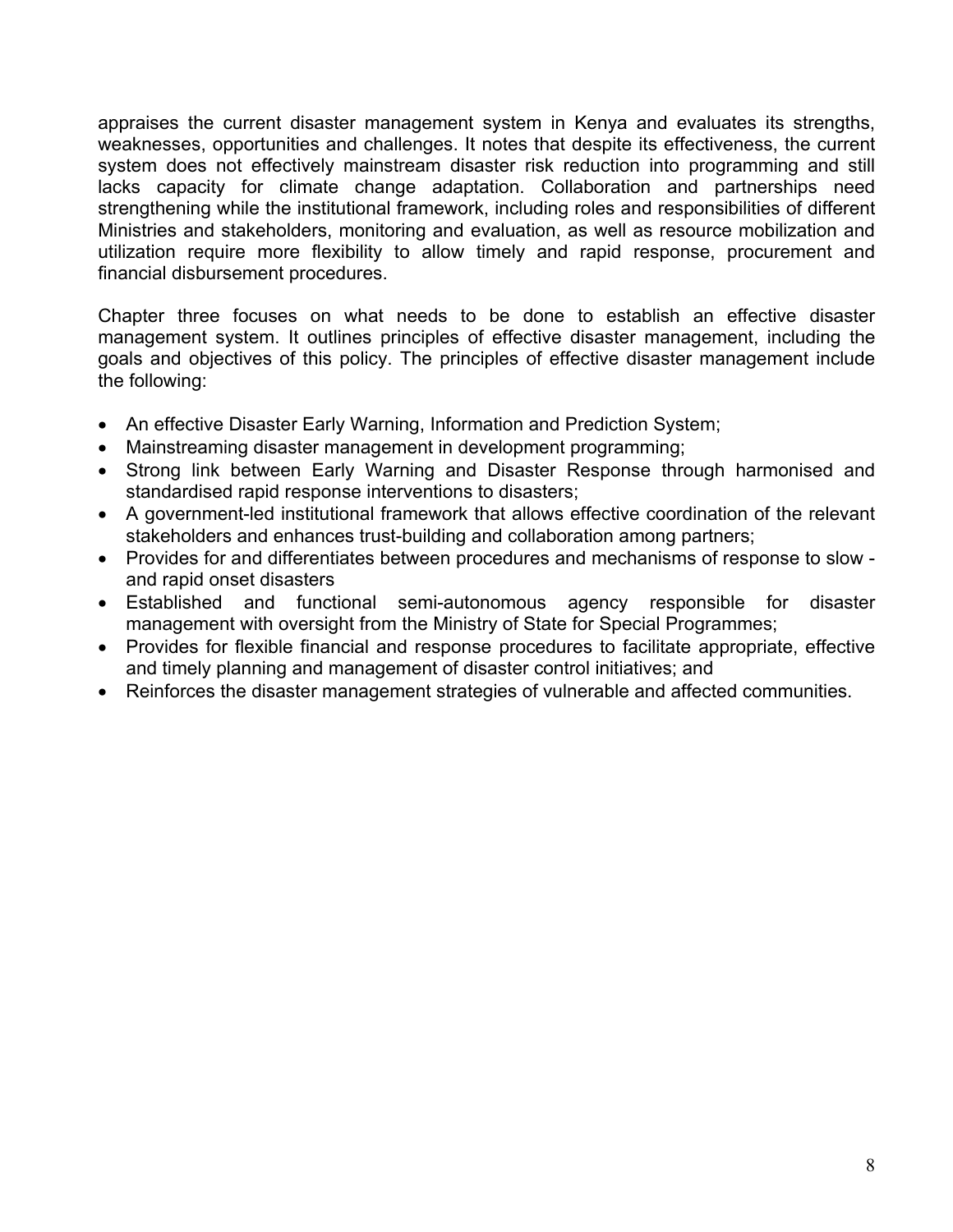The goal and objectives of this policy are outlined as follows:

**Goal:** A safer, resilient and more sustainable Kenyan Society

## **Objectives** are formulated as follows:

- 1. To establish a policy/legal and institutional framework for management of disasters, including promotion of a culture of disaster awareness and for building the capacity for disaster risk reduction, at all levels;
- 2. To ensure that institutions and activities for disaster risk management are co-ordinated, focused to foster participatory partnerships between the Government and other stakeholders, at all levels, including international, regional, sub-regional Eastern African, national and sub-national bodies;
- 3. To promote linkages between disaster risk management and sustainable development for reduction of vulnerability to hazards and disasters.
- 4. To mobilise resources, including establishment of specific funds for disaster risk reduction strategies and programmes.

Along with the above, this section of the policy document provides principles to guide for effective disaster management, which include: disaster prevention, mitigation, preparedness, response, recovery and reconstruction. These have to be adhered to through a specific Code of Conduct, which comprises, but not limited to the following elements:

- Disaster response interventions will be based on EWS facts and credible information
- The humanitarian imperative: The right to receive relief assistance is a fundamental humanitarian principle to be enjoyed by all citizens of Kenya regardless of race, political, colour, gender, religion or geographical considerations
- At all times, stakeholders will seek to base the provision of disaster assistance on a thorough assessment of the needs of the affected populations or their available local capacities to meet those needs
- Culture and customs of those affected will be respected during provision of disaster assistance. Beneficiaries will be treated humanely and with dignity
- Disaster assistance must strive to reduce future vulnerabilities to disaster as well as meeting basic needs. Stakeholders will reinforce the capacity of local communities to manage the full Disaster Cycle
- All affected communities will be involved in the design, planning, implementation, monitoring and evaluation of disaster interventions meant to benefit them;
- In all disaster management programmes, stakeholders will take positive cognisance of gender equity and ensure equity in participation and in sharing benefits across all segments of those populations affecting i.e. women, men, girls and boys, including those that may be suffering from chronic illnesses or physical disabilities
- The negative impacts of the environment will be avoided or minimized through observance of the no-harm principle in order to foster the sustainable of our physical and natural environment.

Chapter four of this document discusses the policy, legal and institutional arrangements suggested for implementation. It provides for the enactment of this Policy through Parliament,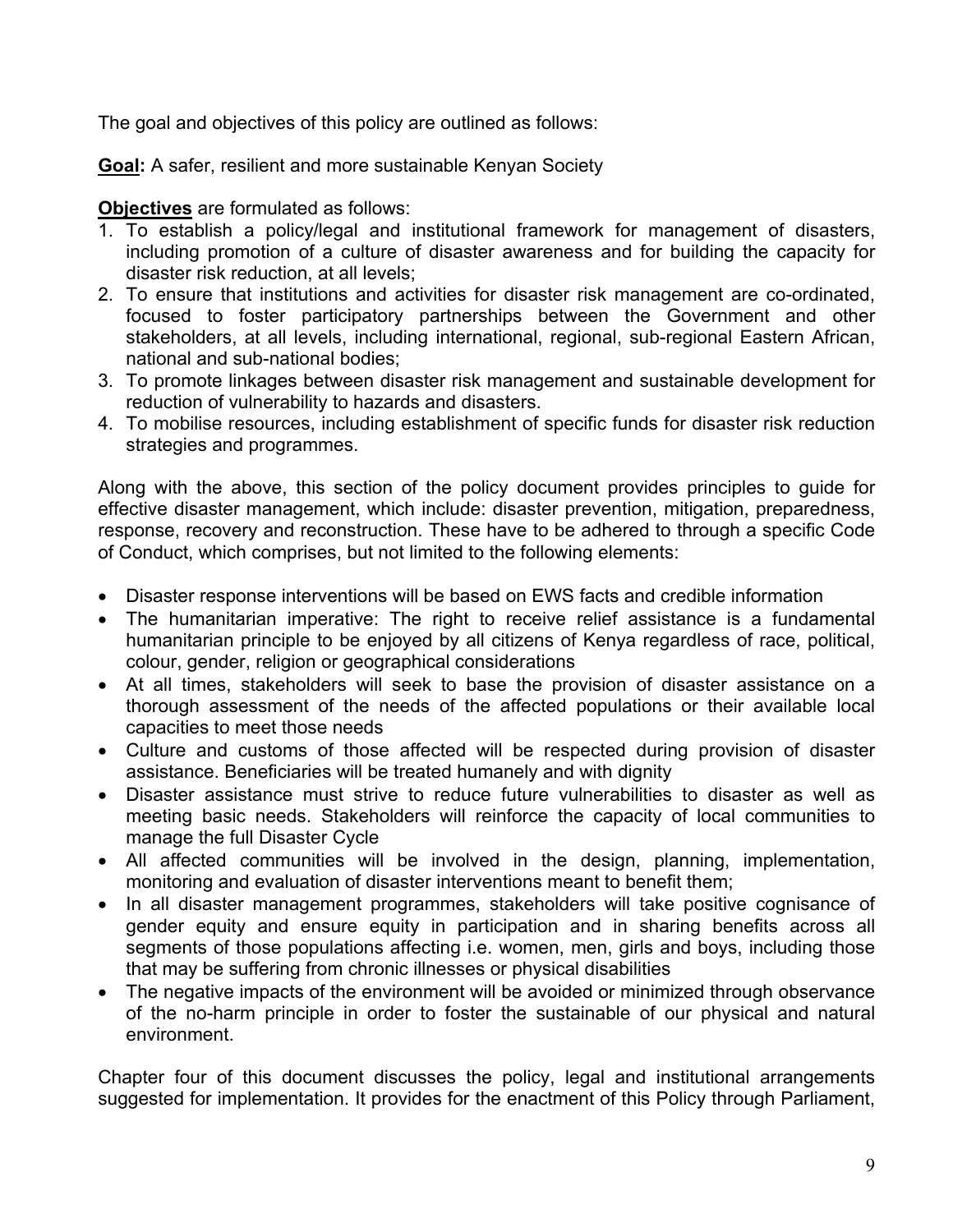it discusses the process of establishing a legal framework and suggests an institutional framework that outlines roles and responsibilities of the Government and of the different stakeholders, including the establishment of the National Disaster Management Agency (NADIMA), as the Secretariat for the National Disaster Management System coordinated by the Ministry of State for Special Programmes under the Office of the President. There are various committees, directorates under NADIMA and community-level disaster management fora that will go a long way in coordinating initiatives and harmonizing approaches. The details of the roles, responsibilities and mandates of the different stakeholders will be worked out once the proposed institutional structure is in place.

The fifth chapter deals with resource mobilization, resource management and accountability. The government will establish a National Disaster Management Fund that harmonizes all existing funds aimed at disaster response and management and will allocate more resources i.e. 2% of annual public budget to this National Fund. In addition, sectoral ministries will have increased financial and material resource allocations in order to mainstream disaster risk reduction and improve disaster cycle management in their respective ministries. Audits of available equipment, both public and private will be undertaken and databases of these maintained. Similarly, disaster management training needs assessments, professional training, skills development and public education and disaster management campaigns will be strengthened to contribute to improved effectiveness in disaster management.

Finally, the sixth chapter covers monitoring and evaluation. It will be important for all of the above policy statements and intends to be monitored and evaluated. Important also will be the monitoring of disaster risk processes and evolutionary trends in order to provide early warning and prediction lead times for more timely and effective intervention measures. It is crucial to note that while this policy deals with all disaster risks, priority in terms of monitoring and allocation of resources will be given to the more common hazards such as drought, floods, landslides, physical hazards and epidemics such as cholera or the Rift Valley Fever that decimated high numbers of livestock in northern Kenya during the *El Nino* phenomenon ten years ago. In line with all of the above, the importance of Kenya honouring, domesticating and implementing the various International Agreements, Conventions, Treaties and Protocols, to which it is a signatory, cannot be gainsaid.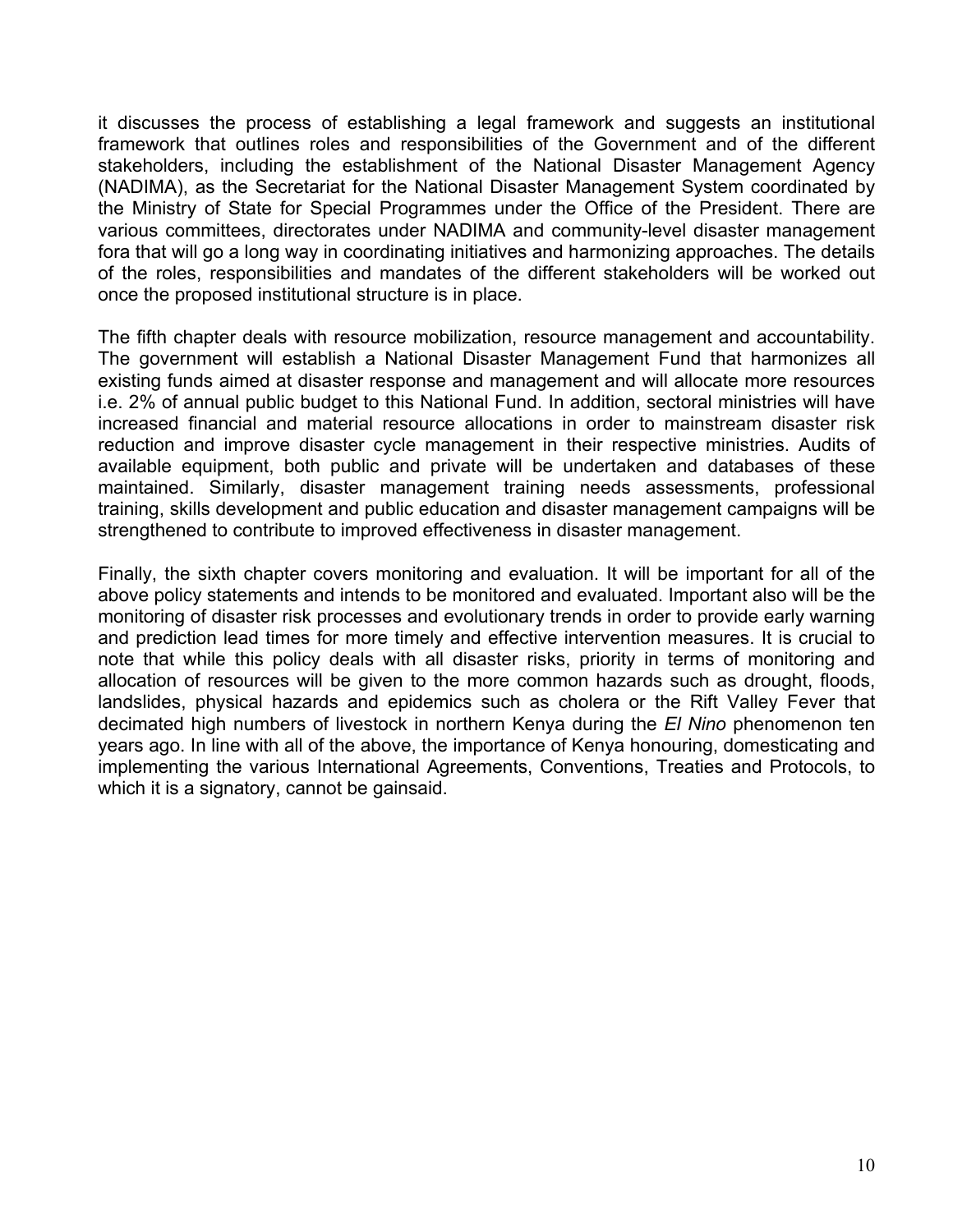|                                  | <b>TABLE OF CONTENTS</b><br><b>List Of Abbreviations</b><br><b>Definitions of Disaster Management Terms</b><br><b>FOREWORD</b><br><b>ACKNOWLEDGEMENTS</b><br><b>EXECUTIVE SUMMARY</b>                                                                                                                            | $\overline{2}$<br>$\sqrt{3}$<br>4<br>5<br>6 |
|----------------------------------|------------------------------------------------------------------------------------------------------------------------------------------------------------------------------------------------------------------------------------------------------------------------------------------------------------------|---------------------------------------------|
| 1.1<br>1.2<br>1.3<br>1.4         | <b>CHAPTER 1: INTRODUCTION</b><br>Background<br><b>Classification and Occurrence of Disasters</b><br>Dynamic Nature of Disasters and their Impact<br>Collaboration of Stakeholders in Disaster Management                                                                                                        | 11<br>11<br>11<br>14<br>15                  |
| 2.2<br>2.3                       | <b>CHAPTER 2: CONTEXTUAL ANALYSIS</b><br>The Current Disaster Management System<br>Strengths & Weaknesses of the Current DM System                                                                                                                                                                               | 16<br>16<br>17                              |
| 3.1<br>3.2.<br>3.3<br>3.4<br>3.5 | <b>CHAPTER 3: CURRENT DISASTER MANAGEMENT INITIATIVES</b><br>Features Of An Effective Disaster Management System<br><b>Goals and Objectives</b><br>Other Policies and Legislations Related To This Policy<br><b>Guiding Principles</b><br>Code of Conduct                                                        | 20<br>20<br>21<br>24<br>25<br>27            |
| 4.1<br>4.2<br>4.3<br>4.4<br>4.5  | <b>CHAPTER 4: POLICY, LEGAL &amp; INSTITUTIONAL ARRANGEMENTS</b><br>Enactment of the National Disaster Management Policy<br>The Legal Framework<br><b>Organisational Structure</b><br><b>Existing Disaster Management Institutions</b><br>The Role of the Existing Institutional Structures under the New Policy | 29<br>29<br>29<br>29<br>36<br>36            |
| 5.1<br>5.2<br>5.3<br>5.4         | <b>CHAPTER 5: RESOURCE MOBILIZATION, MANAGEMENT</b><br><b>&amp; ACCOUNTABILITY</b><br>The key funds<br>Human and Non-human Resources<br><b>Logistical Arrangements</b><br>Infrastructure                                                                                                                         | 40<br>40<br>41<br>41<br>41                  |
| 6.1<br>6.2<br>6.3                | <b>CHAPTER 6: MONITORING, EVALUATION AND RESEARCH</b><br>Monitoring<br>Evaluation<br>Further Aspects of the Disaster Mnagement System<br>for Monitoring and Evaluation                                                                                                                                           | 43<br>44<br>45<br>46                        |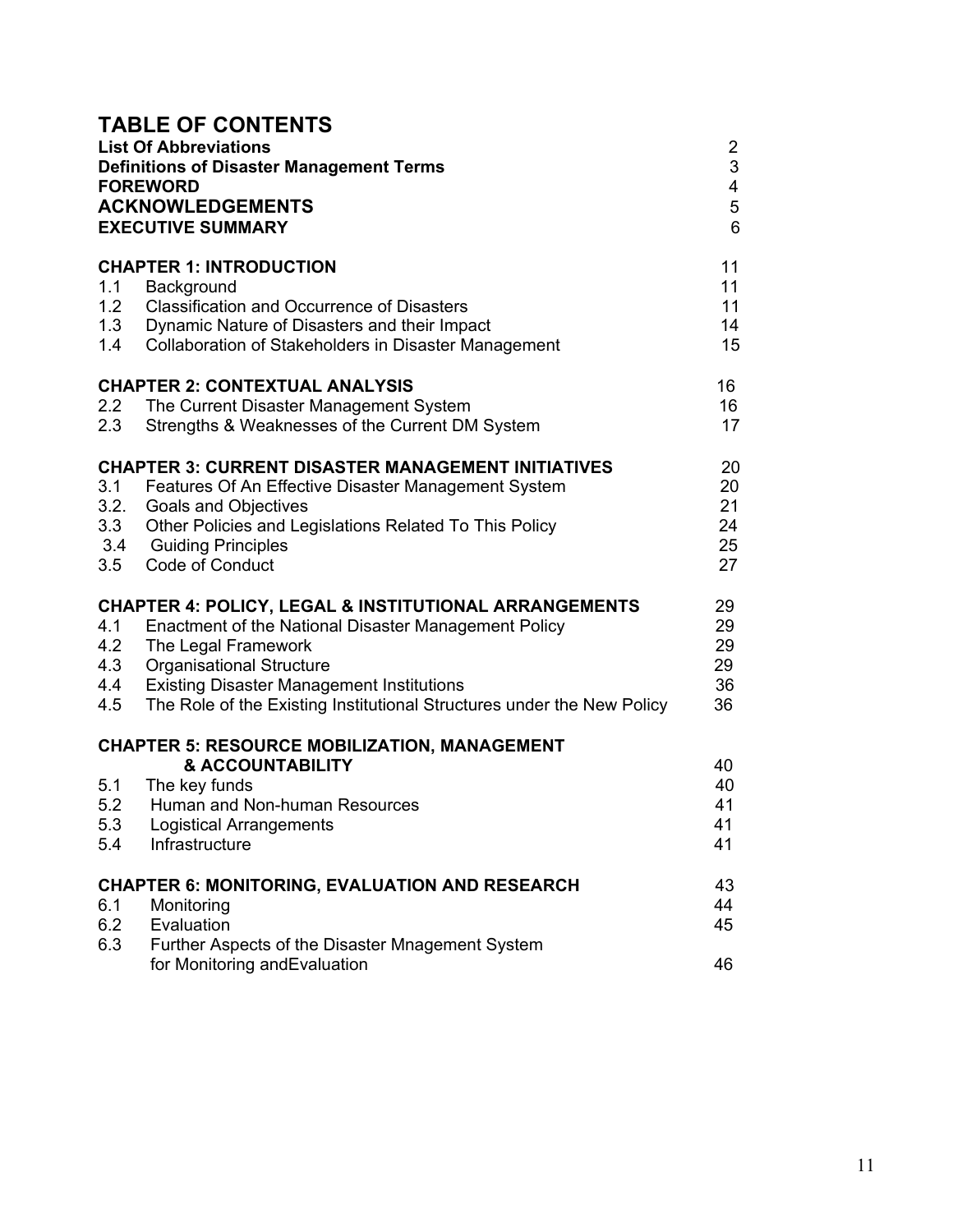#### **CHAPTER 7 CONCLUSION: EFFECT OF POLICY, LEGISLATIVE, AND INSTITUTIONAL FRAMEWORKS ON DISASTER MANAGEMENT SYSTEMS IN KENYA 51 121 121 131 131 131**

## **CHAPTER 1: INTRODUCTION**

## **1.1 BACKGROUND**

Over the years, Kenya has been exposed to a variety of disasters such as droughts, fires, floods, HIV/AIDS, industrial accidents and terrorism, among others. Kenya, like many other countries in Africa and elsewhere in the world has experienced an increase in the frequency of disasters over the past two decades. In many cases these have resulted in an increase in the number of people affected and property damaged leading to rising economic losses.

Disaster impacts have become an impediment to sustainable development in Kenya. For example, the 1999 – 2001, drought was the worst in the last 100 years. It affected most parts of the country including some high potential areas. At its peak in late 2000, 4.5 million people across most parts of the country had lost their livelihood and coping strategies and had to depend entirely on relief food. It is estimated that the response to this drought cost the government and other stakeholders USD 340 million. But only half of this amount would have been sufficient had there been an effective Disaster Management system in place.

#### **1.2 CLASSIFICATION AND OCCURRENCE OF DISASTERS**

 Disasters that have occurred in recent years are from diverse hazards, such as droughts, fires, floods, terrorism, collapsing buildings, accidents in the transport sector and disease/epidemics Some of these have slow-onset while others have rapid-onset characteristics. Slow-onset disasters are cyclical in nature, they impinge on large numbers of people and their effects can be predicted, controlled and prevented. Rapid-onset disasters affect fewer people; they take place at any time, may be violent and require a quick response.

These hazards that commonly affect Kenya can be grouped into the following broad clusters:

- 1. Environmentally triggered (Climate-related;- droughts, floods, storms landslides)
- 2. Geologic disasters includes volcanic eruptions, Tsunamis, earthquakes,
- 3. Human-made disasters such as socio- economic, technologic-industrial, human,
- 4. Biological epidemics i.e. disease, pests (for human, livestock and crops) conflict, accidents and political

Clustering hazards by a broad generic type serves to assist the duty bearers, those potentially affected by disasters and wider humanitarian community to organise and coordinate effectively in addition it enables effective management, monitoring, and contingency planning.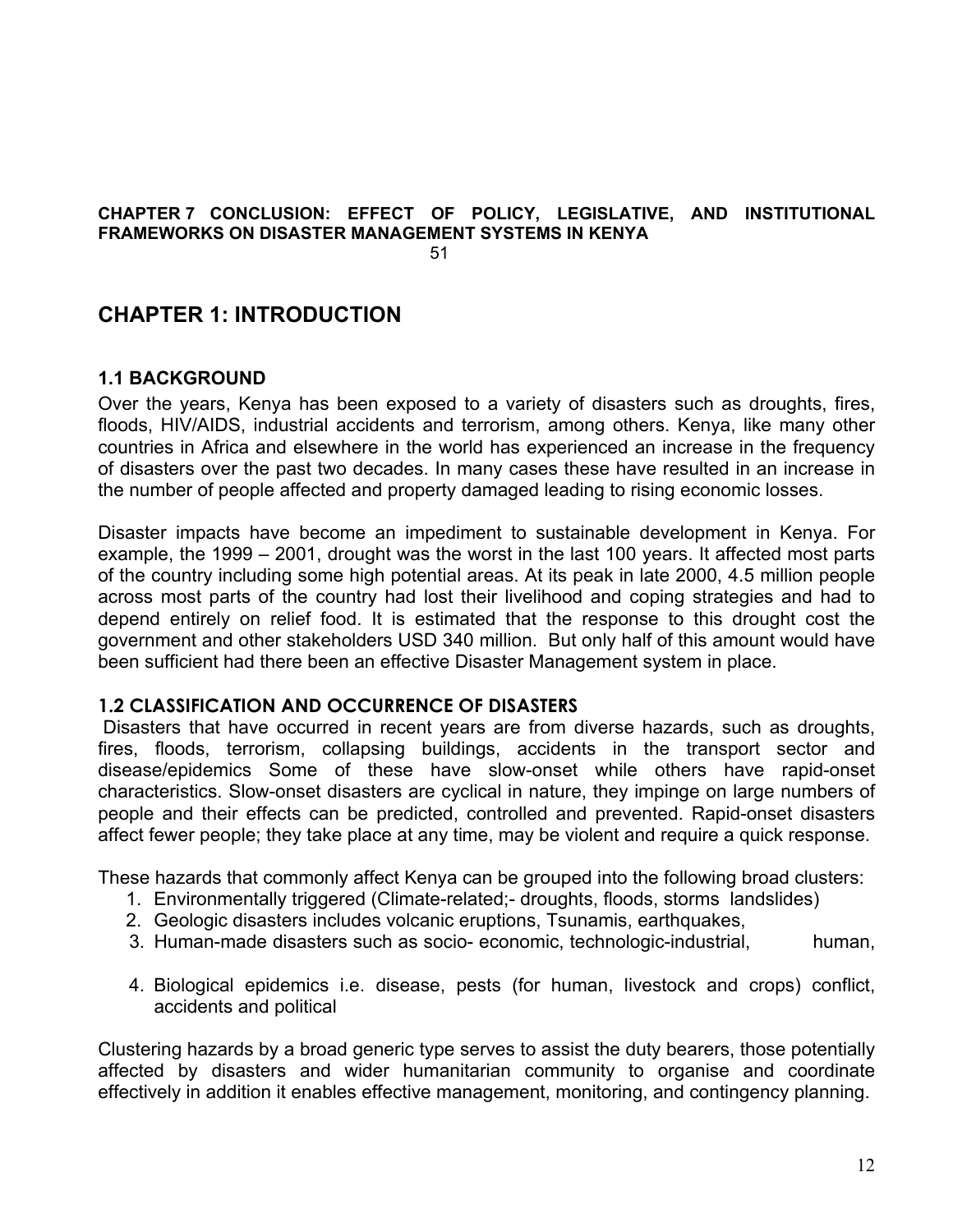The Map below depicts the occurrence, and geographic distribution of the various disasters.

| <b>YEAR</b> | HAZARD/DISASTER              | <b>AREAS COVERED</b>                                                                | <b>CASUALITIES</b>                                                                                  |
|-------------|------------------------------|-------------------------------------------------------------------------------------|-----------------------------------------------------------------------------------------------------|
| 2006        | Civil conflicts              | Molo area - Nakuru                                                                  | 2 people killed<br>5,000 displaced                                                                  |
|             | Fire incident                | Elburgon                                                                            | 7 members of the family<br>burned<br>beyond<br>recognition                                          |
|             | Flash floods                 | Marsabit, Laisamis area                                                             | 4 people died<br>$\overline{\phantom{a}}$<br>3,500 people displaced                                 |
|             | Fire incident                | Libra House in Nairobi                                                              | 11 workers died<br>$\blacksquare$<br>3 missing (unidentified<br>bodies)                             |
|             | Drought                      | Widespread                                                                          |                                                                                                     |
|             | Food poisoning (aflatoxin)   | Makueni<br>Machakos,<br>and Kitui                                                   | 12 deaths reported<br>$\blacksquare$<br>35 cases reported.<br>$\blacksquare$                        |
|             | Floods                       | Widespread                                                                          | 7 deaths reported<br>$\blacksquare$<br>3,500 people displaced                                       |
|             | Measles outbreak             | Countrywide                                                                         | 41 deaths reported                                                                                  |
|             | Air-crash                    | Marsabit                                                                            | 14 deaths reported<br>$\overline{\phantom{a}}$<br>3 survived                                        |
|             | Flash floods                 | Isiolo                                                                              | 3,000 people displaced                                                                              |
|             | Freak storm                  | Kisumu Municipality -<br>Winam sub location                                         | 500 people displaced<br>$\overline{\phantom{a}}$                                                    |
|             | Meningitis outbreak          | Kacheliba<br>and Alale<br>Division in West Pokot                                    | 20 deaths reported<br>$\blacksquare$<br>70 cases reported.                                          |
|             | Collapse building            | Nairobi along<br>Ronald<br>Ngala Street                                             | 14 people died<br>$\overline{\phantom{a}}$<br>197 people injured                                    |
| 2005        | Wild fire                    | <b>Rift Valley</b>                                                                  | Extensive environmental<br>and<br>ecological<br>damage<br>No human life lost                        |
|             | Oil spill                    | Kipevu in Mombasa                                                                   | pollution<br>Sea<br>endangering marine life<br>Damage to ecosystem                                  |
|             | Storm                        | Merti - Isiolo                                                                      | 4,000 people cut-off<br>between<br>Isiolo<br>and<br>Merti for 7 dayS                                |
|             | Drought                      | Widespread                                                                          |                                                                                                     |
|             | Food poisoning               | Kitui,<br>Makueni<br>and<br>Machakos                                                | 13 died<br>$\overline{\phantom{a}}$<br>66 cases reported.                                           |
|             | Illicit brew ('kumi kumi')   | Kyumbi<br>village<br>in<br>Machakos district                                        | 50 people killed<br>$\overline{\phantom{a}}$<br>10 blinded                                          |
|             | Conflicts/clashes/insecurity | Turbi village in Marsabit<br>District                                               | 7 people killed in one<br>$\overline{\phantom{a}}$<br>night<br>22 injured<br>3,000 people displaced |
|             | Road accident                | <b>Bachuma</b><br>Taita<br>$\overline{\phantom{0}}$<br>Taveta along Mombasa<br>Road | 23 people died<br>$\blacksquare$<br>30 seriously injured<br>$\overline{\phantom{a}}$                |

**Table 1: Some Recent Disasters in Kenya**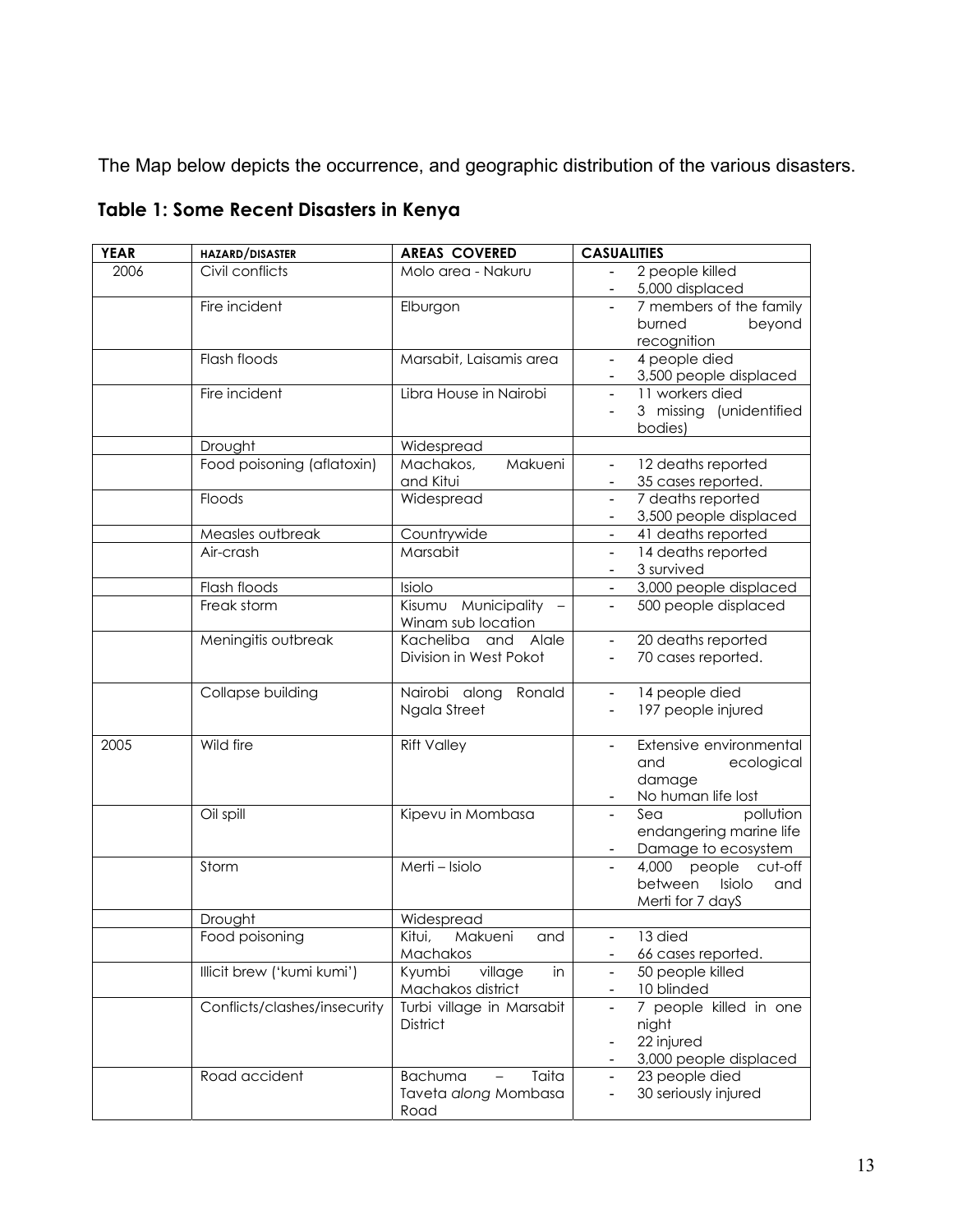| 2004        | Drought                                       | Widespread                                                                                                 | About 3 million people rendered<br>in need of relief aid for 8 months<br>to March 2005*                                                   |
|-------------|-----------------------------------------------|------------------------------------------------------------------------------------------------------------|-------------------------------------------------------------------------------------------------------------------------------------------|
| 2004        | Food Poisoning Aflatoxin                      | Makueni, Machakos,<br>Kitui.<br>Embu,<br>Mbeere<br>and Thika districts                                     | 333 affected by the poisoning<br>and 123 people dead                                                                                      |
| 2004        | Leptospirosis                                 | Bungoma                                                                                                    | 12<br>people<br>dead<br>859<br>and<br>affected                                                                                            |
| 2004        | <b>Land Slides</b>                            | Nyeri/Othaya Kihuri                                                                                        | 5 people dead                                                                                                                             |
| 2004        | Fire                                          | City Hall, Nairobi                                                                                         | Entire 3rd floor and valuable<br>documents and property worth<br>KShs.70 million destroyed                                                |
| 2003        | Aircraft Crash                                | <b>Busia</b>                                                                                               | 3 people dead and 10 injured                                                                                                              |
| 2002        | (Terrorist<br>Blast<br><b>Bomb</b><br>Attack) | Mombasa,<br>Kikambala<br>Paradise Hotel                                                                    | 15 people dead                                                                                                                            |
| 2002        | Landslides                                    | Central,<br>Meru<br>Murang'a, Nandi                                                                        | 2,000 affected                                                                                                                            |
| 2002        | Floods                                        | Nyanza, Busia,<br>Tana<br>River Basin                                                                      | 150,000 affected                                                                                                                          |
| 2001        | Fire                                          | Kyanguli<br>Boys<br>(Machakos)                                                                             | 68 students burnt to death and<br>property destroyed                                                                                      |
| 2001        | Fire                                          | Free Market (Uhuru Park<br>- Nairobi)                                                                      | market and<br>Entire<br>property<br>destroyed by fire                                                                                     |
| 2001        | Road Accident                                 | Kericho/Londiani road                                                                                      | 76 people dead                                                                                                                            |
| 2001        | Road Accident                                 | River Sabaki                                                                                               | 40 people dead                                                                                                                            |
| 2000        | Derailment of a<br>goods<br>train             | Athi River                                                                                                 | 25 people burnt to death by fire                                                                                                          |
| 1999/2000   | Drought                                       | Widespread                                                                                                 | 4.4 million people affected by<br>famine                                                                                                  |
| 1999        | Road Accident                                 | Voi/Mtito Andei                                                                                            | 40 people dead                                                                                                                            |
| 1999        | Train Accident                                | Tsavo                                                                                                      | 32 people dead 358 injured                                                                                                                |
| August 1998 | (Terrorist<br>Blast<br><b>Bomb</b><br>Attack) | Nairobi                                                                                                    | 214 people killed and 5,600<br>injured                                                                                                    |
| 1998        | Petrol Tanker - Explosion                     | Kisumu/Busia road                                                                                          | 36 people dead                                                                                                                            |
| 1998        | Fire                                          | <b>Bombolulu Girls (Coast)</b>                                                                             | 25 students burnt to death and<br>dormitory<br>and<br>property<br>destroyed                                                               |
| 1997/1998   | El Nino Flood                                 | Widespread                                                                                                 | 1.5million people affected                                                                                                                |
| 1995/96     | Drought                                       | Widespread                                                                                                 | 1.41 million people affected                                                                                                              |
| 1994        | Ferry Accident                                | Mtongwe channel                                                                                            | 270 people dead                                                                                                                           |
| 1992        | Train Accident                                | Mtito Andei                                                                                                | 31 people dead and 207 injured                                                                                                            |
| 1991/92     | Drought                                       | Arid and Semi-Arid<br>Districts of North<br>Eastern, Rift Valley,<br><b>Eastern and Coast</b><br>Provinces | 1.5 million people affected                                                                                                               |
| 1990        | Fire                                          | Lamu                                                                                                       | 20 people dead                                                                                                                            |
| 1985        | Floods                                        | Nyanza/Western                                                                                             | 10,000 people affected                                                                                                                    |
| 1984-2006   | <b>HIV/AIDS</b>                               | Continuous<br>and<br>widespread                                                                            | 7 per cent of the total adult<br>population and more 100,000<br>children under 5 years infected<br>by the virus 350 people dying<br>daily |
| 1983/84     | Drought                                       | Widespread                                                                                                 | 200,000 people affected                                                                                                                   |
| 1982        | Fire                                          | Nairobi                                                                                                    | 10,000 people affected                                                                                                                    |
| 1982        | Flood                                         | Nyanza                                                                                                     | 4,000 people affected                                                                                                                     |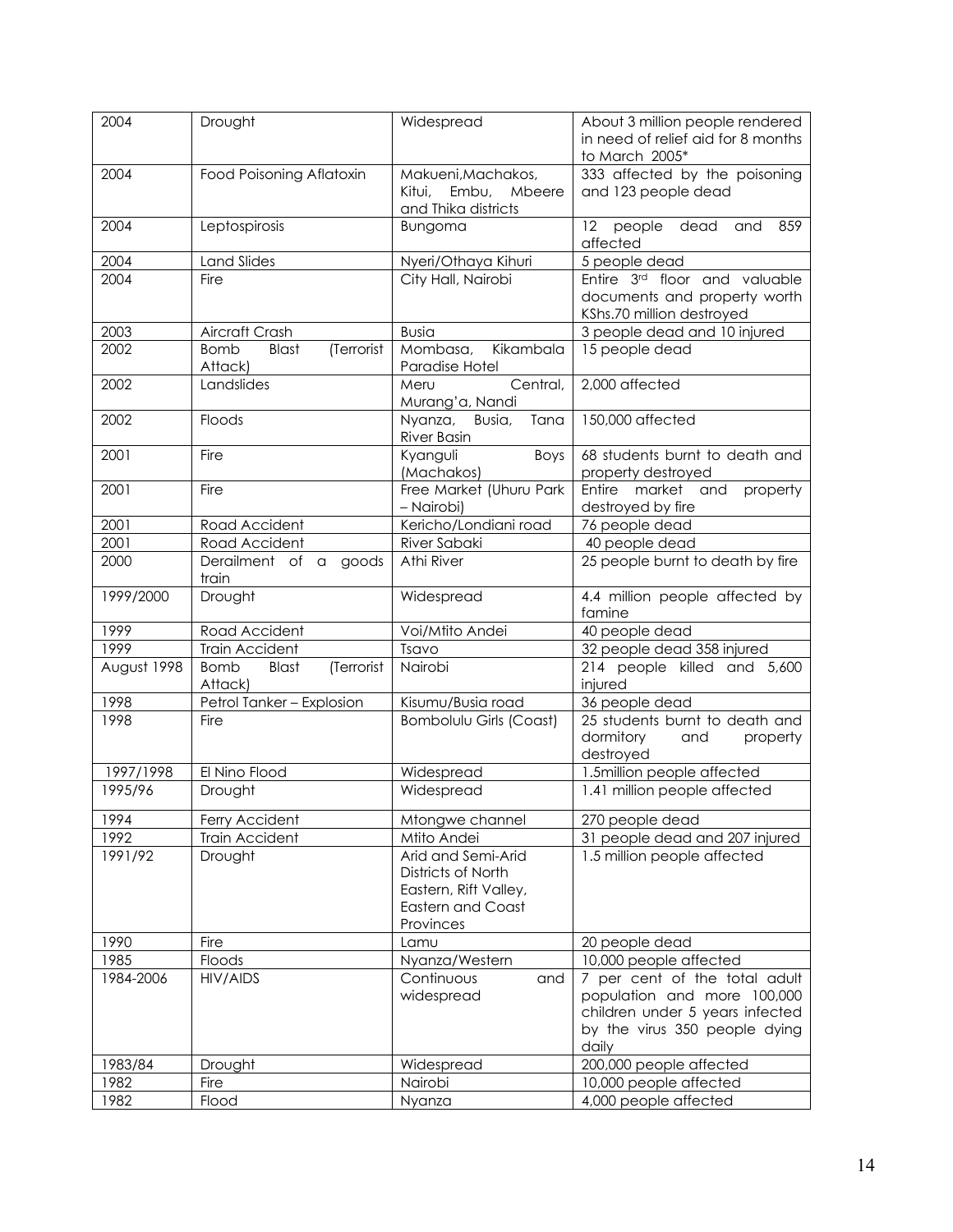| 1982 | <b>Fire</b>                               | Lamu                                   | 4,000 people affected        |
|------|-------------------------------------------|----------------------------------------|------------------------------|
| 1981 | (Terrorist<br><b>Blast</b><br><b>Bomb</b> | Norfolk Hotel Nairobi                  | 5 people dead and 75 injured |
|      | Attack)                                   |                                        |                              |
| 1980 | Drought                                   | Widespread                             | 40,000 people affected       |
| 1977 | Drought                                   | Widespread                             | 20,000 people affected       |
| 1976 | <b>Train Accident</b>                     | Darajani                               | 50 people dead               |
| 1975 | (Terrorist<br><b>Blast</b><br><b>Bomb</b> | OTC .<br><b>Bus</b><br><b>Terminus</b> | 27 people dead               |
|      | Attack)                                   | Nairobi                                |                              |
| 1975 | Drought                                   | Widespread                             | 16,000 people affected       |
| 1974 | Air Accident                              | <b>JKIA</b>                            | 60 people dead               |

*Note:- \* Estimated Population in need of emergency relief aid from August 2004 to March 2005.* 

- *Source:-*
- *Data from row seven from the top to 1990 fire in Lamu is from a 1992 Government Disaster Preparedness Discussion Paper.*
- *National Disaster Operations Centre calendar of Disasters.*

## **1.3 DYNAMIC NATURE OF DISASTERS AND THEIR IMPACT**

Population exposure and ability to respond to different hazards varies. For example, it is increasingly evident that where poverty is widespread and deep, people's abilities to cope with disasters are constrained or limited and requires greater investment in the systems of managing disasters. As such, investment in disaster management recognises the scale of vulnerability as fundamental in understanding and dealing with disasters. People living in informal settlements and the ASALs are particularly vulnerable. This vulnerability corresponds to the incidence of poverty in the country.

As a result of the dynamic nature of the environment and disasters, as well as new approaches to disaster management, this policy recognizes the need to embrace new concepts such as Disaster Risk Reduction and climate change. Disaster Risk Reduction is the systematic process of application of policies, strategies and practices to minimise vulnerabilities and disaster risks through preparedness, prevention and mitigation of adverse impacts of hazards within a context of sustainable development. The DRR approach has become a worldwide practice since the HYOGO Framework of Action (HFA) and this approach should be adopted by all sectoral ministries as the dominant effort towards Disaster Management. DRR approach should be mainstreamed and integrated into the strategies and operations of every sectoral ministry rather than being left to be implemented by one Ministry.

On the other hand, climate change is the destabilisation of normal climatic processes by manmade activities resulting in shifts in climatic systems, zones, extreme climate events and disasters. This policy recognizes the need to learn research and adapt to the hazards emanating from climate change.

## **1.4 COLLABORATION OF STAKEHOLDERS IN DISASTER MANAGEMENT**

Government shall continue to play the lead role in the strategic planning and management of DRR as well as the responsive management of the full Disaster Cycle in addition Government must play a key role in the participatory partnership between itself and development partners, international agencies CSOs and other bodies in equivalent efforts of DRR and DM and finally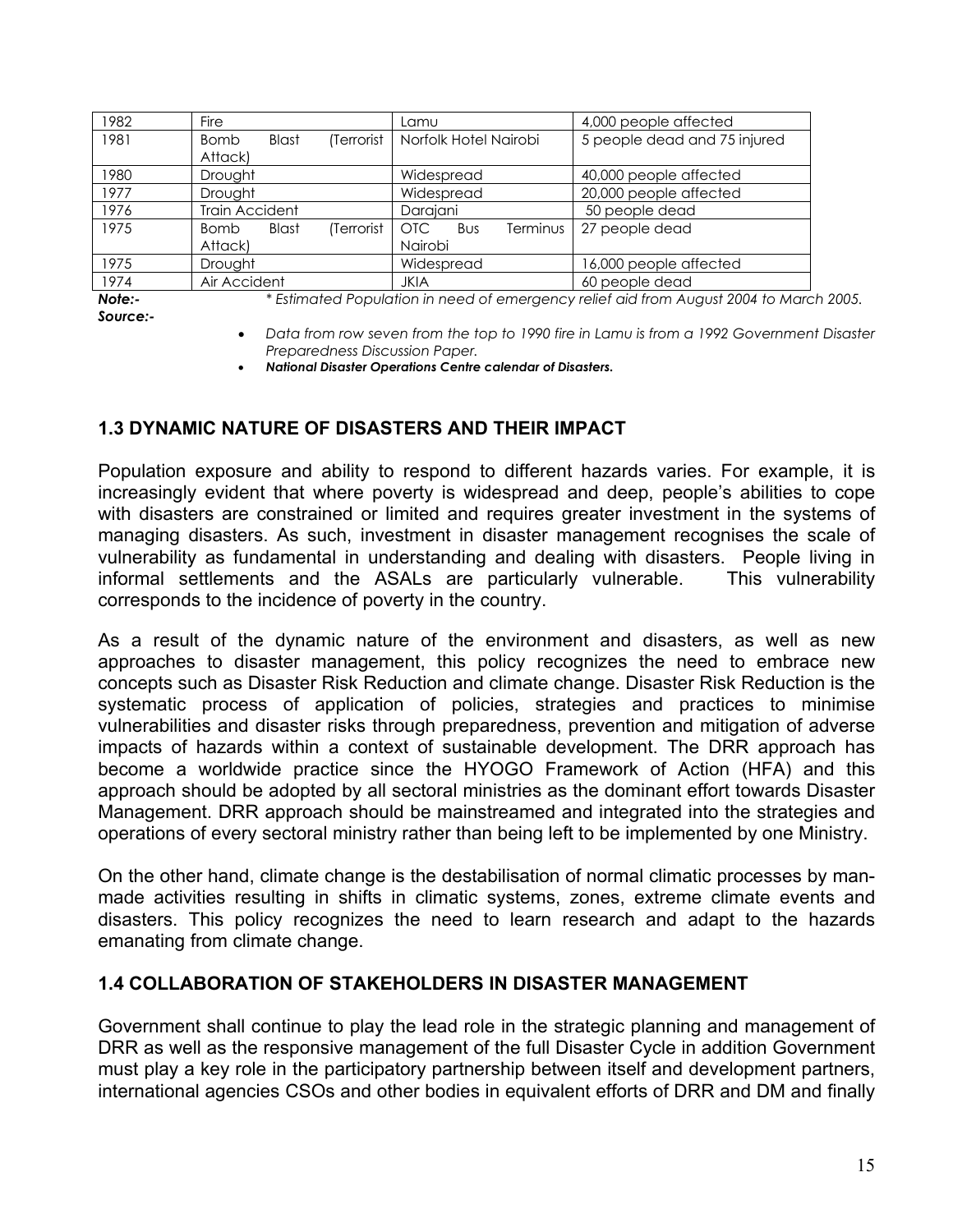Government must play a key role to ensure availability of resources for DM at all levels from Government sources and partners.

The contribution of these Stakeholders has been invaluable and the Government will continue to encourage this collaboration and partnerships for the purposes of realising synergies, providing linkages, promoting trust, goodwill and ownership of the Disaster Management System among all stakeholders.

In order to achieve, the Millennium Development Goals (MDGs), the Hyogo Framework for Action (HFA) and Kenya's Vision 2030 for sustainable development, an effective Disaster Management system are important for creating a safe, resilient and sustainable society. This policy document provides for:

- The legislative instruments to embed Institutional structures within Government
- An integrated and co-ordinated Disaster Risk Management policy that focuses on preventing or reducing the risk of Disasters, Mitigating the severity of the disasters, preparedness, rapid and effective response to disasters and post disaster recovery.

## **CHAPTER 2: CONTEXTUAL ANALYSIS**

This section of the policy analyses the context of disaster management in Kenya, discusses its strengths, opportunities, challenges and lessons learnt. It also outlines the current goals and objectives of this policy.

## **2.1 THE CURRENT DISASTER MANAGEMENT SYSTEM**

There is neither a coordinated policy framework nor a legal basis for the current disaster management system. What exists is partly a spontaneous system, which has assisted the Government and its development partners (the UN system and other relief agencies) to respond to disasters in the country, such as the 1999-2001 droughts that affected more than 4.5 million Kenyans.

The various initiatives which work in place of a coordinated system include the following players and organisations: the Kenya Food Security Meeting (KFSM)/ Kenya Food Security Steering Group (KFSSG) and the Arid Lands Resource Management Project (ALRMP). The demonstrable commitment and participation of a large number of stakeholders in the current disaster management efforts is an indication of the existing good-will to address Disaster Management in the country.

Other participants in disaster management include specialised departments such as the National Disaster Operation Centre (NDOC), the Police, the Department of Defence, the National Youth Service (NYS), local Fire Brigades, St John's Ambulance Service, Kenya Red Cross Society, Occupational Health and Safety Services, Kenya Wildlife Services and the National Environment Management Agency (NEMA). These undertake pro-active and responsive disaster-related activities, including Environmental Impact Assessments and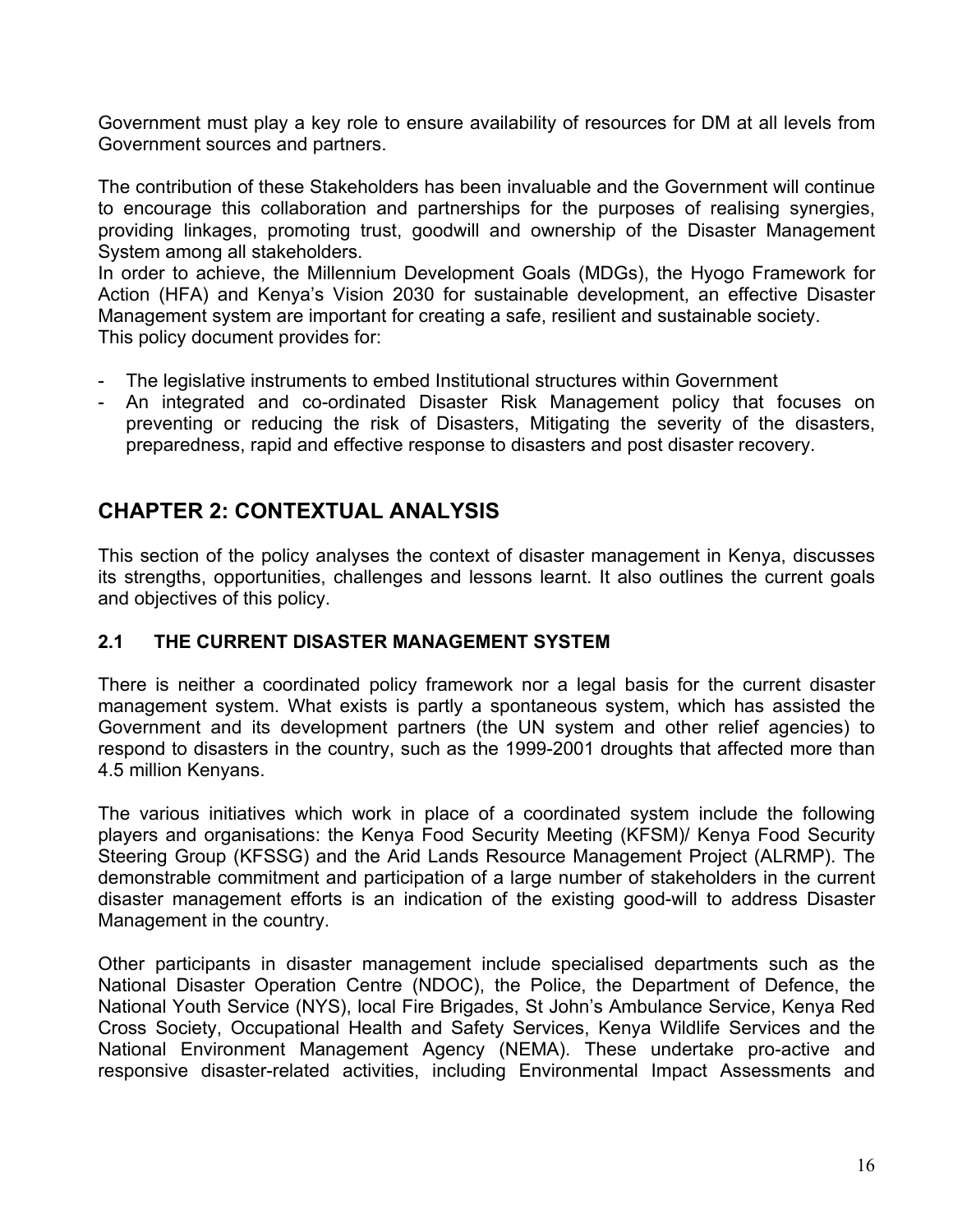Audits, 'search and rescue', first aid services and evacuation, anti-terrorism surveillance, law enforcement and crowd control, peace building, conflict resolution operations and fire fighting.

The broad objectives of the existing Disaster Management system can be summarised as follows:

- To identify disaster sub-regions, evolve strategies for the sub-regions, integrate a national strategic plan, harmonise Disaster Management for all disasters and provides for coordination of all Disaster Management-related activities;
- To promote continuous stakeholder consultations with relevant line Ministries, to enhance co-ordination of interventions;
- To promote partnership with stakeholders for improved action;
- To promote and facilitate co-ordination and access to synthesised information for Disaster Management.
- To promote mass education and functional literacy in environment, Disaster Management and Climate Change, in collaboration with the Ministry in charge of formal education;
- To promote mass sensitisation and awareness creation on Disaster Management and Climate Change for the general public;
- To promote and stress the urgent need for sustainable mainstreaming of Disaster Management and Climate Change into Development Planning and Management, to promote poverty alleviation, on the way to sustainable development;
- To encourage promotion, domestication and implementation of Kenya's ratified international, regional and sub-regional Agreements, Conventions and Treaties, which relate to Disaster Management.

Despite the lack of a coordinated policy and legal basis, the Government, partner agencies and institutions have largely been effective. This policy now provides for the establishment of effective instruments for coordinated Disaster Management.

## **2.2 STRENGTHS AND WEAKNESSES OF THE CURRENT DM SYSTEM**

Existing gaps and challenges include the following:

## **2.2.1. Inadequate policy, legal and institutional frameworks**

Over the years, disasters in Kenya have been handled without a coordinated disaster management policy, legal and institutional frameworks. In addition, disaster response activities have been poorly coordinated, due to lack of Standard operational procedures and Disaster Emergency Operation Plans. This situation remains a challenge that has led to duplication of efforts and wasteful use of resources. It also exposes disaster victims to greater risks and slow recovery. Similarly, in the absence of planned, coordinated action, prevention, preparedness and mitigation have not always been attained.

Owing to lack of a coordinated policy framework, leading to strategic guidelines, the existing Institutional framework for Disaster Management is heavily weighted towards emergency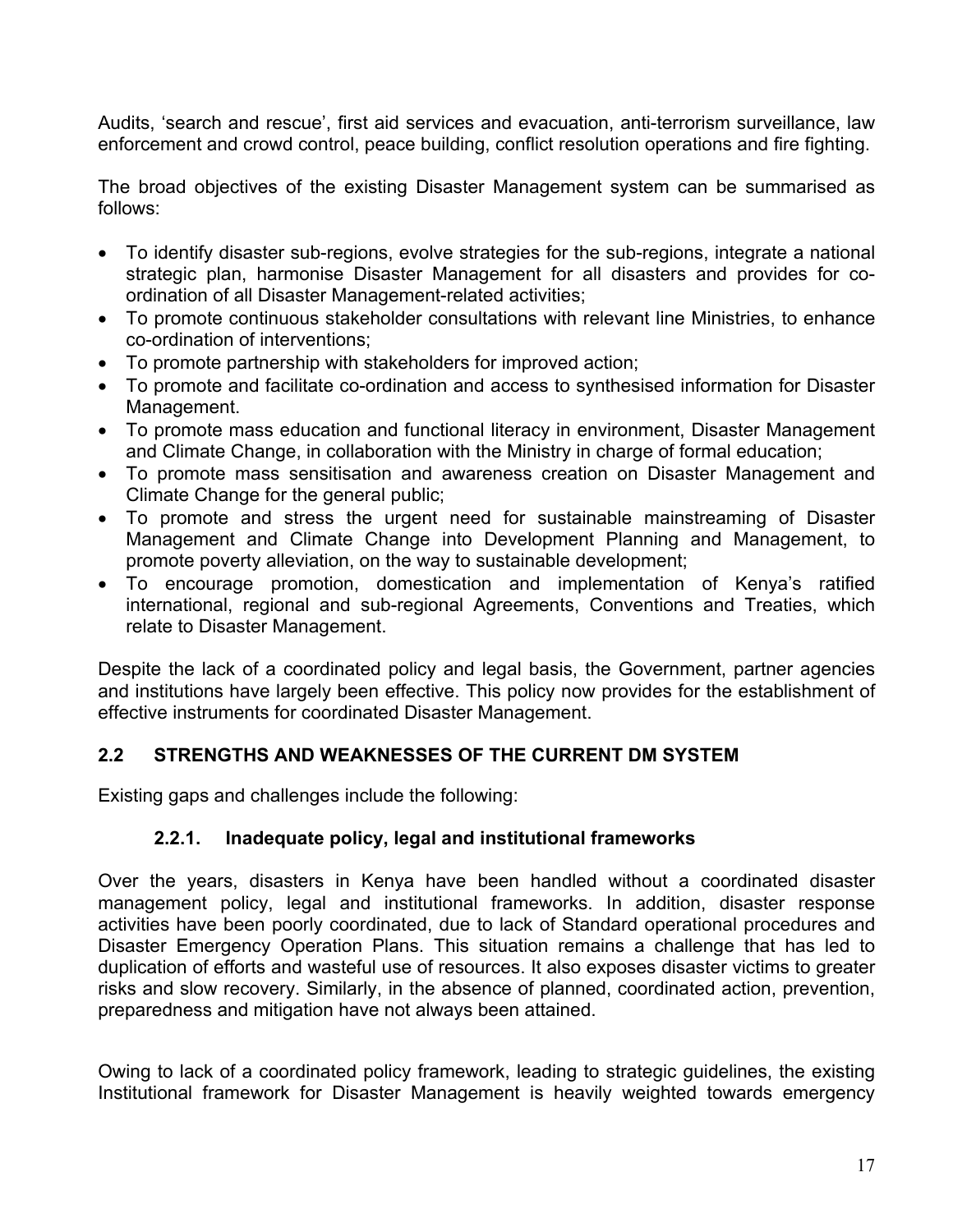response. Therefore, systematic approach through planned Disaster Management is rare. In addition, effective coordination, for management of non-food relief items has been particularly lacking.

The food sub-sector, so far, is the most organised in terms of emergency *response*. Management of other relief sub-sectors is more difficult to monitor and assess. These difficult sub-sectors include, provision of water, health, nutrition and education, as well as care for livestock and agriculture. The number of activities, actors, and approaches in these latter subsectors are too many for efficiency to attain prevention and mitigation of disasters. Most of the activities are focussed on immediate emergency interventions, such as water trucking and destocking, giving little time and adequate emphasis for long-term preventive measures and mitigation.

## **2.2.2 Inadequate finances, human resources and equipment**

The participating institutions charged with handling disasters in the country are faced with inadequate budgetary allocation and conditional donor support; such that the amount of money made available for the Disaster Management is far less than the realistic amount actually needed to manage successfully. In addition, there are other related problems, for example, the turn-around time for proposals to realise money in the non-food sub-sectors is excessive because of inadequate technical handling. Also, procurement procedures remain largely cumbersome. Furthermore non-availability of specialized equipment hampers effective disaster management in the country.

The result of poor funding and reallocation of development funds during times of emergencies has meant that development priorities and Disaster Risk Reduction initiatives are undermined. Disaster occurrences have increased, resulting in available funds being too thinly spread out to be effective. This rising demand for funding has made Government increasingly reliant on development partners to fund Disaster Management initiatives. With the on-going crisis involving international financial downturn and global recession, this is a precarious funding position to be in. Compounding this problem is the reduction of potential National earnings, owing to reduced exports, diminished tourist arrivals, incessant inflation and other complicating trade relations.

## **2.2.3 Inadequate information and data**

Collection of data, analysis, and storage is not uniformly adequate, although in certain subsectors (such as in drought management) data and relevant information is plentiful and available for dissemination and use in Disaster Management. Elsewhere, inadequacy of data and information, leads to poor planning, lack of institutional memory and improvement towards best practices. Similarly, this inadequacy has also resulted in lack of effective monitoring and evaluation of disaster risk trend analysis, and forecasts.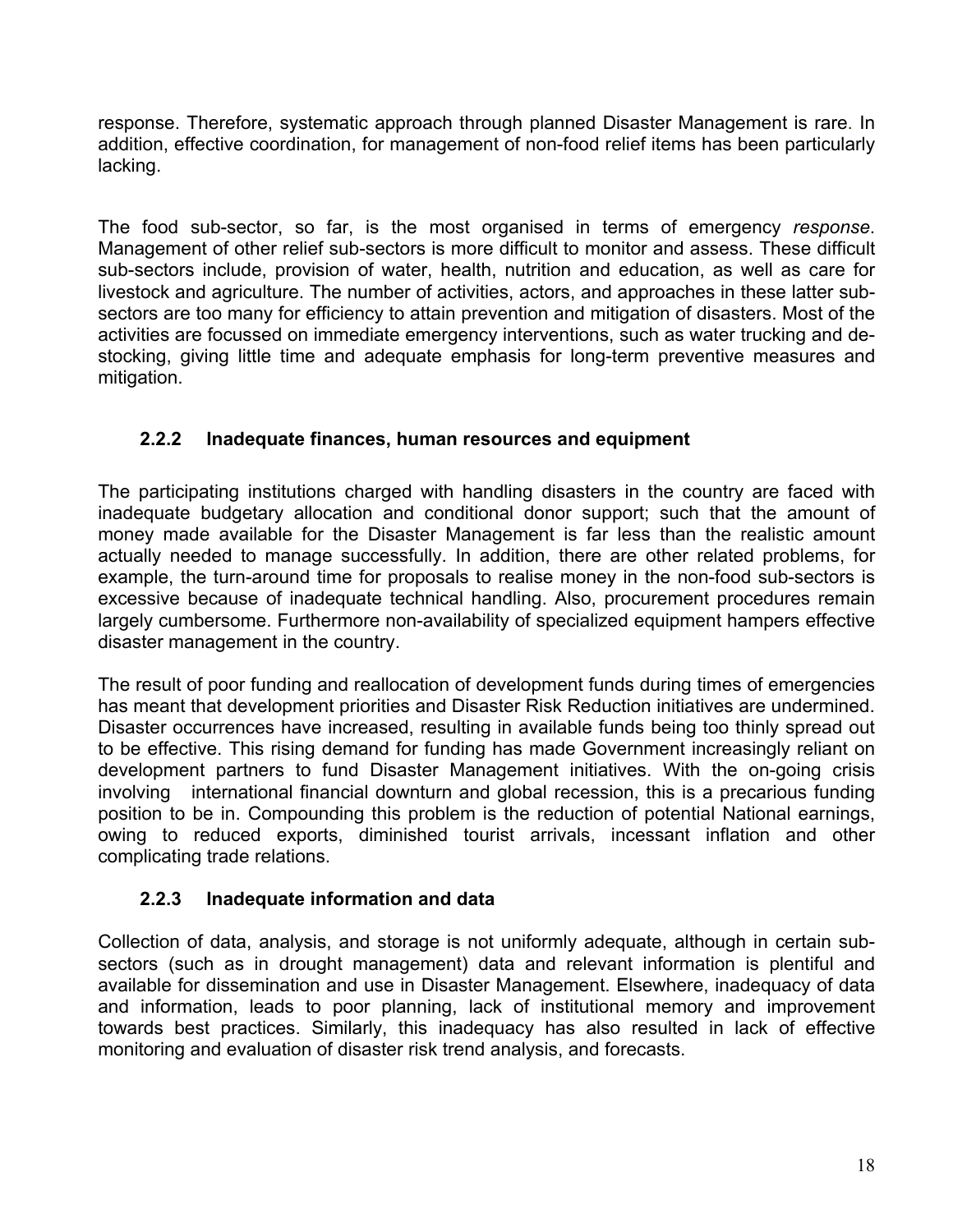#### **2.2.4 Weak disaster management capabilities within communities and institutions**

The linkages on disaster management capabilities between local communities, on the one hand, and district and national levels, on the other, have remained weak. In addition, the general degradation of traditional African socialism and livelihood systems has resulted in the progressive erosion of the traditional coping strategies.

The Kenyan community has not been sufficiently sensitised on disaster management, especially, in on preparedness and coping mechanisms thereby, increasing vulnerabilities and potential impacts on the victims.

More recently, there have been new challenges in the management of disaster cycles, especially in the process of relief, repatriation rehabilitation and resettlement toward recovery of Internally Displaced Persons (IDPs).

## **2.2.5 Inadequate integration and co-ordination**

Government Ministries/Departments, Agencies, NGOs and Civil Society Organizations, the Private Sector, International Development Partners and UN Agencies have pursued a wide range of strategies and programmes to prevent and respond to disaster situations. However, these initiatives have been undertaken in a less consistent, less planned and less harmonious manner, virtually always reactive and uncoordinated, and without a coherent policy framework. Therefore, the present Policy initiative reflects the Government's commitment towards formulating a coherent and integrated strategy for addressing disaster issues in a more proactive manner with a focus on reduction of risk to communities and their vulnerabilities. This is so, particularly, with regard to the strengthening of their capabilities in preparedness and withstanding the adverse impact of disasters. The document has been prepared through a broad consultative process.

#### **2.2.6 Inadequate Regional and International linkages**

Disasters often go beyond national borders. However, Governments in the horn and Eastern Africa Sub- region including Kenya do not always factor in this aspect in disaster planning and response. This has led to some interventions, particularly of cross border nature to be ineffective. For example, a livestock disease outbreak such as Rift Valley Fever, may affect more than one country in the sub-region. Without joint planning and response, a vaccination intervention against the disease may remain largely ineffective. The need for national systems to link with other regional and international organizations has not always elicited the recognition of the importance it deserves.

In view of the aforementioned weaknesses and challenges, the government considers it of imperative importance to provide a policy and legislative framework through which the above inadequacies and weaknesses can be addressed so that an effective disaster management system can be achieved.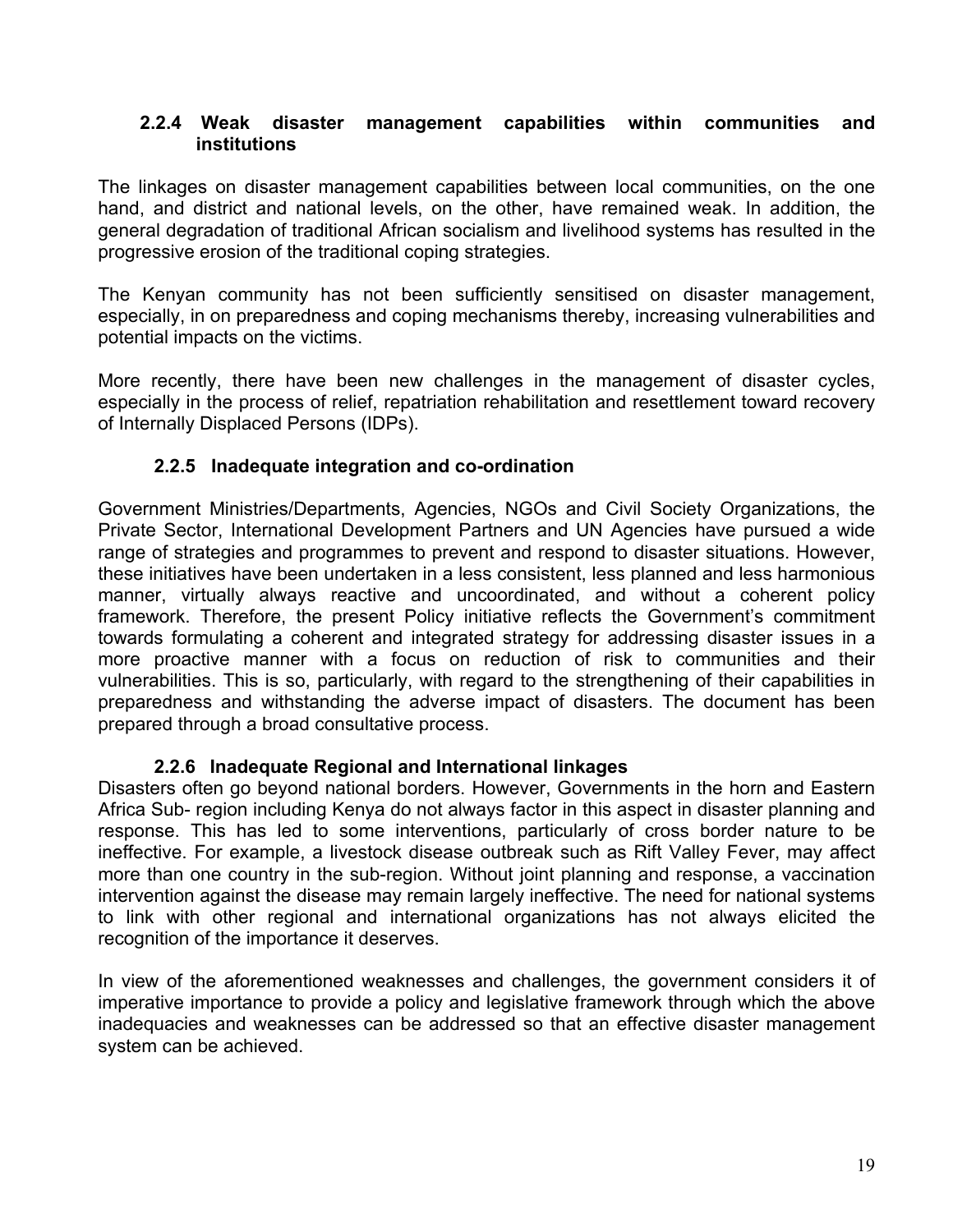## **CHAPTER 3: CURRENT DISASTER MANAGEMENT INITIATIVES**

This section of the policy sets out the goal and objectives of the Disaster Management system in Kenya, arrangements for effective management, roles and responsibilities of different Stakeholders at different levels. This policy proposes the establishment of a semi autonomous management system and it provides an implementation framework and guiding principles for Disaster Management.

## **3.1 FEATURES OF AN EFFECTIVE DISASTER MANAGEMENT SYSTEM**

 The major features of an effective Disaster Management system in Kenya include the following;

- Government shall continue to play the lead role in the strategic planning and management of DRR, as well as the responsive management of the full disaster cycle. In addition, government must play a key role in the participatory partnership between itself and development partners, international agencies, academic and research institutions, CSOs, and other bodies in equivalent efforts of DRR and DM; and, finally, government must play a key role to ensure availability of resources for DM at all levels, from government sources and from partners;
- A definite paradigm shift (in agreement with HFA, 2005), which stresses a **proactive**  Disaster Risk Reduction (DRR approach), which stresses EWS, prevention, mitigation down to recovery;
- A complementary **responsive** approach for a conventional responsive Disaster Cycle Management, (including EWS, response, relief, rehabilitation, reconstruction down to recovery) to ensure appropriate remedial action where preventive proactive measures have failed;
- An operational early warning and Disaster Management information system that triggers rapid and timely response and provides regular Monitoring and Evaluation of base data for Disaster Risk Analysis, Profiling and trend analysis.
- Promoting mainstreaming of Disaster Management in the country to attain disaster awareness and environmental literacy.
- Providing effective capability for harmonised and standardised rapid response to disasters, by coordinated collaborative participation of all stakeholders at all levels
- Clearly provide for and differentiate between procedures and mechanisms of response to slow - and rapid onset disasters
- Provide for a institutional and legal framework for a semi- autonomous Disaster Management body/agency that promotes information and lesson sharing, joint planning, and decision -making among all relevant stakeholders at all levels
- Provide for flexible financial procedures that facilitate rapid and assured and revolving funding and resources for effective, appropriate and timely response to disasters.
- Provides for a well-structured participation of the society in Disaster Management, particularly, including communities, and incorporating their traditional coping strategies into the Disaster Management systems.
- Provides for appropriate consideration and resolutions of pertinent cross-cutting issues, such as special considerations for women and children, climate change, environment,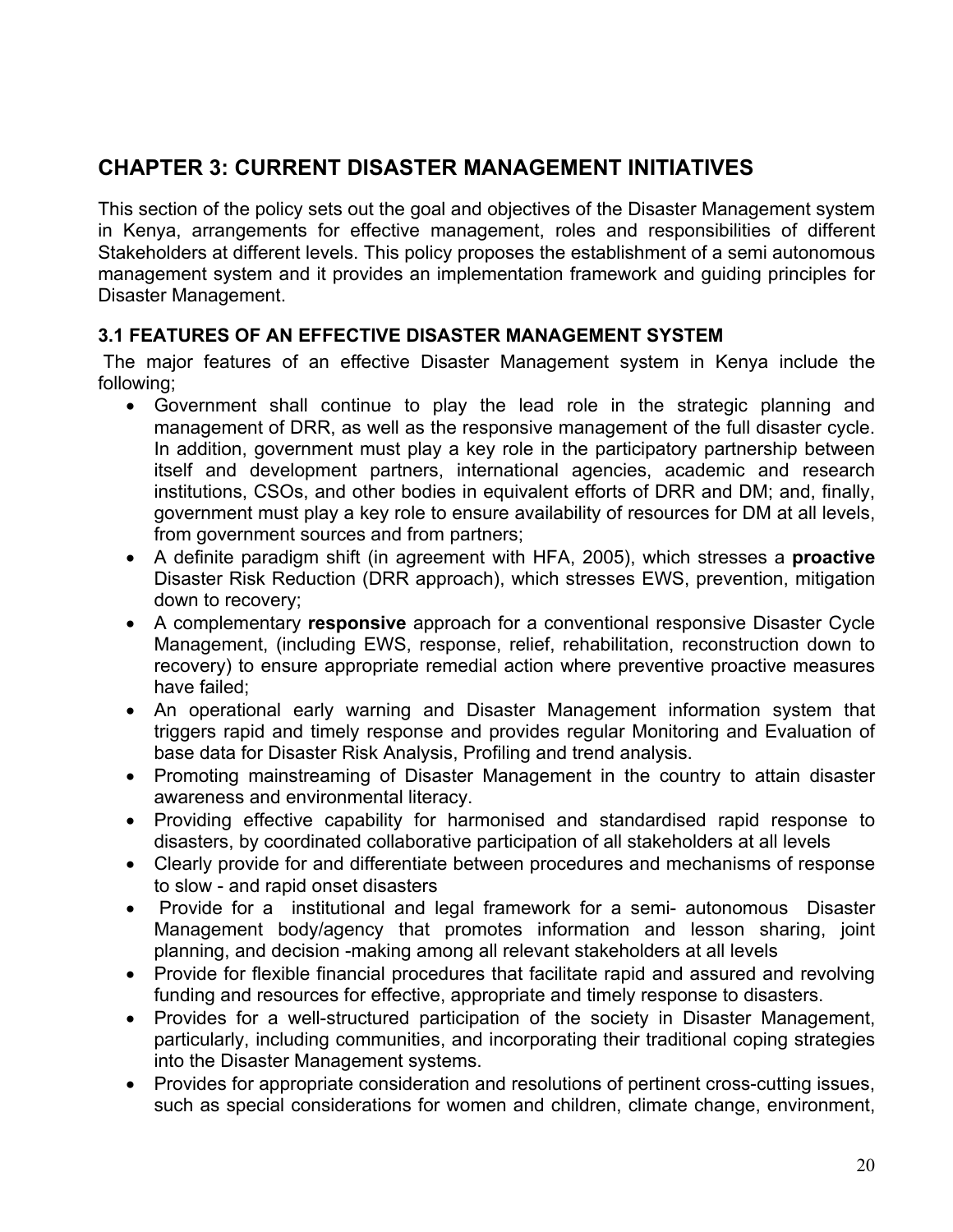and problems related to rural-urban migrations/creation of overcrowded sub-urban informal settlements- all these being a serious preparation for megascopic disasters within a few decades;

- To critically factor into the systematic DM provisions for the rapid evolution of Climate Change, its potential negative impacts, and the desired proactive, planned mitigation measures and;
- Make institutional structural provisions for an agency at national, district, divisional/community levels to strengthen bottom-up community participation in all aspects of DM, from monitoring early warnings to field operations; and for these arrangements to be effective, there is necessity for a continuous two-way flow of information and communication. At the national level, the agency will be guided by a Board of Directors composed of representatives from key ministries and other bodies; and
- Disaster Management is to be approached comprehensively at the national level and any other prioritization is at community level where specific disasters affect specific communities.

With this definition of Disaster Management and list of desirable features of effective Disaster Management the policy will have the following goal and objectives

## **3.2. GOALS AND OBJECTIVES**

## **3.2.1. Goal**

The overall **Goal** of Disaster Management is to build a safe, resilient and sustainable society.

## **3.2.2 Objectives**

- (i) To establish a policy/legal and institutional framework for management of disasters, including promotion of a culture of disaster awareness and for building the capacity for disaster risk reduction, at all levels;
- (ii) To ensure that institutions and activities for disaster risk management are coordinated, focused to foster participatory partnerships between the Government (including mainstreamed and emergency disaster-related activities by sectoral Ministries) and other stakeholders, at all levels, including international, regional, sub-regional Eastern African, national and sub-national bodies;
- (iii) To promote linkages between disaster risk management and sustainable development for reduction of vulnerability to hazards and disasters;
- (iv) To ensure proactive management of National Conflict Resolution and Peace Building efforts, which are enhanced continuously throughout the country, within every conflict disaster cycle; and that their consequences and impacts are systematically addressed, monitored, and evaluated to prevent conflict occurrence/recurrence and hasten effective and sustainable recovery of the victims;
- (v) To mobilise resources, including establishment of specific funds for disaster risk reduction strategies and programmes in DM;
- (vi) To make institutional provisions to ensure productive networking and sharing of information; and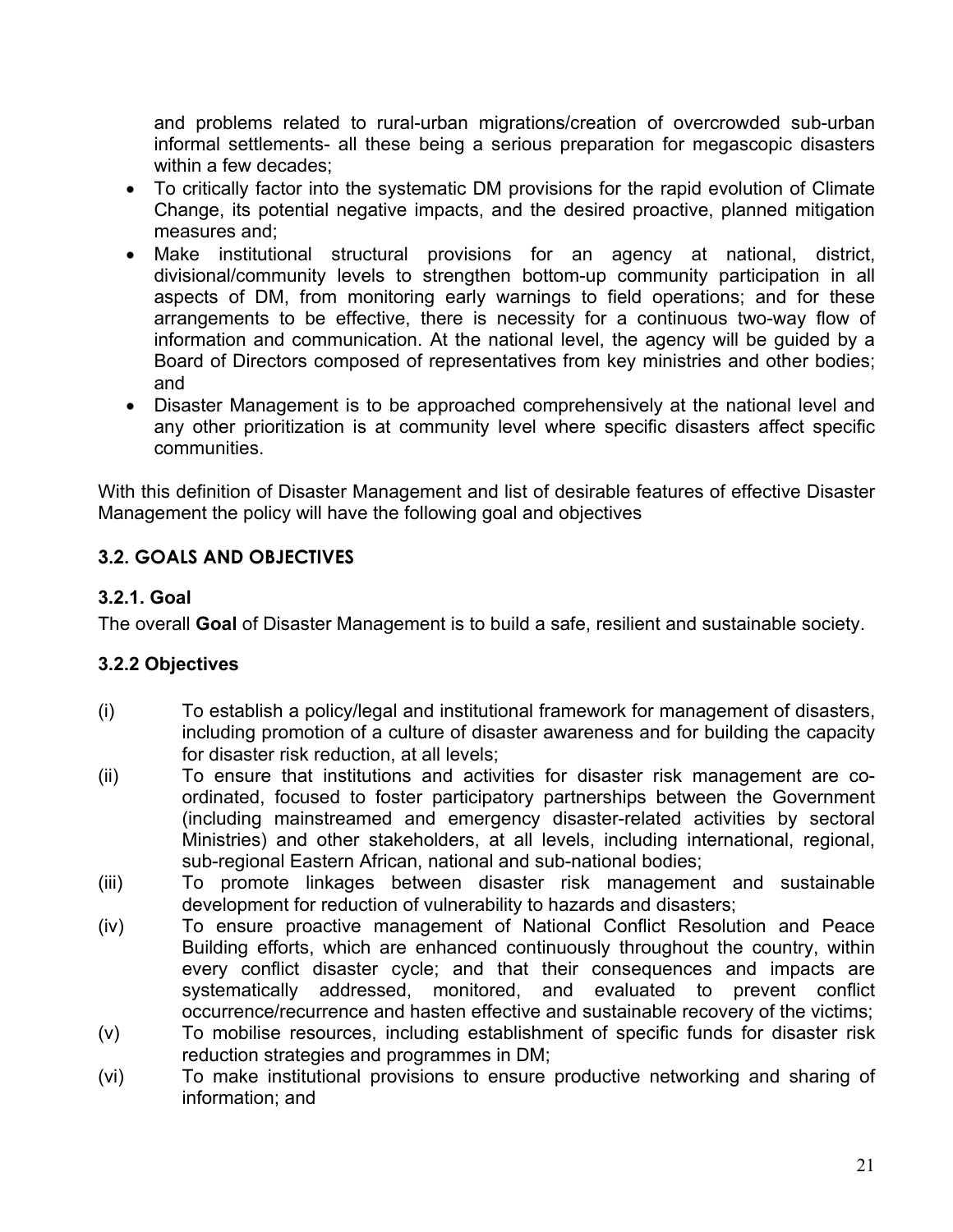- (vii) To make institutional provisions to ensure appropriate and structured DM, Education training and Capacity Building; complementarily, mainstream DM education and functional literacy in all educational institutions (including Primary, Secondary schools, Post-secondary colleges and universities, the NYS, and training colleges for uniformed forces).
- (viii) To make available sensitisation, awareness creation and functional literacy to the public for disaster management.

#### **3.2.3 Policy Elements**

In line with the above objectives, this Policy will encompass a spectrum of activities of the disaster management cycle. The Policy underscores the need for mainstreaming of disaster risk reduction in development plans and strategies at all levels to enhance capacity of vulnerable communities to withstand the adverse effects of disasters. Disaster Management Policy will therefore, ensure that proactive measures are in place for minimisation of negative effects of disasters.

#### *3.2.3.1 Disaster Prevention*

 Prevention will focus on measures aimed at impeding the occurrence of a disaster, and at minimizing its harmful effects on the community, property and the environment. For example, communities have their own conflict prevention activities embedded within their coping mechanisms, as well as the social exchange systems which provide their disaster management safety nets.

 The Government will therefore seek to enhance disaster prevention and management strategies as a way of providing an enabling environment for the development of socioeconomic activities.

#### *3.2.3.2 Disaster Mitigation*

Mitigation refers to a substantial reduction of the impacts of a disaster in case it goes beyond preventive measures. For example poverty reduction initiatives and diversification of livelihoods improve the capacity of households and communities to withstand negative impacts of disasters. This demonstrates the strong link between development and disaster management. The Government will support mitigation measures which aim at increasing the population's ability to cope with the disasters most likely to affect them.

#### *3.2.3.3 Disaster Preparedness*

Disaster preparedness is a package of precautionary measures, taken in advance of an imminent threat to help people and institutions respond to and cope with the effects of a disaster. An example of a disaster preparedness activity is the Early warning system. This is an organised structure for prediction and dissemination of timely and effective information to allow individuals who may be at risk to take action to avoid or reduce their risk and prepare for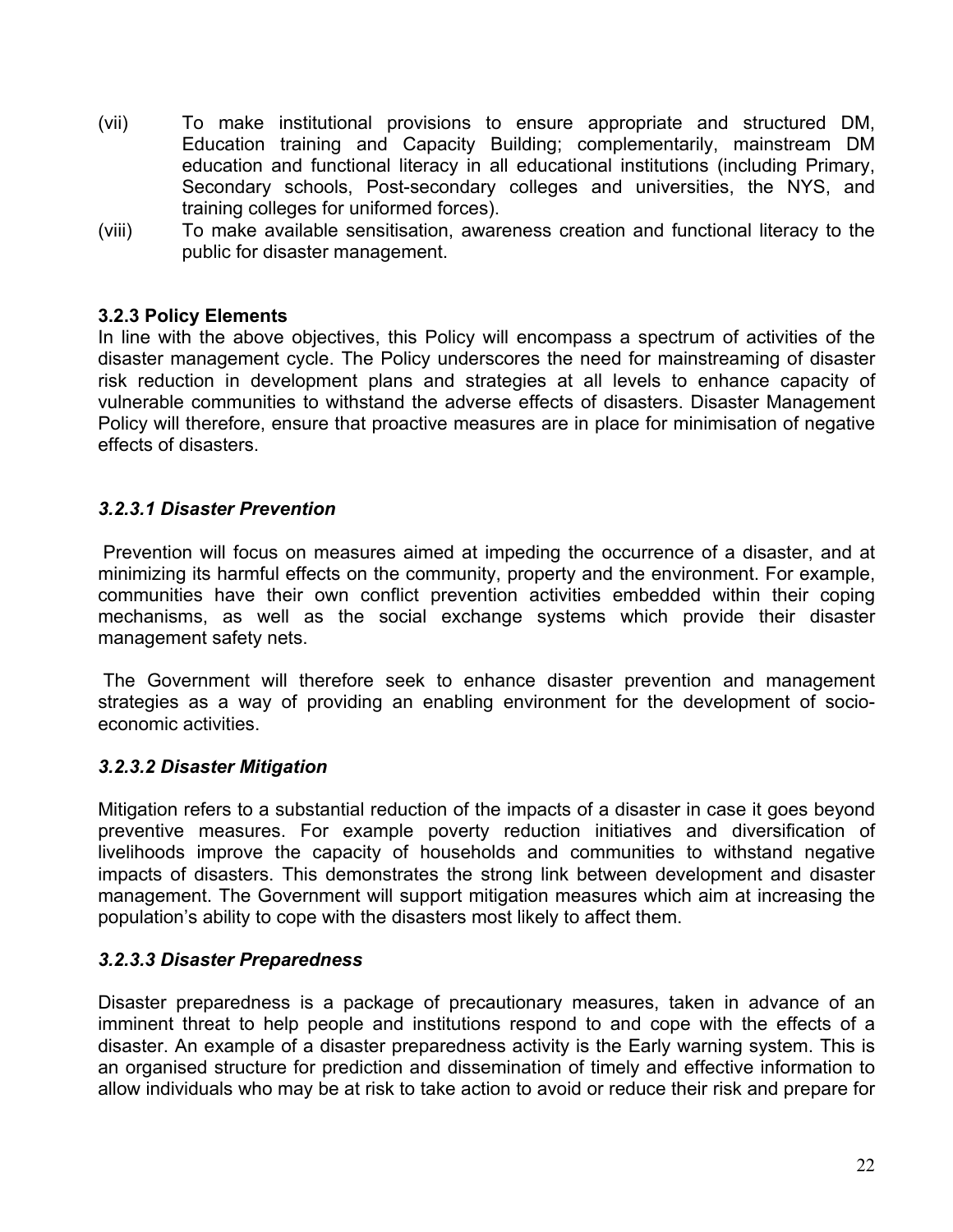effective response. The objective of early warning systems is to link the information provision to the response. The process allows a lead-time to access funding, expertise and equipment for the necessary intervention. Strategic food reserves, health and essential supplies such as non- food items remain an important component of disaster preparedness.

Another example of disaster preparedness activity is the comprehensive and continuous assessment of vulnerabilities and risks in order to understand threats of a hazard and to improve the targeting of Disaster Management programs. A comprehensive assessment of risks and vulnerabilities will, therefore, assist the targeting of disaster management programmes in Kenya.

The Government will facilitate the establishment of a comprehensive National Early Warning System that will encourage the involvement of all stakeholders. In addition baseline vulnerability analyses will be prepared on a continuous basis to assess the impact of the problem on the affected population. Based on the Early Warning System and the continuous analysis of vulnerabilities, response activities including the active use of strategic stockpiles of food and non-food items, will be undertaken in a manner that ensures that the most vulnerable groups are specifically targeted.

On institutional provisions, there is need for careful and selective strengthening, so that whereas DSGs are doing a commendable work in the ASAL districts, the DDCs and DDMCs in each district shall be strengthened to improve their capability for DM at district, division and lower levels, proactively and responsively.

#### *3.2.3.4 Disaster Response*

Response involves interventions taken during or immediately after a disaster. Such actions are directed towards saving lives and livelihoods and dealing with the immediate damage caused by disaster.

#### *3.2.3.5 Process to recovery*

Following response and relief, the full disaster cycle has many phases leading to recovery. Rehabilitation is the restoration of the socio-economic institutions and structures of the affected society/community in readiness for reconstruction i.e. rebuilding of their life support systems and further development. It may be preceded by repatriation, followed by rehabilitation and reconstruction are intertwined with development; providing a bridge between a satisfaction of immediate needs and the implementation of comprehensive vulnerability reduction programmes. At the same time the recovery phase entails programmes designed to help communities to return to normalcy.

The insurance industry will play a crucial role in mitigating the impact of disasters on the communities in both rural and urban areas. Insurance firms will be encouraged to develop affordable products that can be made available to the society in order to underwrite some of the disaster–related losses.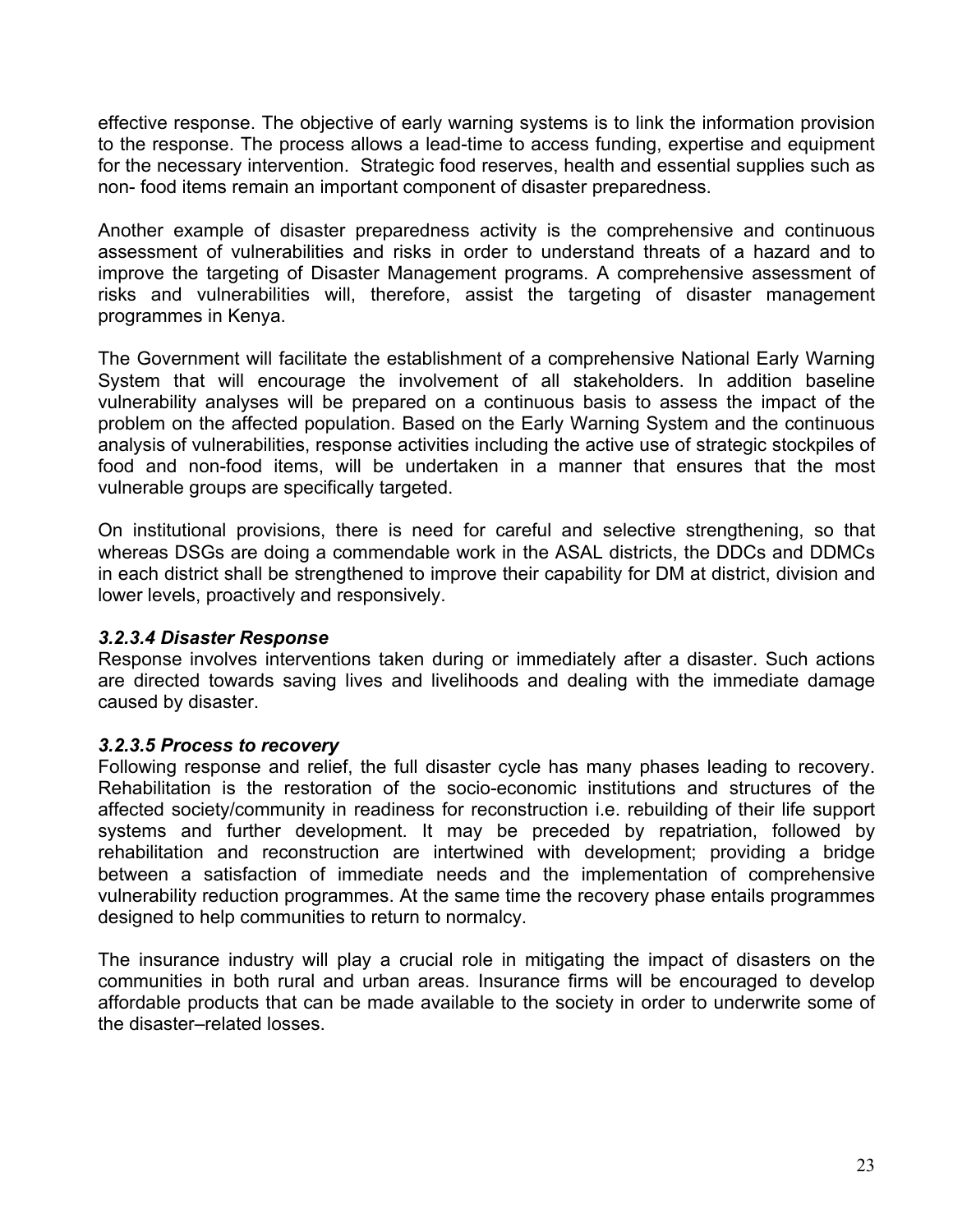This policy stresses the need of Government to ensure that affected and displaced persons are given sufficient, relevant and adequate care including adequate permanent resettlement and social protection until their complete recovery.

 The Policy will put in place mechanisms to ensure that there is reconstruction and recovery after a disaster. Emphasis will also be placed on post disaster trauma in order to ensure that disaster victims do not suffer from permanent or prolonged disaster effects.

## **3.3 OTHER POLICIES & LEGISLATIONS RELATED TO THIS POLICY**

This policy document recognizes the existence of other policy documents, which directly or indirectly address the concerns that this policy seeks to address. It is necessary to link with these policies in order to maintain coherence, consistency and harmony in Government policy.

Therefore, efforts will be made to link with these policies, which include among others, various Government Development Plans and various policies, such as Sessional Paper No.10 of 1965 on African Socialism and its application to planning in Kenya; National Food Policies of 1981 and 1994; Poverty Reduction Strategy Paper (PRSP) of 2003; Economic Recovery Strategy for Wealth and Employment Creation of 2003-2007; Strategies among others; the national vision 2030, the strategy for the revitalisation of agriculture 2004-2014, the national food & nutrition policy 2007, Gender Policy, the HIV/Aids policy, Social Protection Policy, the Arid & Semi-Arid Lands development policy, Urban development policy, and National Peace Building and Conflict Management Policy.

Linkages will also be made with existing relevant national legislation including The Environmental Management and Coordination Act No.8 of 1999, The Kenya Red Cross Society Act (Cap 256), The water Act (Cap 372), Grass Fire Act (Cap327), Petroleum Act (Cap 116), 4.2.6, The Explosives Act (Cap 115),St. Johns Ambulance of Kenya Act (Cap 259), Factories Act (Cap 514), The Local Authority Act (Cap 265), The Chief's Act (Cap 128), The Children's' Act, Police Act, The Prison's Act, and the various Acts creating the Armed Forces, The Acts creating Polytechnics and Technical Colleges, Educational Act, and The Universities' Charters Act.

## **3.4 GUIDING PRINCIPLES**

The following guiding principles will be observed in the implementation of disaster management initiatives:

• **The primacy of coordination, collaboration and communication:** Adequate coordinating and communication, at all levels, amongst stakeholders, are critical components of disaster management. The government will establish alternative and effective communication systems, especially, where normal communication is likely to be or has been interrupted during disasters.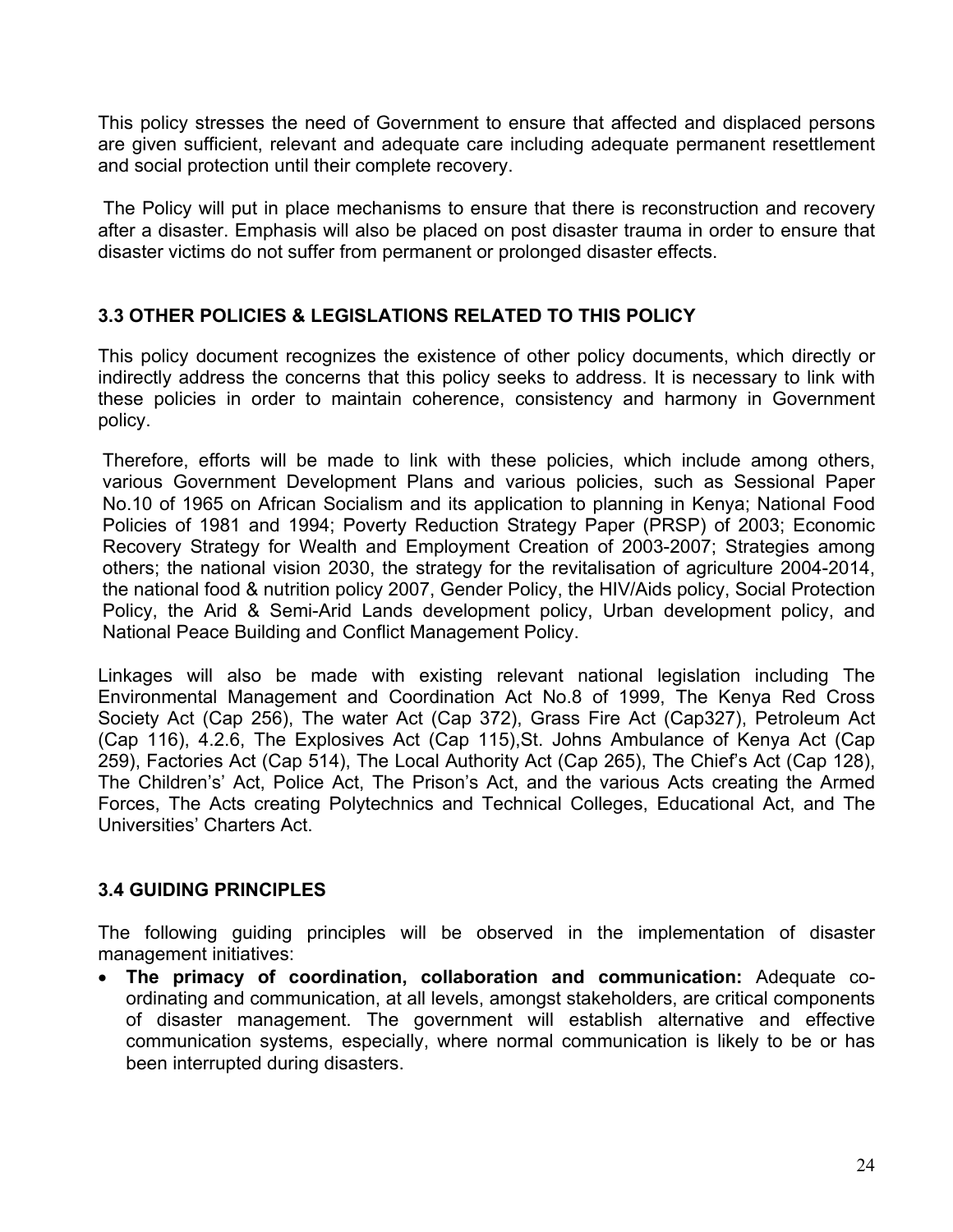- **Lesson learning and knowledge management**: Over the last 15-20 years, there have been considerable implementation Disaster Management initiatives in the country. In view of the experiences gained and lessons learnt during the management of the various hazards and disasters, the Government will promote documentation and sharing of lessons with a view to improving best practices in Disaster Management.
- **Multidisciplinary and multisectoral approach:** Disasters cut across disciplines and sectors; and, so, it is important that government promotes adoption of a multidisciplinary and multisectoral approach.
- **Increasing partnerships and role of communities in Disaster prevention and Management:** Communities and households bear the brunt of disasters and are on the frontline of response through their traditional coping mechanisms. The government will promote strategies for disaster management based on community consultation, experience and participation. Communities will be encouraged to establish mechanisms, building on their traditional coping strategies to enable them to share knowledge and technologies and to pool together local resources for disaster mitigation, preparedness, prevention, response and recovery. This will strengthen Decentralization of Disaster Management and enhance the Bottom Up Approach;
- **Factoring of climate into disaster risk reduction:** More than 70 percent of natural disasters in Kenya are related to extreme climate events that are key causal factors for some emergencies that lead to disasters. The optimum factoring of climate/weather information (such as Early Warning) in disaster management is a vital component of this Policy. In particular, Climate Change must be mainstreamed not only into Disaster Management, but also in overall Development Planning and Management.
- **Research and dissemination of information:** Research and information dissemination are critical components of effective disaster management. Therefore, all stakeholders in disaster management have the responsibility of collecting, collating, documenting and disseminating their activities and experiences on disasters to other stakeholders. The Ministry of State for Special Programmes (which is currently in-charge of disaster management in the country) will be a focal point for coordination and dissemination of research findings on disasters to stakeholders. The structure of this Ministry is designed to ensure that research is a key process for practical applications (within the department of Climate Change), and in association with strategic planning for overall Disaster Management.
- **Regional and International perspectives:** Some hazards such as drought, epidemics, conflicts and proliferation of small arms are not confined within national borders. The Government will promote linkages with regional and international institutions, in order to facilitate collaboration, e.g., in Early Warning Systems; and in fostering joint initiatives for Disaster Risk reduction and response.
- **Strengthening of Capacities for Disaster Management:** Kenya has developed capacity for disaster management in stages. In view of the dynamic nature of disasters, the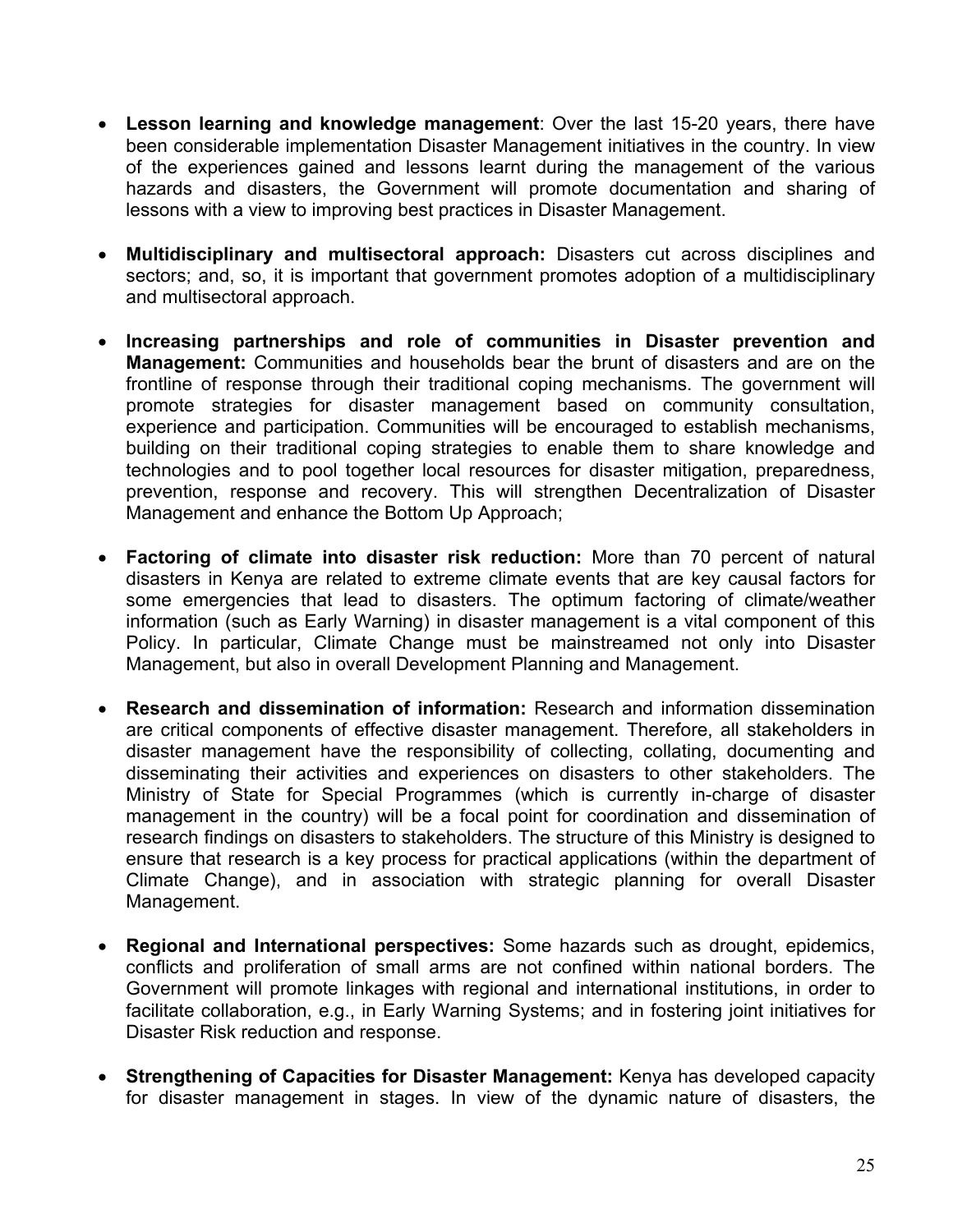government and other stakeholders will continue to strengthen capacities through training and skills development at all levels.

In addition to the above principles, there are several agreements, conventions and treaties that Kenya has committed itself to implementing. Both national and international human rights laws and conventions such as the national constitution, the UN convention Human rights, to further inform the above guiding principles.

Kenya will also ratify, domesticate and implement these Agreements, Conventions and Treaties, which relate to Disaster Management. In this regard, it will put in place policies, laws and strategies to facilitate effective implementation of the United Nations Framework Convention for Climate Change and the Kyoto Protocol, the UN Convention for Combating Desertification, the London Convention against Dumping (1972), Hyogo Framework of Action (2005) the Abidjan and Nairobi Conventions (1985) among others.

#### **3.5 CODE OF CONDUCT**

The code of conduct in Disaster Management seeks to guard the standards of behaviour among the different stakeholders. It is not about operational details such as how one should calculate food rations or set up an IDP camp; rather, it seeks to maintain the high standards of independence and effectiveness to which the Government of Kenya aspires.

This policy provides the following code of conduct for stakeholders:

- **Disaster response interventions based on facts and verifiable information:** Data from the early warning systems and the continuous monitoring of disaster occurrence and trends will be the basis of disaster response.
- **The humanitarian imperative**: the right to receive relief assistance during disasters is a fundamental humanitarian principle which should be enjoyed by all citizens of Kenya regardless of race, colour or creed. The need for an unimpeded access to affected populations is of fundamental importance in exercising responsibility.
- **Aid is given regardless of ethnicity, political or religious affiliation or geographical considerations**

At all times, stakeholders will seek to base the provision of disaster assistance on a thorough assessment of the needs of the affected populations or their available local capacities to meet those needs.

- **We shall respect culture and customs**  Stakeholders will endeavour to respect the culture, structures and customs of the communities and households we are working with.
- **Disaster assistance must strive to reduce future vulnerabilities to disaster as well as meeting basic needs**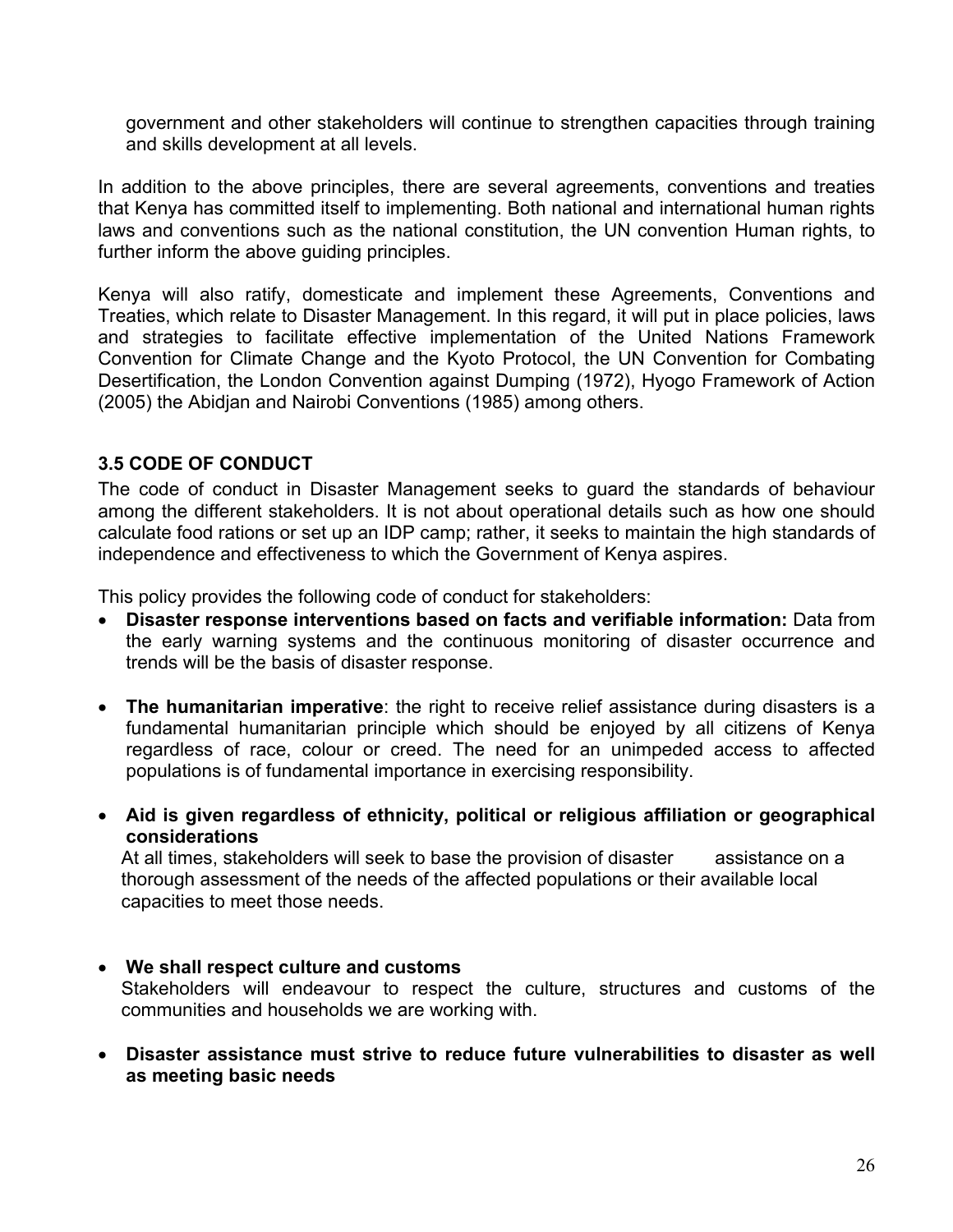All disaster assistance will affect the prospects for long term development, either in positive or negative fashion. Recognising this, all stakeholders will strive to implement disaster assistance programmes which actively reduce the beneficiaries' vulnerability to future disasters and help create sustainable lifestyles.

#### • **Stakeholders will reinforce the capacity of local communities to manage the full Disaster Cycle**

All people and communities even in disaster still possess capacities as well as vulnerabilities. Where possible, stakeholders will strengthen these capacities by employing local staff and procuring local resources. All activities in Disaster Management should reinforce rather than undermine existing capacities.

#### • **Involvement of beneficiaries in Disaster Management Programs**

The Government and stakeholders will fully involve communities in the design, management, implementation, monitoring and evaluation of Disaster programmes.

#### • **Mainstreaming Women and Children Issues**

In all disaster management programmes, Government and partners stakeholders and communities will take positive cognisance of the excessive impacts which women and children undergo in any disaster. This policy, therefore, shall make provisions to enhance protection, safety and other needs of women and children in any disaster situation.

#### • **Mainstreaming the Concerns of the Challenged and Elderly**

In most disaster situations, confusion surrounds many activities, especially in relation to relief and evacuation. This problem particularly affects the physically, mentally and visually challenged, the elderly and the sick. This policy stresses the need of special provisions to cater for these segments of the society in emergencies.

#### • **Environmental Concerns**

Stakeholders will pay particular attention to environmental concerns in the design and management of disaster programmes, constantly reviewing the status and trends of the environment to ensure sustainable compliance.

It is clear from the above, that the Government will take the leadership role by articulating a clear policy to guide Disaster Management activities and to enable other stakeholders to harmonise, align and coordinate Disaster Management activities along with the Government needs and Disaster Management priorities. All this requires policy, legal and institutional frameworks which embed Disaster Management in the Government with the regular allocation of public resources to achieve the desirable goal and objectives.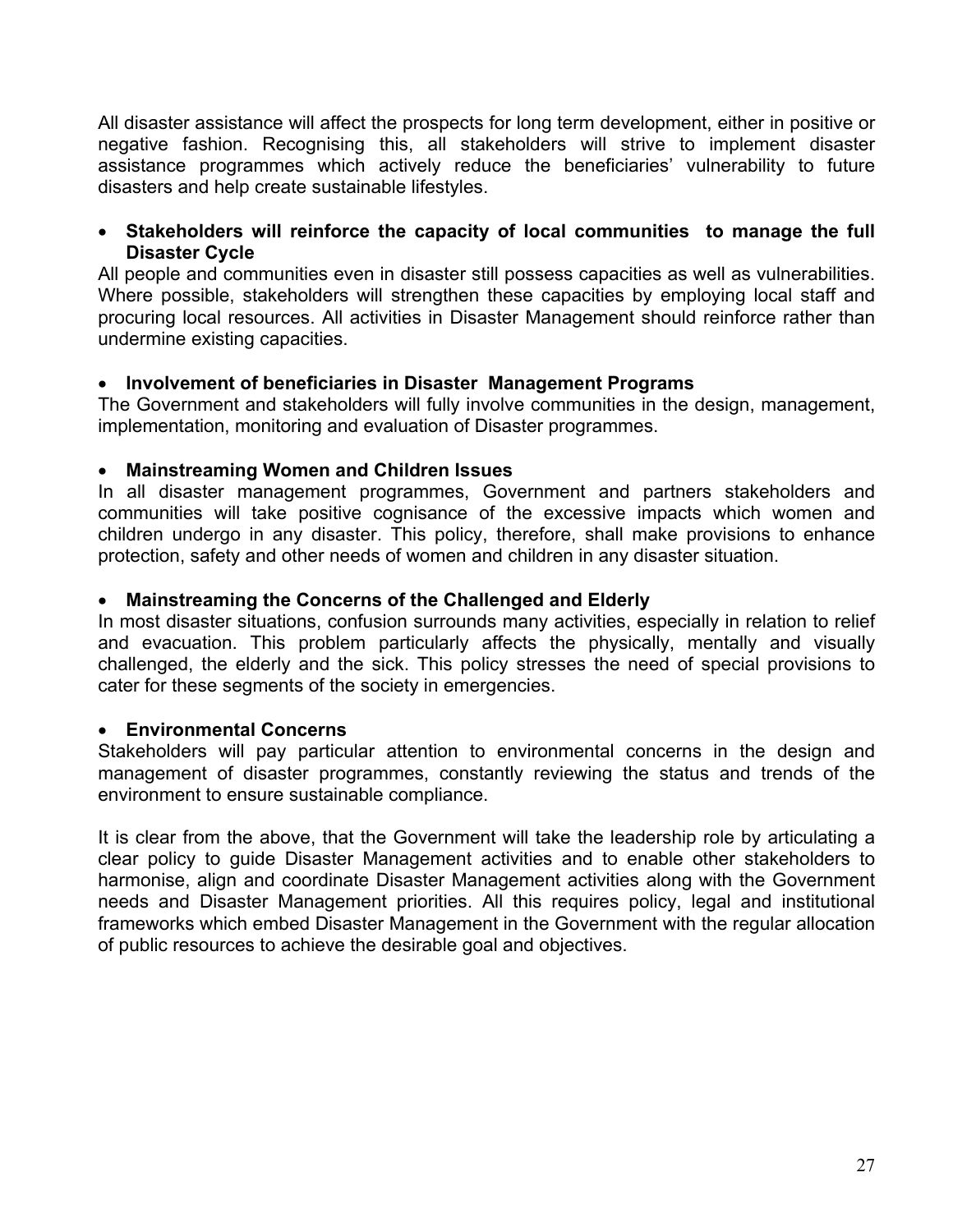## **CHAPTER 4- POLICY, LEGAL & INSTITUTIONAL ARRANGEMENTS**

This chapter provides the policy, legislative and institutional arrangements for Disaster management in Kenya. These arrangements are among the major inadequacies in the present disaster management system. The proposed institutional framework includes the establishment of NADIMA (the National Disaster Management Agency), its roles and responsibilities and its relationship with other institutions with its structures down to the community level.

This institutional framework should facilitate coordination and collaborative relationships among stakeholders.

## **4.1 ENACTMENT OF THE NATIONAL DISASTER MANAGEMENT POLICY**

The enactment of this policy will provide the basis for the Institutional and legal framework for Disaster Management in Kenya.

#### **4.2 THE LEGAL FRAMEWORK**

A legal framework will be established through an Act of Parliament with provisions for:-

- The establishment of the National Disaster Management Agency (the Secretariat) and all other Disaster Management structures and Committees
- The powers, functions and funding of the Agency.
- The activation of disaster management plans to provide immediate assistance to disaster victims even in the absence of a disaster declaration.

## **4.3 ORGANISATIONAL STRUCTURE**

The organisational structure for Disaster Management in Kenya is presented as in the Chart below. The functions of the different Stakeholders within the system are described.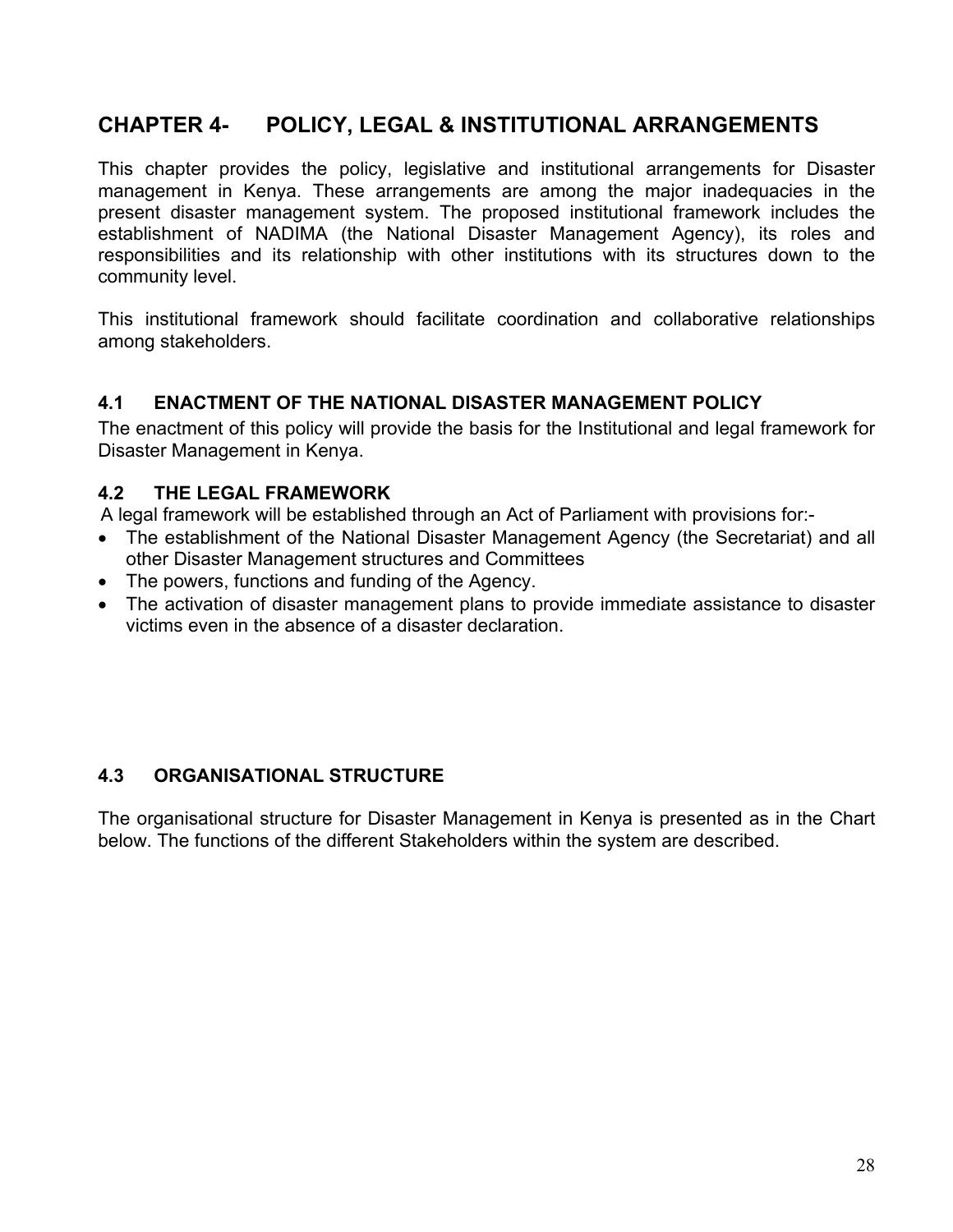

Community Initiative Groups/ DM Fora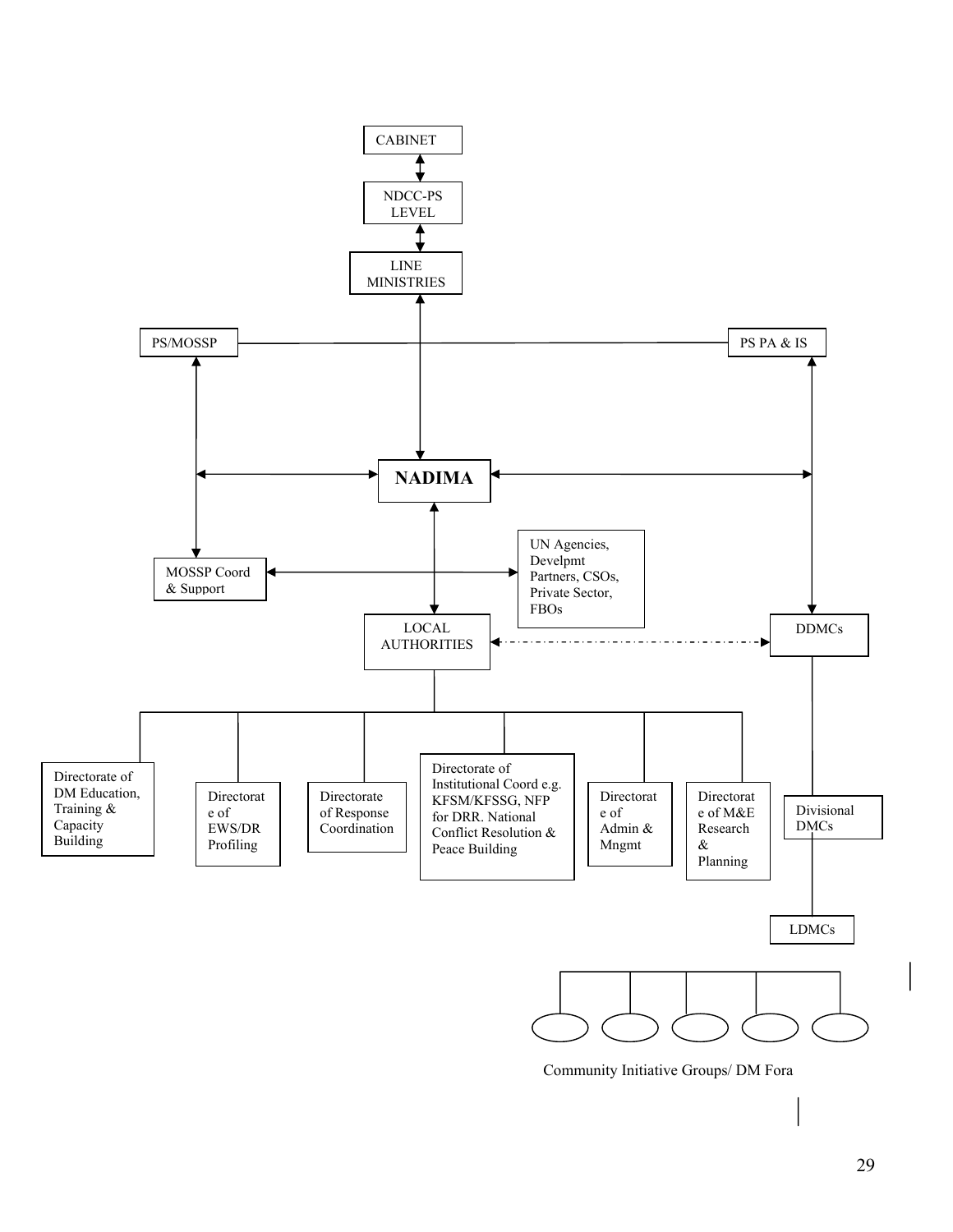## **4.3.1. National Disaster Executive Committee (NDEC)**

The National Disaster Executive Committee is the highest Disaster Management decisionmaking body. It is at the *Cabinet level* and is chaired by H.E the President. Its core function is to provide policy guidance in relation to National aspirations. NDEC makes decisions on national disaster Management issues especially during emergencies. As things stand now it is the only body with power to advise his Excellency the President whether to declare a national disaster and make international appeals for assistance. Its members are as follows: Ministers of, State Special Programmes, Provincial Administration & Internal Security, Foreign Affairs, Health, Water and Irrigation, Agriculture, Livestock, Defense, Environment, Information, Planning, and the Treasury. This committee will be meeting on a quarterly basis to make decisions on issues emanating from the Disaster Coordinating Committee. However during cases of emergencies this committee can meet as often as the situation demands.

## **4.3.2. National Disaster Coordinating Committee (NDCC)**

National Disaster Executive Committee (NDCC) is the executive arm of the NDEC. NDCC is at the *Permanent Secretary level* and its Chair is the Permanent Secretary of MOSSP. Its core function is to execute policy. Other members include; the Permanent Secretary Provincial Administration & Internal Security, Foreign Affairs, Water and Irrigation, Health, Information, Planning, Treasury, Defense, Environment, Agriculture, and Livestock Dev. NDCC receives disaster management instructions from the NDEC and implements decisions on its behalf.

The other functions of the NDCC include: -

- **Provide information on ministerial plans on Disaster Management Plans and how and** when to activate them
- Ratify the deployment of National resources in case of emergencies
- Identify resource gaps and sources of non-food resources for Emergencies and Assistance.

These two Committees work on an ad hoc basis and also meet on a quarterly basis just before NDEC and more frequently during emergencies.

#### **4.3.3. The Ministry of State for Special Programmes**

The Ministry of State for Special Programmes will be in charge of Disaster Management policies, and will, therefore, coordinate implementation of this Policy. It will coordinate all the disaster efforts of sectoral ministries, including Disaster Risk Reduction, and ensure that the policy is mainstreamed in their planning, development and budgeting. It will develop appropriate guidelines together with the private sector and Civil Society Organisations as well as to other stakeholders on relevant matters pertaining to Disaster Management.

Establish the National Disaster Management Resource Centre where all information pertaining to Disaster Management in the country will be available. This Resource Centre will monitor, collect and collate all relevant information and data pertaining to Early Warning Systems and information on disasters; maintain the hazard mapping and disaster monitoring database; and keep all evaluation and impact assessment reports on disaster response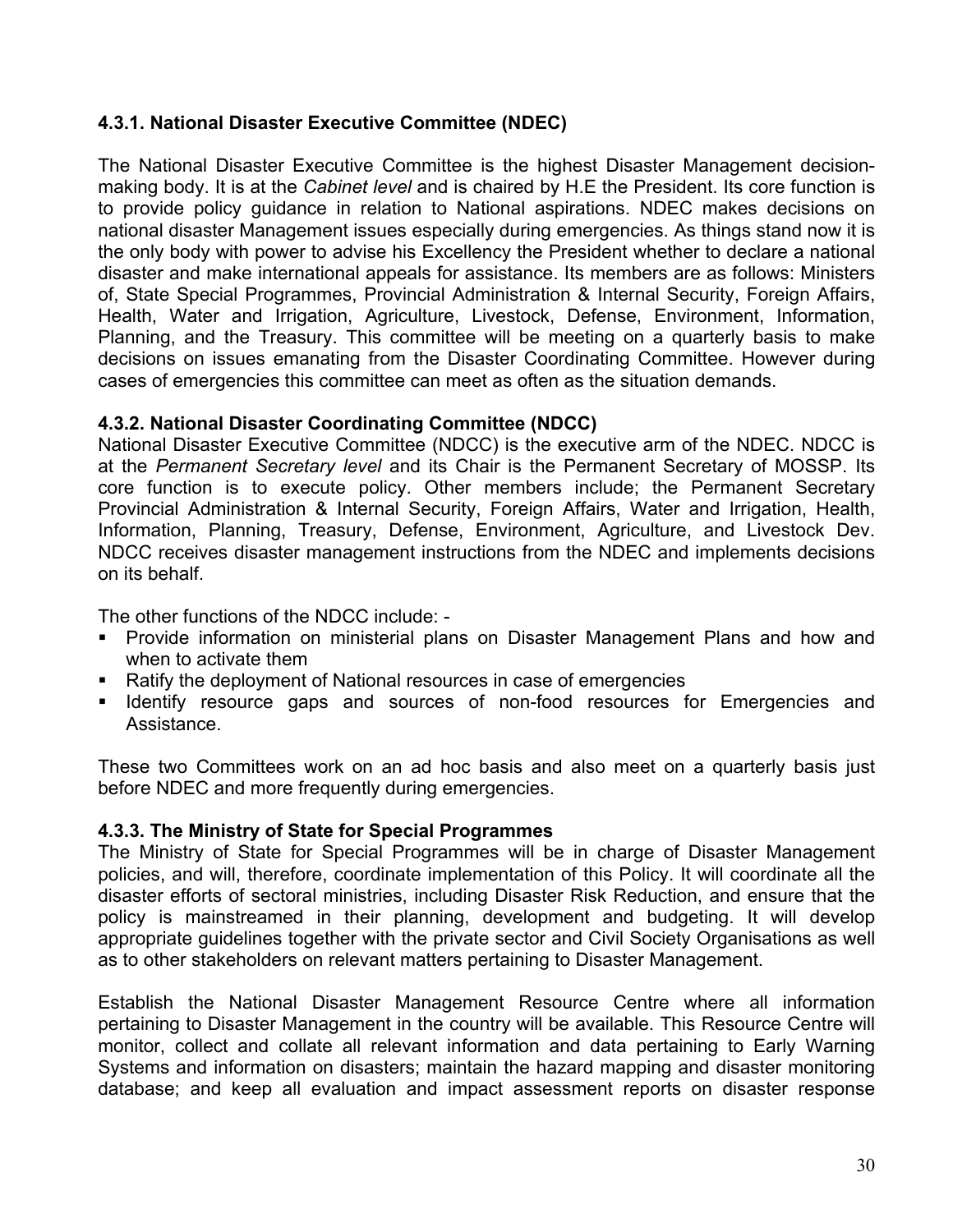interventions, on lessons learning and on contributing to best practice.

The National Disaster Management Agency to be established under this policy will be under this Ministry.

The Ministry of State for Special Programmes will be the custodian of Disaster Management policy formulation processes within Government and, through the Minister, will advise Cabinet on all matters pertaining to Disaster Cycle Management. It will establish partnerships and collaborative linkages with existing institutions/organizations, and will implement this policy and other Disaster Management activities.

The Ministry of State for Special Programmes will fund-raise for Disaster Management from other stakeholders other than the Government. It will also conduct and support public awareness, sensitization and education on Disaster Management

#### **4.3.4. Establishment of the National Disaster Management Agency**

Through this policy, a semi-autonomous, flexible, the National Disaster Management Agency will be established with the following mandates and responsibilities:

- To be in charge of the day-to-day management of all disaster management activities as stipulated in these policy guidelines and in any other instructions which may be given by the Permanent Secretary, Ministry of Special Programmes from time to time ;
- To operate an effective and efficient National Early Warning /Disaster Monitoring Information System;
- To facilitate national, district and community level Disaster Management contingency processes that will result in the preparation of Contingency Plans to be updated regularly at all levels;
- With guidance, instruction and advise from the Board of Trustees of the National Disaster Management and Contingency Funds, yet to be set up, operate the Funds based on the procedures and guidelines provided ;
- **Through its directorates coordinate the activities of other stakeholders as regards Disaster** Management Cycle Activities;
- Encourage and enhance collaboration and partnerships through trust -building and running a credible Disaster Management system among all relevant stakeholders;
- Support the Ministry of Special Programmes in fund-raising activities outside the Government
- Support capacity-building initiatives for Disaster Management among all relevant stakeholders;
- Document, publish and disseminate all relevant Disaster Management data and information to all stakeholders in and around the country;
- Operate a functional and effective Monitoring & Evaluation system for programming and management activities on Disaster Management ;
- Support the Ministry of Special Programmes in education, training, sensitization and public awareness

## **4.3.5 NADIMA DIRECTORATES**

NADIMA will have the following five Directorates: Early Warning and Disaster Risk Profiling;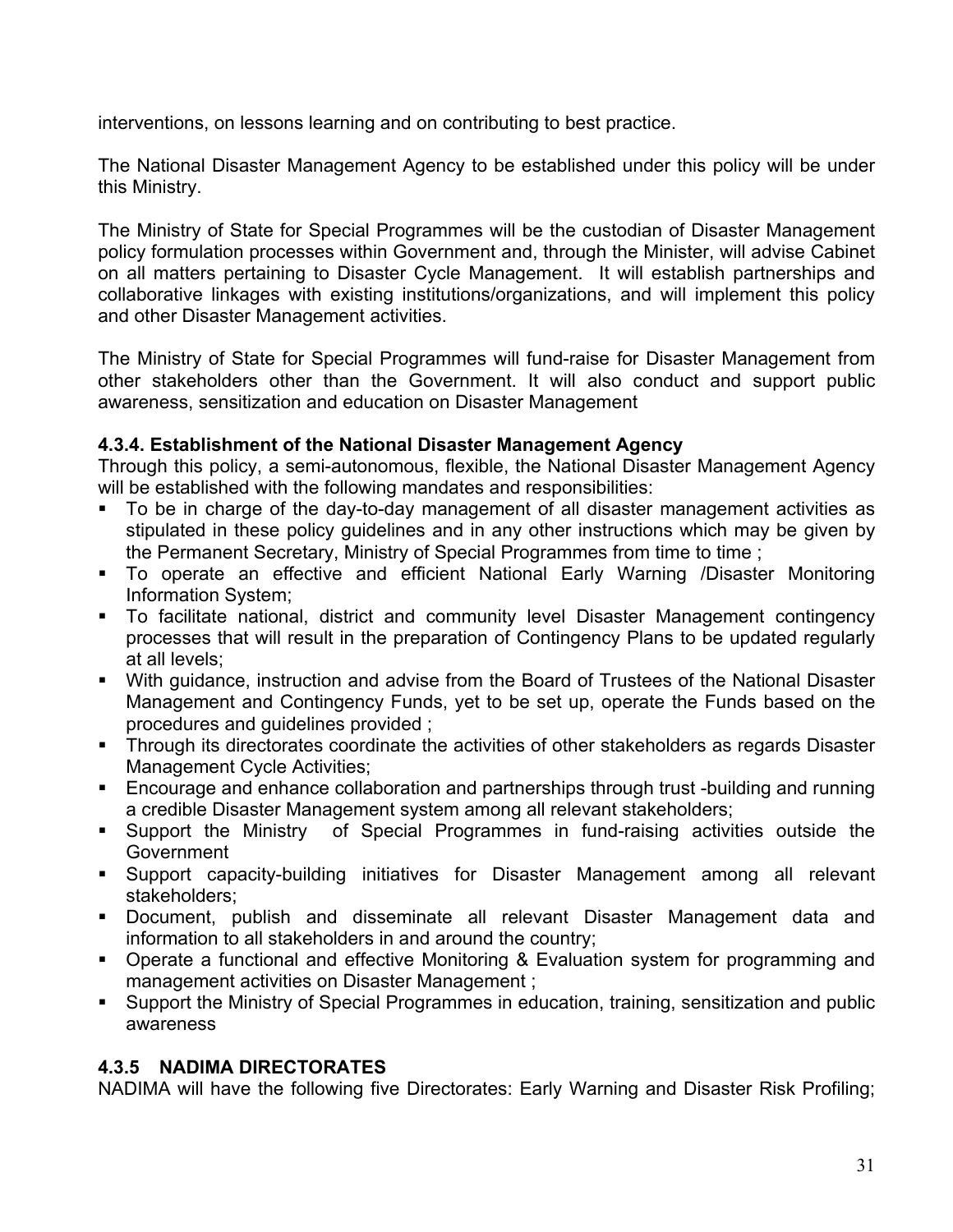Response; Coordination; Administration & Management; and Monitoring & Evaluation Research, and Planning to support its services. It will be headed by a Chief Executive Officer, hired through a competitive bidding process and a Board of Directors appointed by the Head of the Government of Kenya.

## *4.3.6 Board of Directors for NADIMA*

NADIMA will be operated within a Board of representatives drawn from key Ministries and other relevant bodies, including the private sector, Civil Society Organisations, development partners and other stake holders. The Board will have a non-executive chairman and a secretary. The members will be drawn from the following line ministries; MOSSP, PA & IS, Environment and Mineral Resources, Water & Irrigation, Health, Information, Agriculture, Livestock, Defence, Finance, Planning, Local Government, Foreign Affairs, Forestry and Wildlife and Transport.

## *a. The Directorate of Early Warning and Disaster Risk Profiling*

The responsibilities of this Directorate are:

- $\triangleright$  Regular monitoring, collection, analysis and evaluation of information on the most frequent disasters in the country
- ¾ Coordination of all Early Warning System/ Information Service providers in order to harmonize the information available on Disaster Management
- ¾ Production of regular Early Warning Disaster Management bulletins and publications
- ¾ Maintenance of a data base of information and trends on Disaster Management in the country
- $\triangleright$  Development of hazard maps and disaster risk profiles based on a baseline year; and continue to update this information for future scenario planning in collaboration with other partners and stakeholders

## *b. Directorate of Coordination*

The responsibilities of this Directorate will be as follows:

- ¾ Facilitation of collaboration and linkages among all relevant stakeholders: such as the response stakeholders and disaster monitoring and Early Warning information service providers, Disaster Risk Profilers and Planners for Disaster Risk Reduction, in order to more strongly link Early Warning to response
- $\triangleright$  Promotion of information and experience sharing among stakeholders:
- ¾ Carry out strategic disaster-related needs assessments and provide recommendations to stakeholders involved in response initiatives
- $\triangleright$  Dissemination of data and information may reach this Directorate from M & E, Research and Planning

## *c. Directorate of Disaster Response*

The responsibilities of this Directorate are:

- $\triangleright$  Establishment and maintenance of a national disaster response capacity data base;
- $\triangleright$  Coordination of all stakeholders in disaster response;
- $\triangleright$  Facilitation of the preparation of national, district, and community level disaster response contingency plans;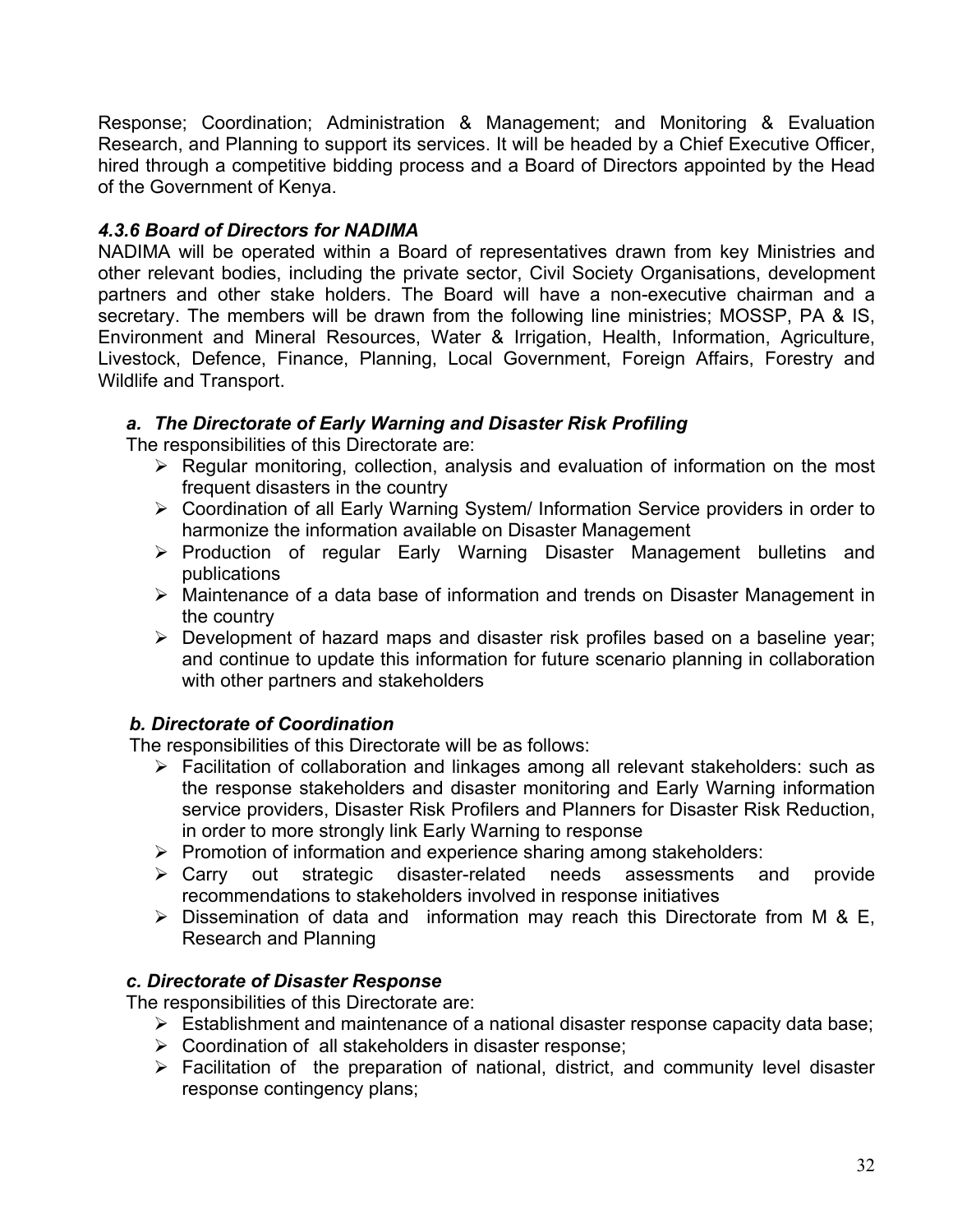- $\triangleright$  Facilitation of the planning and implementation of Disaster Response Interventions, based on the Disaster Cycle;
- ¾ Separation of the planning and coordination of Rapid-Onset Disasters from Slow-Onset Disasters, and allocation of responsibilities accordingly;
- ¾ Tracking the cost of all Disaster Response interventions by all stakeholders, phase by phase, in order to estimate the cost of a particular disaster, and for better judgement of the management costs of each phase.

## *d. Directorate of M & E, Research and Planning*

The responsibilities of this directorate are:

- ¾ Monitor, Analyse and Evaluate data at different stages of the disaster
- ¾ Undertake impact assessments of all disaster management response interventions;
- $\triangleright$  Provide information and reports to the data bank and relevant authorities and stakeholders;
- $\triangleright$  Collate and document lessons and experiences of implementing disaster response interventions by all stakeholders and use these to update data bank and institutional memory;
- ¾ Undertake applied research related to disaster management;
- ¾ Monitor and undertake **applied research** on the impacts of Climate Change and Environmental Revolution in relation to Disaster Management;
- $\triangleright$  Make appropriate recommendations for action.

## *e. Directorate of DM Education, Training & Capacity Building*

The responsibilities of this Directorate are:

- $\triangleright$  To establish systematically a structured corps of professional and technical disaster management personnel;
- ¾ Promote systematic functional education for Disaster Management in formal and public educational systems;
- ¾ Promote sensitization and public awareness on Disaster Management in liaison with Government and all stakeholders, including the Media, NGOs, CSOs, CBOs, and FBOs;
- $\triangleright$  To implement appropriate training at all levels for practical, technical Disaster Management through structured courses;
- $\triangleright$  Undertake periodic audits of the qualifications for DM technical and professional personnel, with a view to upgrading and sustaining acceptable and effective standards;
- $\triangleright$  To promote and uphold the ethos and ethics of the code of conduct for acceptable procedures and operations in DM; and
- $\triangleright$  To facilitate and eliminate deficiencies in capacity building at all levels, through standardised and officially-approved DM courses and curricula.

#### *f. Directorate of Administration and Management*

The responsibilities of this directorate are:

- $\triangleright$  Establish administrative procedures and guidelines for the whole of NADIMA;
- $\triangleright$  Establish financial procedures and guidelines for NADIMA;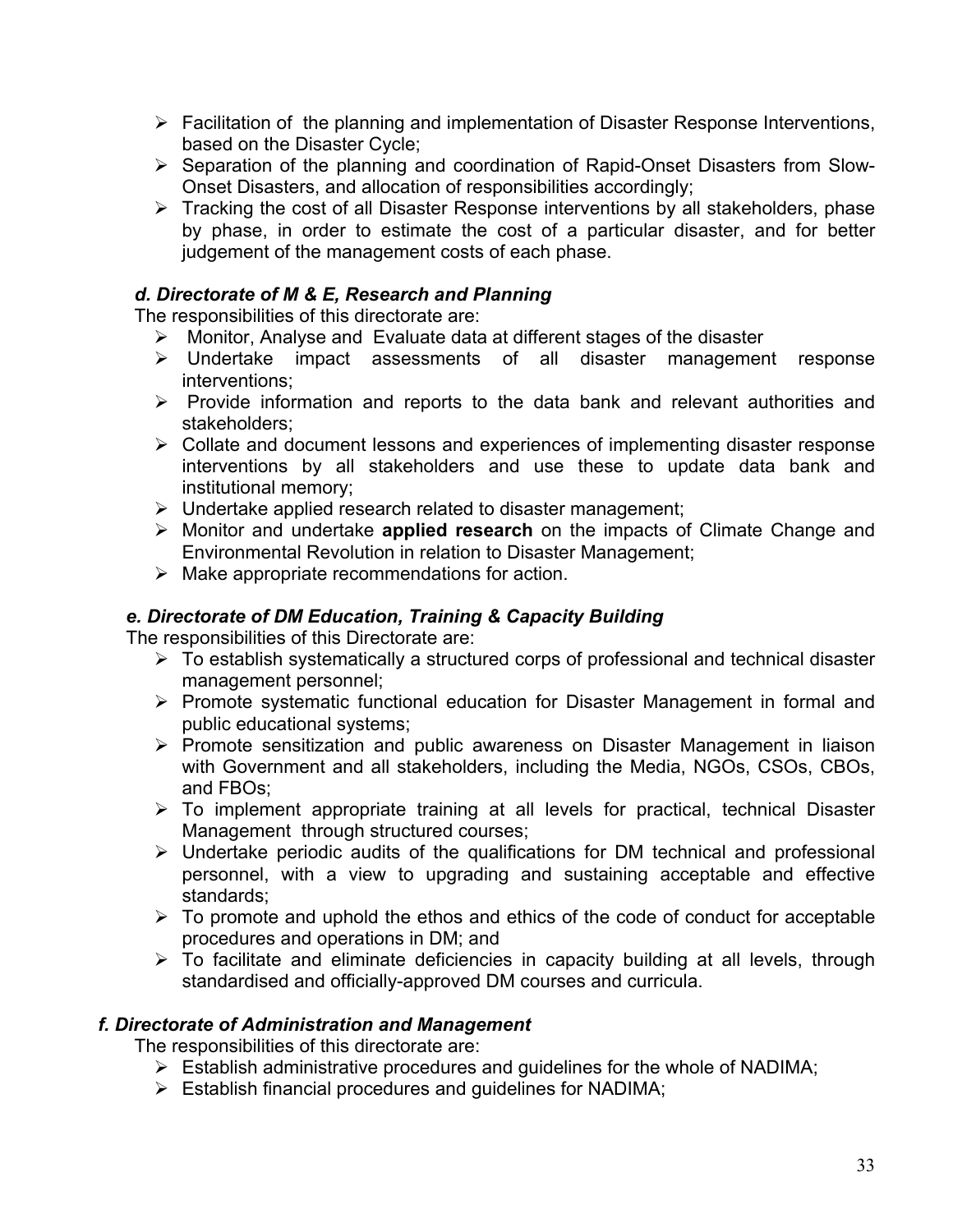- $\triangleright$  Facilitate effective and timely disbursement of funds within all the directorates;
- $\triangleright$  Facilitate regular audits of staff' skills, human resource requirements, equipment as well as financial in order to enhance effectiveness and efficiency of the organisation;
- ¾ Together with the Board of Trustees of the National Disaster Management and Contingency Funds, establish procedures for the management of the funds and financial disbursements to relevant institutions in the disaster-affected areas;
- $\triangleright$  Support the management of the National Disaster Contingency Fund as may be required, from time to time.

## **4.3.7 The National Platform for Disaster Risk Reduction**

The National Platform for Disaster Risk Reduction is a stakeholder's forum for consultation, negotiation, mediation and consensus building on disaster risk reduction. The Platform will work within the Ministry of State for Special Programmes. The broad objectives of the forum will be to: -

- o Promote and enhance education, public awareness and advocacy of disaster risks.
- o Obtain commitment from the public leadership to disaster risk reduction.
- o Stimulate and strengthen multi-disciplinary and multi-sectoral partnerships and networks for Disaster Risk Reduction at all levels.
- o Improve dissemination and understanding of natural and man-made causes of disasters, and their related effects upon vulnerable communities.
- o Plan dissemination of information on Disaster Risk Reduction
- $\circ$  Play an advisory role to all the stakeholders on DRR

Membership of the National Platform is drawn from all the Line Ministries, NGOs, and CBOs. The UN agencies and the Private Sector are encouraged to participate, and share their information, knowledge and expertise with the other stakeholders. The Platform will work closely with the Directorates within NADIMA.

## **4.4 EXISTING DISASTER MANAGEMENT INSTITUTIONS**

There are various governmental and non-governmental agencies in the country involved in disaster management activities; but largely in an uncoordinated, reactive and sectoral framework. The same is true of line Ministries which have mainstreamed Disaster Management: In the Office of the President there is the National Disaster Operations Centre (NDOC), Arid Lands Resource Management Project (ARLMP); in the Ministry of Northern Kenya Development and Other Arid Lands, and in the Ministry of State for Special Programmes are the Department of Relief and Rehabilitation, National Aids Control Council (NACC) and NEMA in the Ministry of Environment and Mineral Resources.

It is also acknowledged that, among others, the Ministries responsible for Agriculture, Local Government, Regional Development, Environment and Natural Resources, Labour and Human Resource Development, Trade and Industry, Health, Roads and Public Works, Transport, Information and Communication, Tourism and Wildlife, Energy, Finance, Planning and National Development, Lands and Housing, Education, Science and Technology are involved in disaster management. In addition, IGAD, UN Agencies and other bilateral partners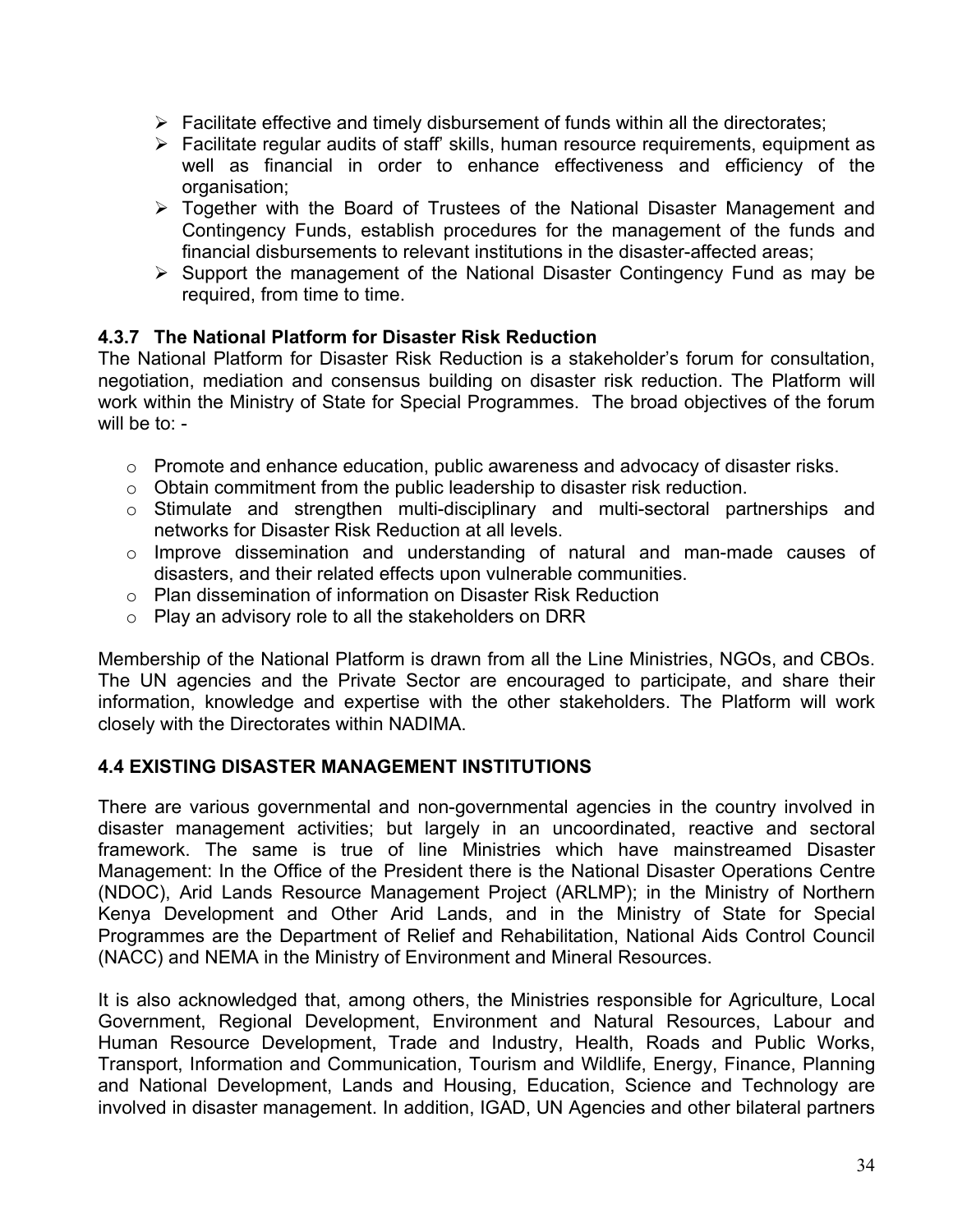and international NGOs play a significant role in disaster management in Kenya.

In view of the above lack of coordination this policy recognizes the roles of these institutions and seeks to harmonise and coordinate their disaster management operations.

## **4.5 THE ROLE OF THE EXISTING INSTITUTIONAL STRUCTURES UNDER THE NEW POLICY**

#### 4.5.1 Kenya Food Security Meeting (KFSM) and Kenya Food Security **Steering** *Group (KFSSG)*

The Government, in conjunction with the UN Agencies, developed a drought management system that is coordinated by a Kenya Food Security Meeting (KFSM); and its secretariat, the Kenya Food Security Steering Group (KFSSG). The activities of the KFSSG include the early warning monthly bulletins; the declaration of warning stages (i.e., Normal, Alert, Alarm, and Emergency), and preparation of detailed contingency plans. There are five sector working groups, namely: the Food Security/ Aid, the Water and Sanitation, the Agriculture and Livestock Sector, Health and Nutrition and Coordination Sector. These Sectoral Working Groups undertake planning and coordination of activities implemented under their respective sectors. This policy seeks to entrench the work of the KFSM and of the Arid Lands Resource Management Project (under the Ministry of Northern Kenya and Other Arid Lands), into Government structures. This means that the KFSM and the ALRMP will continue to play their roles in coordinating "food security related" emergency activities, but will now be working in partnership with the Response Directorate.

## *4.5.2 National Disaster Operations Centre (NDOC)*

National Disaster Operations Centre (NDOC) is currently based in the Ministry of State for Provincial Administration and Internal Security (PA& IS). Its main functions are search and rescue in the event of a disaster including undertaking rapid assessments, collection and dissemination of data. NDOC also monitors disaster events on a 24-hours, 7-days a week basis. This policy now provides that the National Disaster Operations Centre will focus on coordinating rapid-onset disasters and will work under the Response Directorate in the new Disaster Management structure. NDOC will also serve as a useful collaborative link between MOSSP, on the one hand, and Provincial Administration and Internal Security (PA & IS) on the other, during disaster response and implementation of this Policy. However NDOC has limited capacity and, therefore needs strengthening to make it effective.

#### *4.5.3. Sectoral Ministries*

Sectoral Ministries have been directly involved in disaster management that all levels, though in an ad-hoc manner. Their expertise is required in disaster management planning. The Ministries will be required to mainstream disaster management into their sectoral activities, and will appoint disaster liaison focal point at the National level. The relevant Departmental Heads at the District level will participate in the District Disaster Management Committees. They will provide technical support and capacity-building to community-level disaster management structures. The sectoral ministries will play the leading role for those Disasters that are specific to their functions.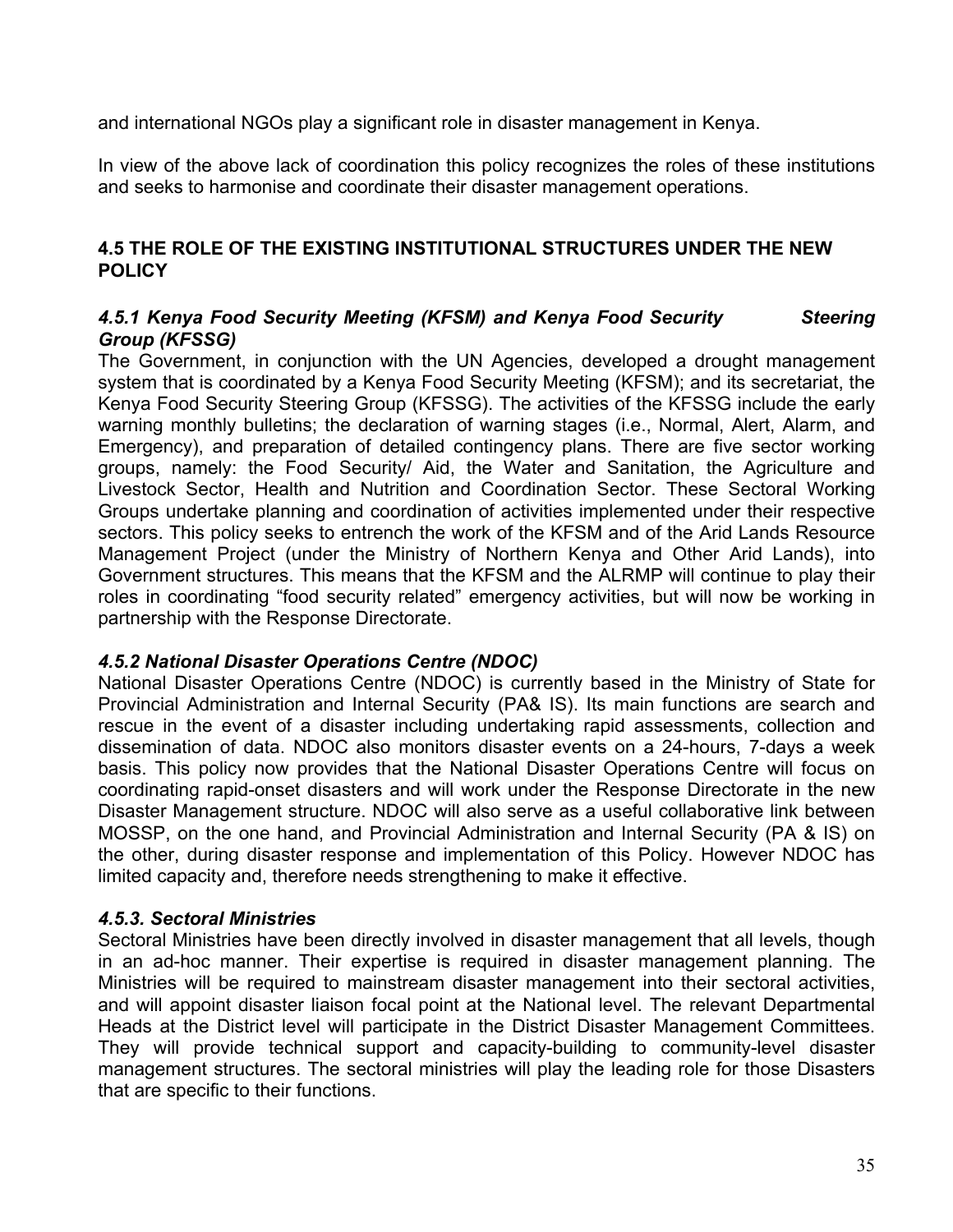## *4.5.4 District Disaster Management Committees*

In order to build on existing structures, capacity-building for the District Disaster Management Committees will be enhanced. Their responsibilities will include the following:

- $\triangleright$  Appointing one of its members to be responsible for coordinating emergency response in the respective Districts, under the direction of the Permanent Secretary of the Ministry of Special Programmes;
- $\triangleright$  Operating the District Early Warning System (EWS);
- ¾ Formulation, compilation and coordination of District Disaster Contingency Plans;
- $\triangleright$  Administering district disaster and contingency funds;
- $\triangleright$  Appointing lead agencies, through memoranda of understanding, to be responsible for coordinating emergency responses in their respective districts;
- $\triangleright$  Conducting and documenting an inventory on the response capacity for the emergency services;
- $\triangleright$  Working with other committees to support community institution- building, for disaster management;
- $\triangleright$  Organizing and participating in disaster management training and needs assessment, in conjunction with local experts, volunteers, trained personnel and other stakeholders;
- $\triangleright$  Monitoring, analysis and evaluating the data for disaster management activities in the Districts;
- $\triangleright$  Coordinating, training and public awareness programmes and activities;
- ¾ Promoting advocacy for and co-ordination of Disaster Management and DRR programmes and activities, including, especially, the mainstreaming of Disaster Management, DRR and Climate Change in Education, Development Planning and management.

It is, especially noteworthy, that the District Disaster Management Committee will foster linkages with non-governmental partners, and with District representatives of Sectoral Ministries and Local Authorities. They will work with grassroots community groups, individuals and volunteers, who have experience and / or interest in disaster management.

## *4.5.5 Divisional Disaster Management Committees*

Divisional Disaster Management Committees will play the role and responsibilities of the DDMC's at the divisional level. The membership of these divisional committees will be representatives of the DDMC's at this level, paying special attention to the respective locations.

## *4.5.6 Location and Community Level*

The Policy recognises the important role of communities in starting and carrying out disaster management activities. Local leaders will mobilize communities in identification of causes of their vulnerability to risks and implementation of the risk reduction programmes. Although the lowest structure will be at the locational level, villages will be represented through the Village Disaster Committees.

The composition of this Committee will include village and location representatives, NGOs, CBOs, FBOs, volunteers and other stakeholders, operating at the locational level. The main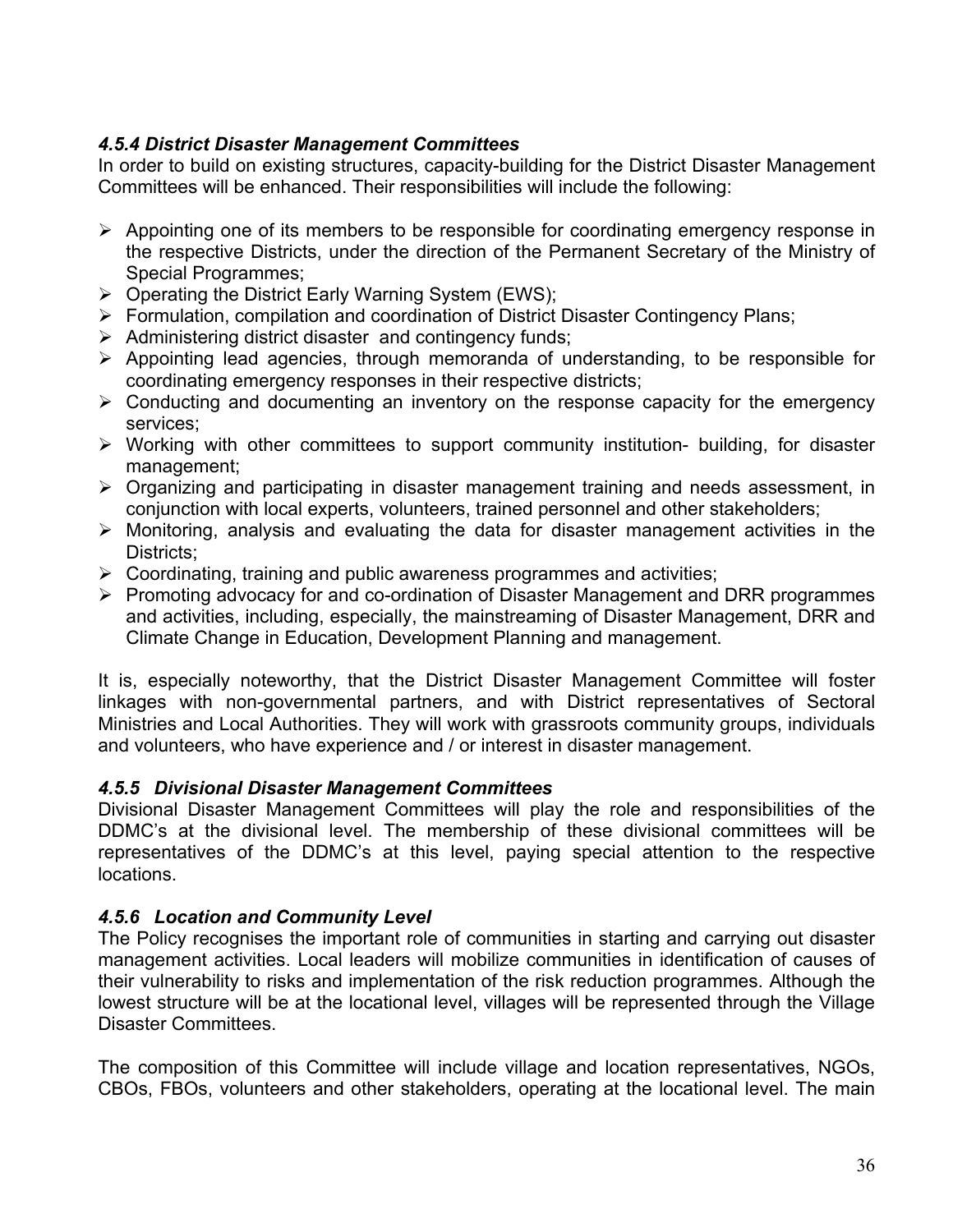responsibility of these Committees will be collection, documentation and dissemination of disaster information (including, the Early Warning information using indigenous knowledge and response), planning and mobilization in order to ensure active participation and effective operations of the Committees, in a bottom up decision-making.

## *4.5.7 Local Authorities*

Under this Policy, strengthened Local Authorities will play a more active role in disaster management. It is recognized that the Authorities have potential resources that can be effectively used to minimize disaster impacts. The Agency will communicate with them to enhance practical partnership with the Authorities in order to improve disaster risk reduction and disaster management in general, through effective utilisation of available resources, enforcement of the bylaws related to disaster risk reduction activities and other initiatives in their jurisdictions.

Every local authority (including county, urban, town, municipal and city councils) shall have a DM Committee chaired by the Mayor or Chairman of the relevant council, and the members of that committee are the respective chairmen of the other committees of that council. Technical members of that council will be in attendance.

## *4.5.8 Partner Agencies*

In this Policy, stakeholders outside Government system involved in Disaster Risk Reduction, such as the development partners, the UN agencies, humanitarian agencies, NGOs and community-based organizations will participate in management of disasters through committees by providing information, resources and technical advice for planning, Early Warning response and in the later phases of the disaster. These partner agencies will be involved in decision-making at all levels.

## *4.5.9 Private Sector: Corporate Bodies and Individuals*

This policy recognizes the role of the private sector and other players. The private sector, including companies, the media, individuals, and professional bodies, will be expected to assist with available resources (financial, human, technical know-how and equipment), when a disaster strikes in addition to playing a significant role in the process of advocacy, public education, sensitisation and awareness. The private sector is responsible for prevention of disasters by upholding human, industrial and environmental safety within their jurisdiction as well as front-line response to disasters in their areas. The National Agency for Disaster Management (NADIMA) will work closely with this sector. By mainstreaming of disaster management through education, development planning, sensitisation and awareness we create a disaster-literate society which makes everybody capable of participating effectively in disaster management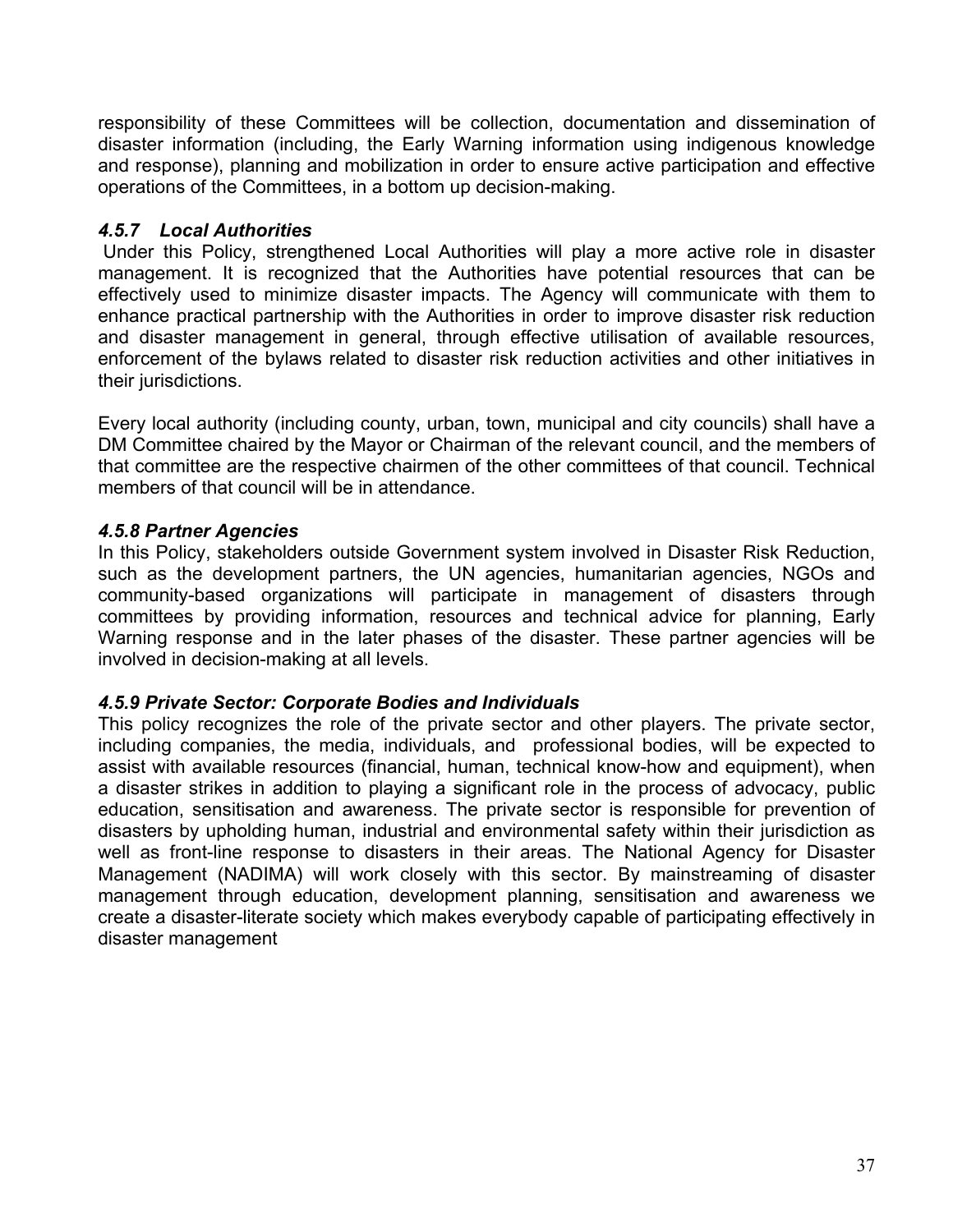## **CHAPTER 5- RESOURCE MOBILIZATION, MANAGEMENT & ACCOUNTABILITY**

The effective implementation of this policy will require adequate resources. These include financial, human and material resources including development of infrastructure. It has also been noted among other inadequacies that capacity for response is inadequate, because resource procurement is slow during emergencies, and considering the nature of issues that this policy seeks to address, it is imperative that an enabling system be established to ensure quick and effective response in case of a disaster.

## **5.1 THE KEY FUNDS**

The following different funds for management of disasters are already in existence. They include:

- Humanitarian disaster fund;
- National drought disaster fund;
- National disaster management contingency fund among others.

There is a need for all these funds to be harmonised for effective management and use in case of a disaster. This policy therefore recommends the establishment of a common basket contingency fund with contributions from all stakeholders, including government budgetary allocation development partners, UN agencies, private sector, and individual contributions will be established. Amendments will be made to existing financial rules and regulations in order to facilitate faster but transparent and accountable release of these funds for effective response in the case of disasters. A board of trustees will manage the fund.

This policy proposes that there should be two funds for disaster management; one at the national level and one at the district level.

These funds are:

## **I. The National Disaster Management Trust Fund**

The Policy proposes for establishment of a National Disaster Trust Fund by the Minister for Finance to be administered by the Ministry of State for Special Programmes in compliance with recommended legal and legislative amendments to be made to the current rules and regulations. Like the contingency fund, this fund will receive contributions from the Exchequer and donations from individuals, the private sector and the civil society and development partners for disaster management activities.

This policy proposes 5% of the annual National budget be allocated for disaster management to line Ministries activities on disaster risk reduction.

#### **II. District Disaster Management Fund**

This Policy proposes the establishment of a district disaster management in all Districts. The Government will channel funds to these accounts to enhance effective disaster management activities. Other sources of funding will include and not limited to the local authorities, the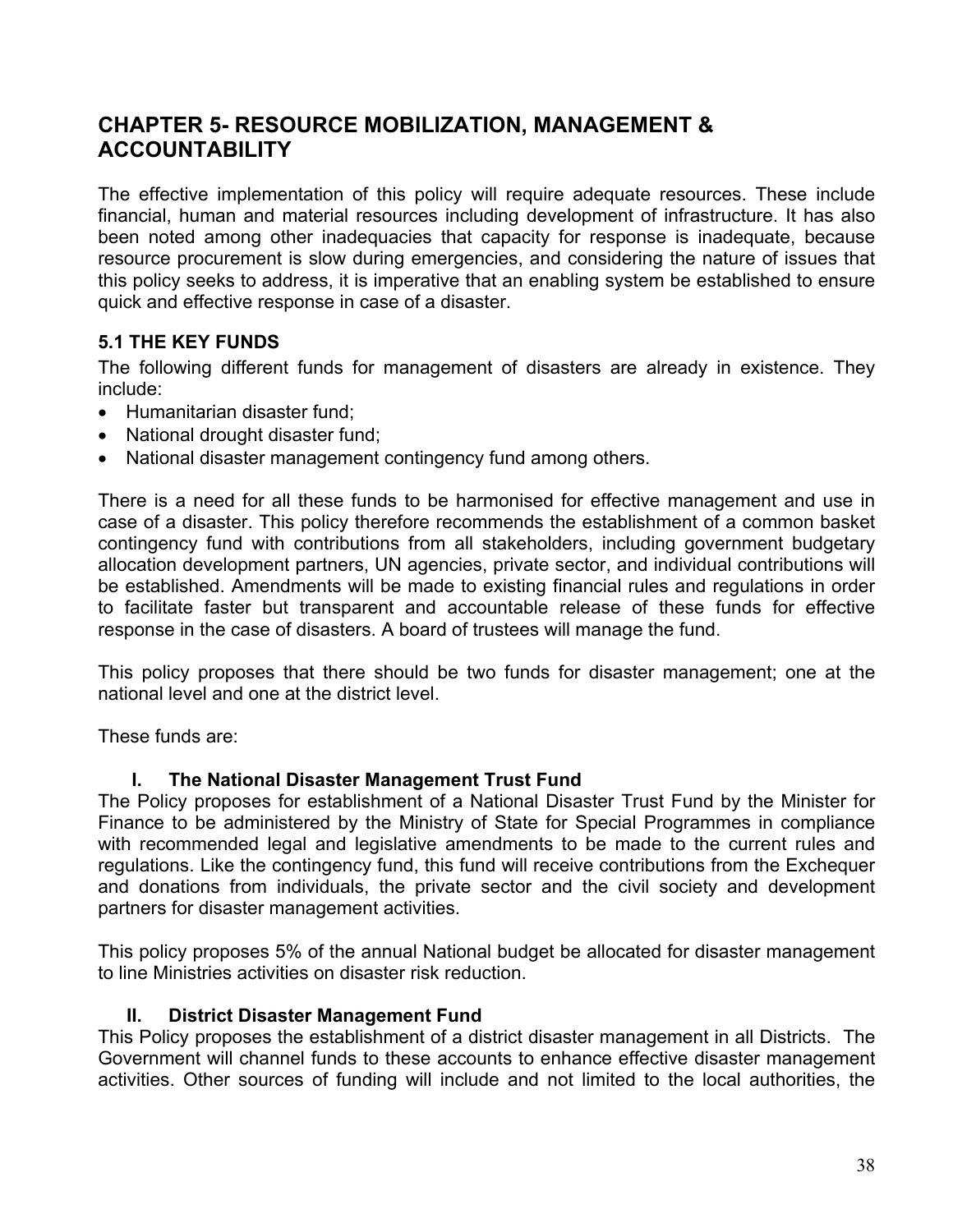Constituency development fund and locally mobilized resources. This policy proposes that 5% of LATIF and CDF be contributed to the District Disaster Management Fund.

### **5.2 HUMAN AND NON-HUMAN RESOURCES**

Whereas, within the country, plenty of human and non-human resources are in place, effective inventorying and co-ordination for Disaster Management in emergencies are inadequate. In order to increase the capacity to respond quickly to disasters, inventories of both human and non-human resources will be kept and maintained at the local, district and national levels.

Training-needs assessments will be conducted, to establish the available Disaster Management skills and experiences in the country, with the view to filling the identified gaps. Training of uniformed personnel in disaster response to provide back up during response will also be supported.

The Ministry in charge of Education, Science and Technology will be supported to mainstream Disaster Management and Climate Change in training curriculum's, in order to create a progressive mass environmental literacy and national capacity building for sustainable Disaster Management.

The non-human inventory will establish the existing equipment and where it is located this will inform decision-making on measures to be taken to address these gaps. The information will also make it easier to move equipment when needed.

## **5.3 LOGISTICAL ARRANGEMENTS**

Because of the lack of adequate equipment and materials to be used in disaster response, all available equipment including that with the uniformed services should be availed in times of emergencies and disaster response.

**This policy proposes that a criterion for use of privately owned equipments and machinery in times of disasters be established to ensure that these materials are available when needed.** 

## **5.4 INFRASTRUCTURE**

The current poor infrastructure and centralization of some key infrastructure, relevant for disaster management has slowed response when disasters occur and need to be addressed if the response period is to be reduced for effectiveness.

This policy proposes that:

- i. Stockpiles be established for food and non-food items at the district level as informed by the disaster profiling.
- ii. Collaboration with relevant government departments such as the local authorities and the Ministry of roads will be sort to ensure the construction and upgrading of infrastructure development – markets, water and roads - for effective response in case of disasters.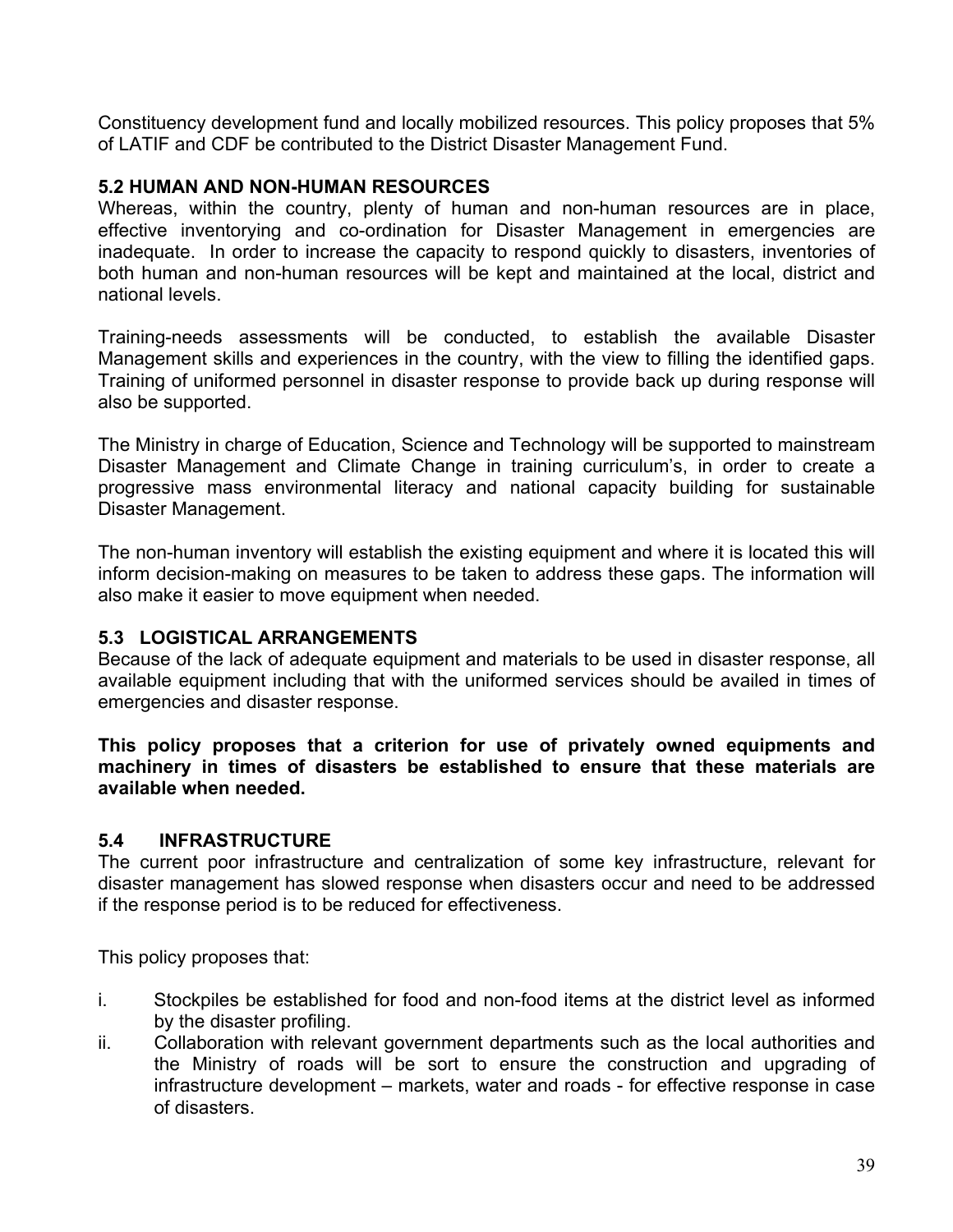iii. Channels will be secured from the Communication Commission of Kenya to be used in times of disasters for the purposes of ensuring dedicated Communication System for disaster management at various stages. These will only be accessible to authorized personnel. The government will collaborate with private sector to secure the relevant communication facilities needed.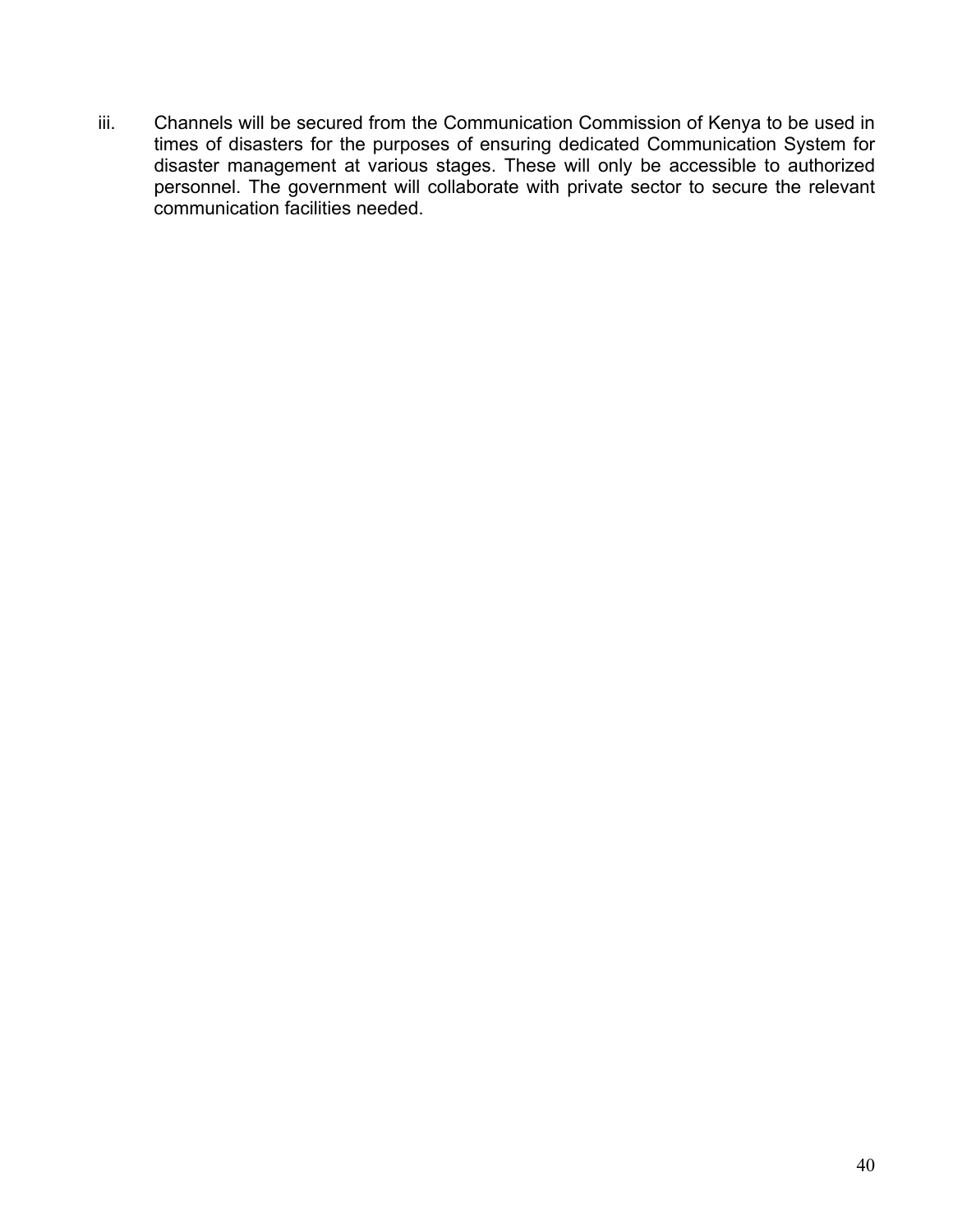## **CHAPTER 6- MONITORING, EVALUATION AND RESEARCH**

Monitoring, Evaluation and Research are increasingly becoming vital processes in Disaster Management in Kenya. This is so, because of several reasons. First, the Government and Development Partners would like to know the degree of progress made in the implementation of Disaster Management policy, in the results and impacts of Disaster Management initiatives, as well as in the lessons learned from implementation efforts, in order to foster best practices. Secondly, monitoring and evaluation and research provide information and processed data for use in developing a database for profiles and trend analyses, and for developing institutional memories, such that the disaster management system can learn from past mistakes, successes and experiences so as to improve its effectiveness and efficiency of DM and DRR.

The related dynamic and evolutionary processes of **monitoring, evaluation and research** are Key to effective **Disaster Profiling, Disaster Management and Disaster Risk Reduction**; and their objectives and goals are similar, if not convergent. That is to say: for successful DM and DRR, the status and trends of disaster profiles must be accurately assessed and applied, through systematic research; and the three processes must be related at all levels.

Owing to the crucial challenges of the ongoing and escalating **Climate Change** and to the related major global **environmental changes**, the character and complexity of the disaster systems in any country, especially in a complex environmental system such as in Kenya, will be very complicated – requiring continuous and related monitoring, evaluation and research for successful DM and DRR. In addition, and especially in the rapid changes in the culture, population dynamics and urbanisation in Africa, there are a myriad of other potential sources of destabilisation of the cultural environment, including resource–based ethnic clashes, socio-cultural, economic and political conflicts, as well as cultural instabilities related to the urban revolution and informal settlements. For example, as relates to urban fire outbreaks the informal settlements will especially be disadvantaged; lacking access roads for fire engines, water for fire hydrants, fire resistant building materials time-tested coping strategies, and other resources for disaster management. All these and many more need systematic monitoring, evaluation, research and application for successful DM and DRR.

Since the successful implementation of this policy will require the allocation of substantial human, material, financial, technological and other resources, it is imperative that a justification be made for allocation of such resources, supported by the positive results and impacts of the National Disaster Management system, particularly, in relation to those vulnerable communities and households, likely to be affected by disasters.

This policy, consequently, provides numerous bases for the establishment of interrelated monitoring, evaluation and research frameworks, in order to promote an understanding of progress made in the implementation of the policy; and to assess the overall effectiveness and sustainable impacts of the National Disaster Management system in Kenya. Finally this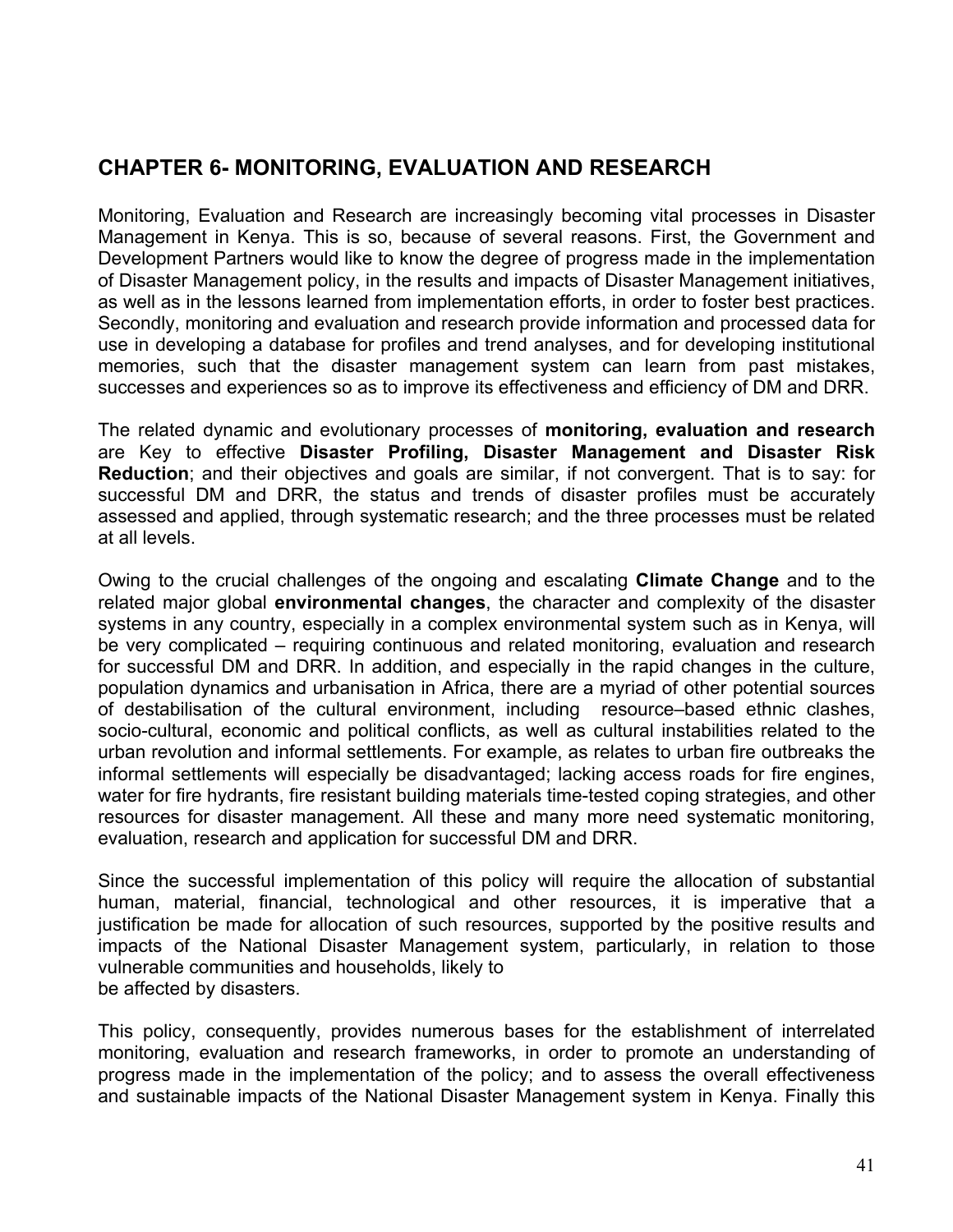policy stresses the need to establish a monitoring, evaluation and research framework which will promote sustainable disaster management in the peri-urban informal settlements**.** 

## **6.1 MONITORING**

#### **6.1.1. Definition**

Disaster Management monitoring refers to the process of systematic and continual observation and recording of data on evolution and occurrences of hazards and disasters, on management initiatives (planned or otherwise) with which the hazard, and disasters are handled; and on the degree of success or failure realized, with the intention of improving DM operations in future.

#### **6.1.2 Problems and Challenges**

Past Disaster Management performance in Kenya reveals poor monitoring, evaluation and research, including poor data recording systems, inefficient evaluation, inconclusive research, ignored disaster types, and a general unpreparedness for systematic, effective disaster management.

In view of all this, this policy makes provisions for establishment of effective monitoring, evaluation, research and application to all hazards and disasters (natural and man-made).

#### **6.1.3. Objectives of Monitoring**

In this policy, the objectives of monitoring include various observations to promote understanding of hazard / disaster–causing systems and processes as well as their related characteristics occurrence, location, intensity, recurrence period, extent, duration... Monitoring will also promote understanding of the impacts on whole life systems, livelihoods, socioeconomy, infrastructure, environment and resource base. Finally, monitoring should facilitate informed forecasts and prepared DM.

## **6.1.4 Monitoring for Separate Objectives (the System and Disasters)**

In this policy, properly designed Monitoring focuses on both the **institutional/operational system** and the disaster risk profiles analyses and management.

## **(a) Monitoring Objectives for the System**

The objectives for monitoring the system include promotion of disaster- awareness, coordination of participatory partnerships in disaster management among stakeholders, strengthening linkages between disaster management and sustainable development, and comprehensive resource mobilisation for DM.

#### **(b) Monitoring Objectives for Disasters**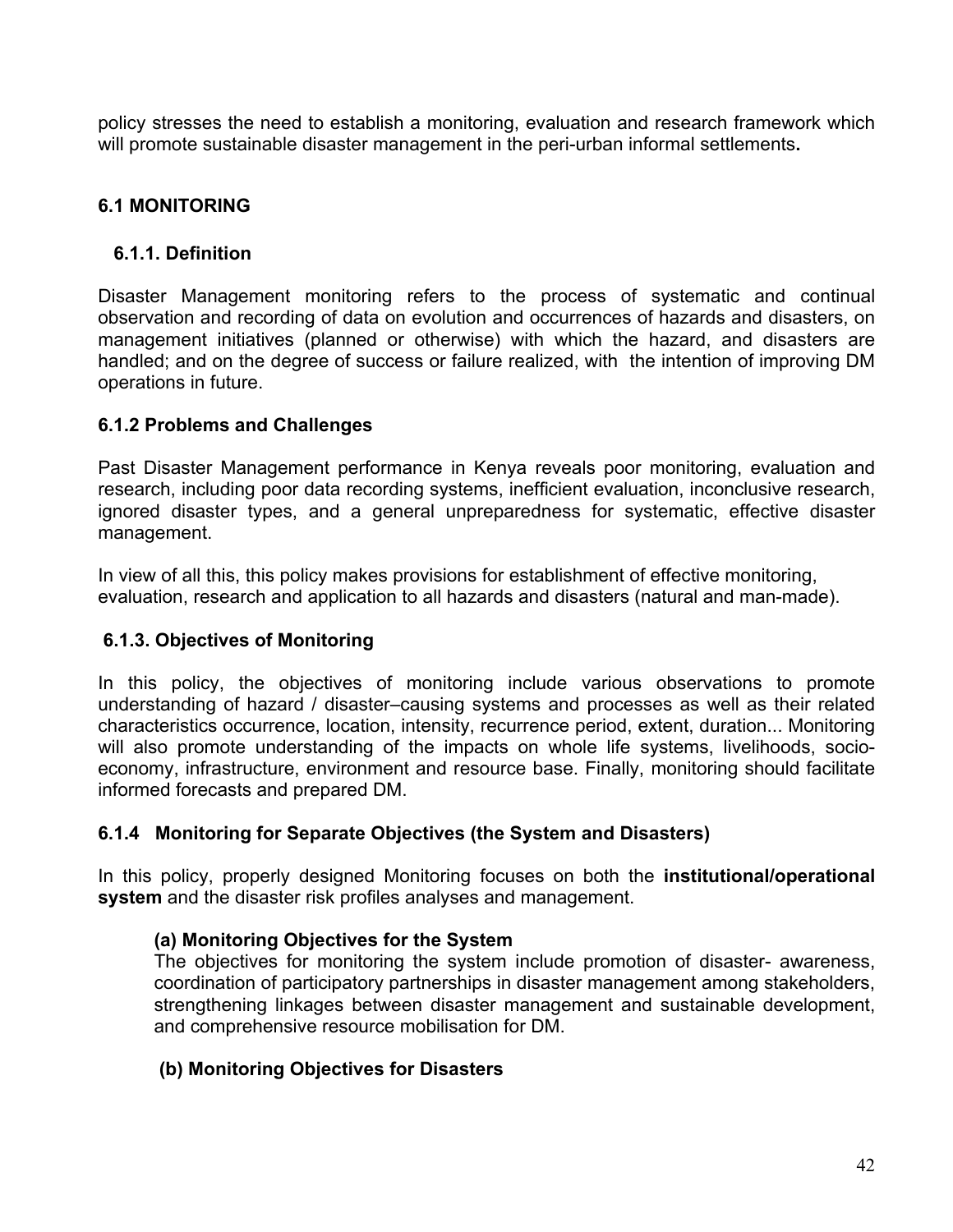The objectives for monitoring disasters include, obtaining reliable data on hazard/ disaster types and systems, continual stocking of the disaster data bank, reliable data on the whole Disaster Management cycle, systematic updating of disaster risk profiles and evolutionary updating and application of indicators.

In view of these objectives and needs, this policy provides for establishment of a monitoring, evaluation and research framework and strategy, through the processes and data banks. In view of the demonstrable need for the two types of monitoring (for the system and disasters), this policy also recognises the necessity for operationalization of the three convergent processes of monitoring, evaluation and research to attain the goals of the DM; and to realise a safe, resilient and sustainable society.

## **6.2 EVALUATION**

## **6.2.1 Definition and Character**

**"Evaluation"** goes hand in hand with "research", using monitored data on hazards and disaster occurrences. In this policy, for hazards and disasters, **evaluation** and **research** include the following: the systematic analysis of monitored data in order to expose its salient characteristics, to facilitate interpretation of those characteristics, and in order to enhance application of those data to sustainable DM and DRR. This evaluation (plus attendant/concomitant research) provides opportunity for reliable forecasts and realistic reorganizations of plans and operations to improve both DM and DRR.

## **6.2.2 Problems and Challenges against Evaluation**

By the irregular and unsatisfactory character of the monitoring process in both natural and man-made disasters, effective, systematic evaluation is rare and undependable; and, so, both evaluation and the allied research processes rarely emerge as strong, incisive and reliable management tools

## **6.2.3 Objectives of Evaluation**

In this policy, the objectives of evaluation include analysis and exposition of the various characteristics of the particular hazard or disaster, as well as the critical assessment whether the specific provisions within the DM and DRR system have the expected effects. Evaluated data will generate knowledge on the frequency of disaster recurrence, and for application on strategic planning, contingency planning and general planning for DM and DRR.

## **6.2.4 Policy Framework**

This policy provides for the establishment of an institutional structure to ensure reliable and dependable monitoring, evaluation and research in relation to the system and disasters, as a mandatory and integral component of the systematic planned DM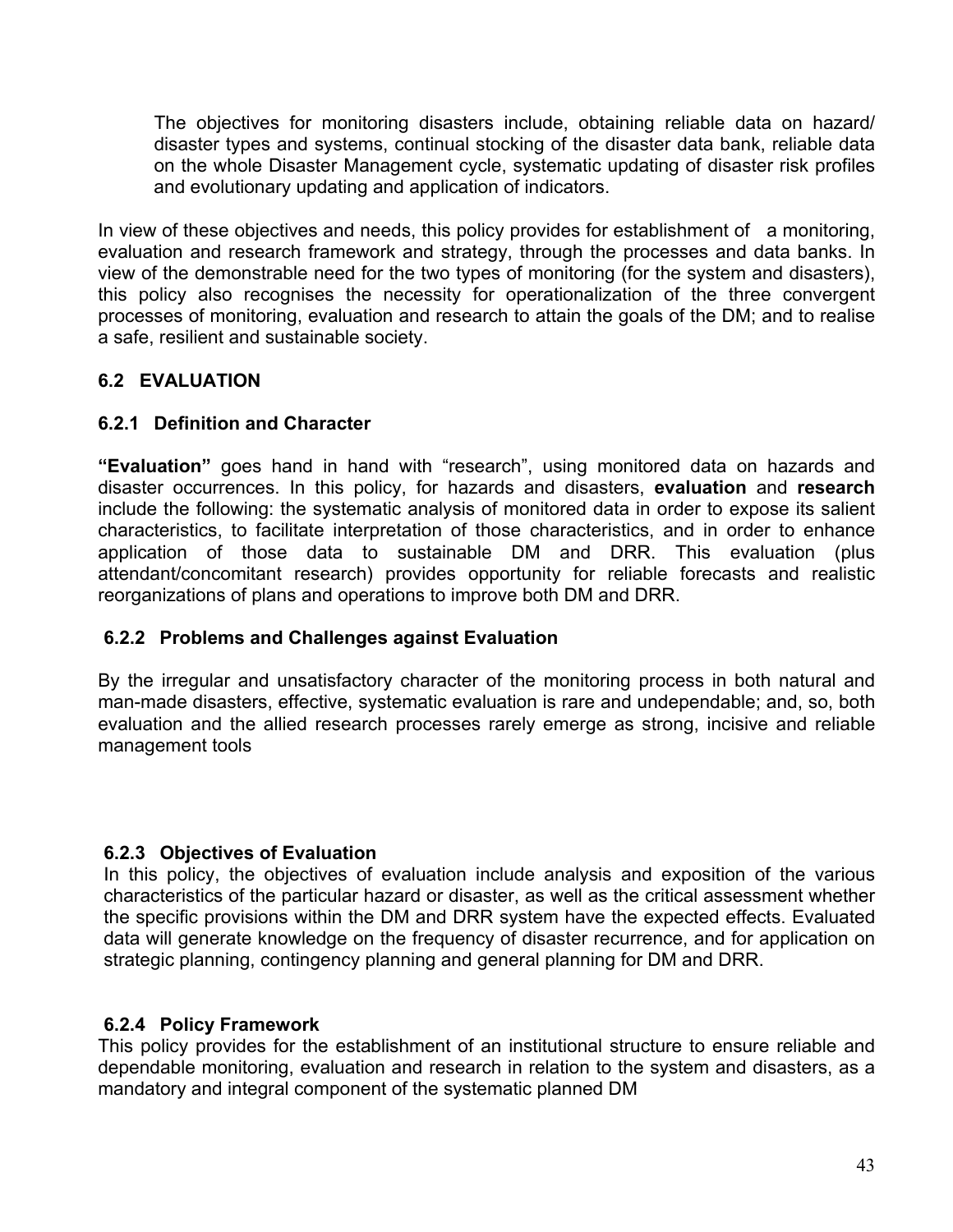## **6.3 FURTHER ASPECTS OF THE SYSTEM AND DISASTERS FOR MONITORING AND EVALUATION**

## **6.3.1 Systems**

A number of key operations and initiatives within the system and disasters need monitoring and evaluation.

## **6.3.1.1 Resource Mobilisation and Utilisation**

Past experience and performance have shown frequently that resources are not always procured in sufficient quantities, and on time for effective management of emergencies, by the right agencies, and/or development partners.

This policy stresses effective monitoring and evaluation of resource management to ensure sustainable transparency, accountability and professionalism.

## **6.3.1.2 Monitoring and Evaluation of Capacity-Building for Disaster Management**

Generally, there is inadequate capacity for effective Disaster Management in Kenya; and, so, in most aspects of Disaster Management in Kenya, it is clear that capacity-building is essential to upgrade efficiency.

This policy, therefore, stresses the institutional structured provision for capacity-building to promote professional/technical efficiency at all levels: International, Regional, Sub-Regional, National, District, Locational and Community.

#### **6.3.1.3. Monitoring and Evaluation of Accession and Compliance with International/Regional Conventions, Agreements and Treaties**

The globalisation process stresses the need for international/regional collaboration and cooperation in disaster management at all levels; and Kenya has varying degrees of such cooperation and collaboration. Moreover, in management of joint resources and transboundary problems, collaboration is essential.

This policy, therefore, stresses the urgent institutional provision to enable Kenya to have accession and compliance to all such relevant international/regional instruments for Disaster Management. Including those cases which qualify for compensatory and restorative processes; and these institutional provisions should ensure effective monitoring and evaluation of the compliance.

## **6.3.1.4 Monitoring Discrepancy between Stated Contents and Actual Deliveries of Food and Non-Food Supplies for Relief**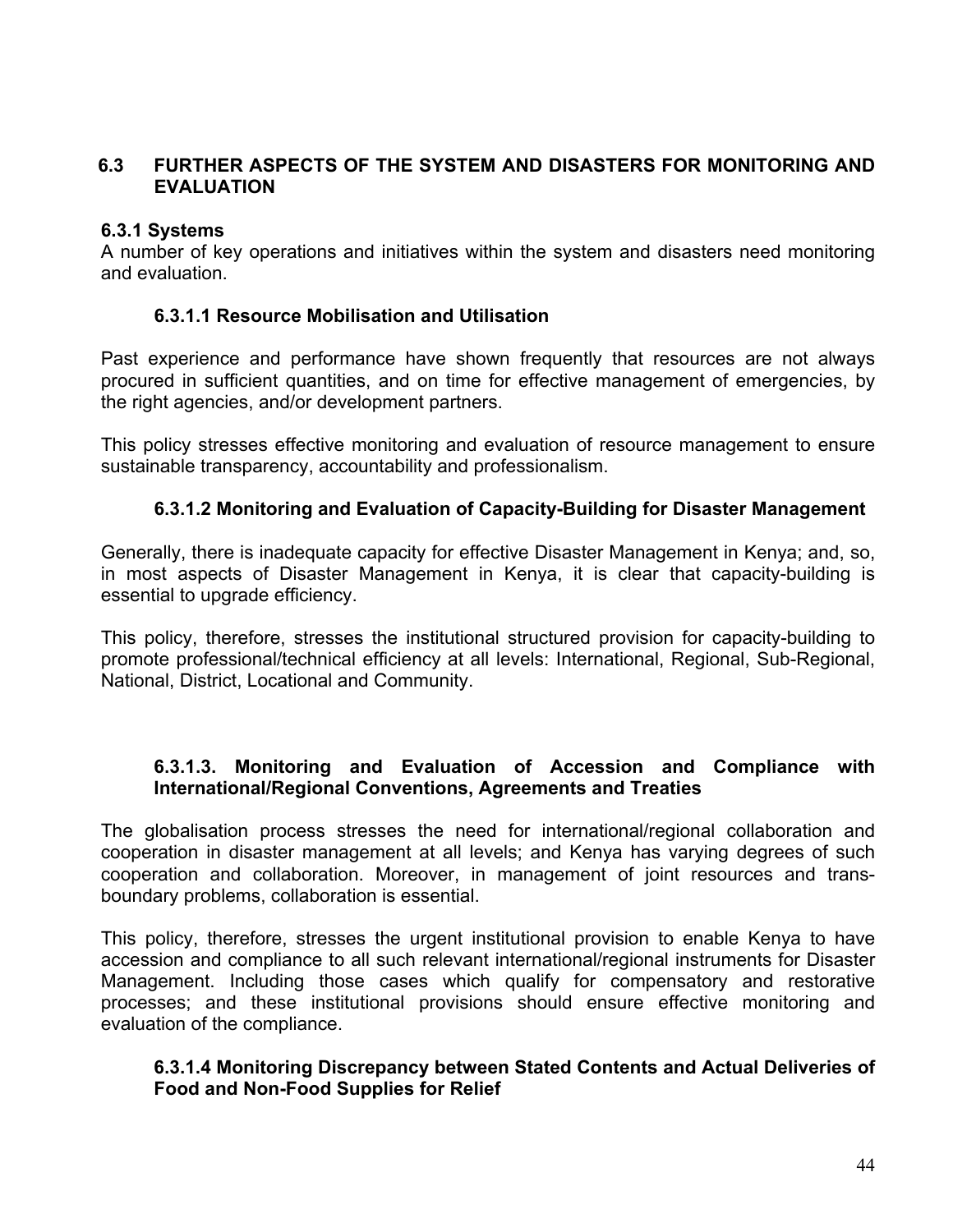It has been repeatedly noted that stated contents of containers as they were dispatched are not necessarily the same as what is delivered. This way, duty is paid for the wrong contents or for expired goods, of no use to the expectant recipients. Similarly, relief goods may arrive at the port of delivery for transmission to the affected communities in the interior; but bureaucracy and procrastination may delay release and delivery for weeks, while the disaster deepens.

This policy, therefore, provides for dedicated monitoring and evaluation of relief goods and supplies; and for ensuring urgent, timely, and efficient distribution of relief supplies.

## **6.3.1.5. Monitoring and Evaluation of Communication and Feed-back Systems**

For effective Disaster Management, a wide range of information systems will be essentially accessed, analysed and utilised to plan and manage the operations. This range of information will come from all levels, sectors, stakeholders and agencies.

This policy provides for the establishment of an institutional structure, such as a resource management centre, to facilitate monitoring and evaluation of an effective network of communication channels to ensure productive communication among all partners and levels for the DM.

#### **6.3.2. Monitoring for Effective Coordination and Mainstreamed Responsibilities**

There shall always be need to monitor the effectiveness with which mainstreamed responsibilities are being implemented in sectoral ministries; but, especially, at times of **disasters and emergencies**, there is a critical need to **monitor and coordinate** information sharing, and operational responsibilities, guided by appropriate designated officials, from the Permanent Secretary downwards to the provincial, district, divisional and community levels. Complementarily, continuous bottom-up monitoring from the communities and divisions informs the whole system, and improves the two-way flow of command and reception for coordination of operational disaster management.

## **6.3.2.1 Monitoring and Evaluation of Disasters**

All aspects of the disaster profile and cycle need systematic and dedicated monitoring, evaluation and attendant research.

#### **6.3.2.2 Monitoring and Evaluation of Food Insecurity**

Whereas National and Sub-National agencies exist to keep watch over food insecurity, especially in the ASALs, and whereas the relief supplies come from International, UN, National and other humanitarian agencies, this approach has been found to cause a progressive dependency syndrome.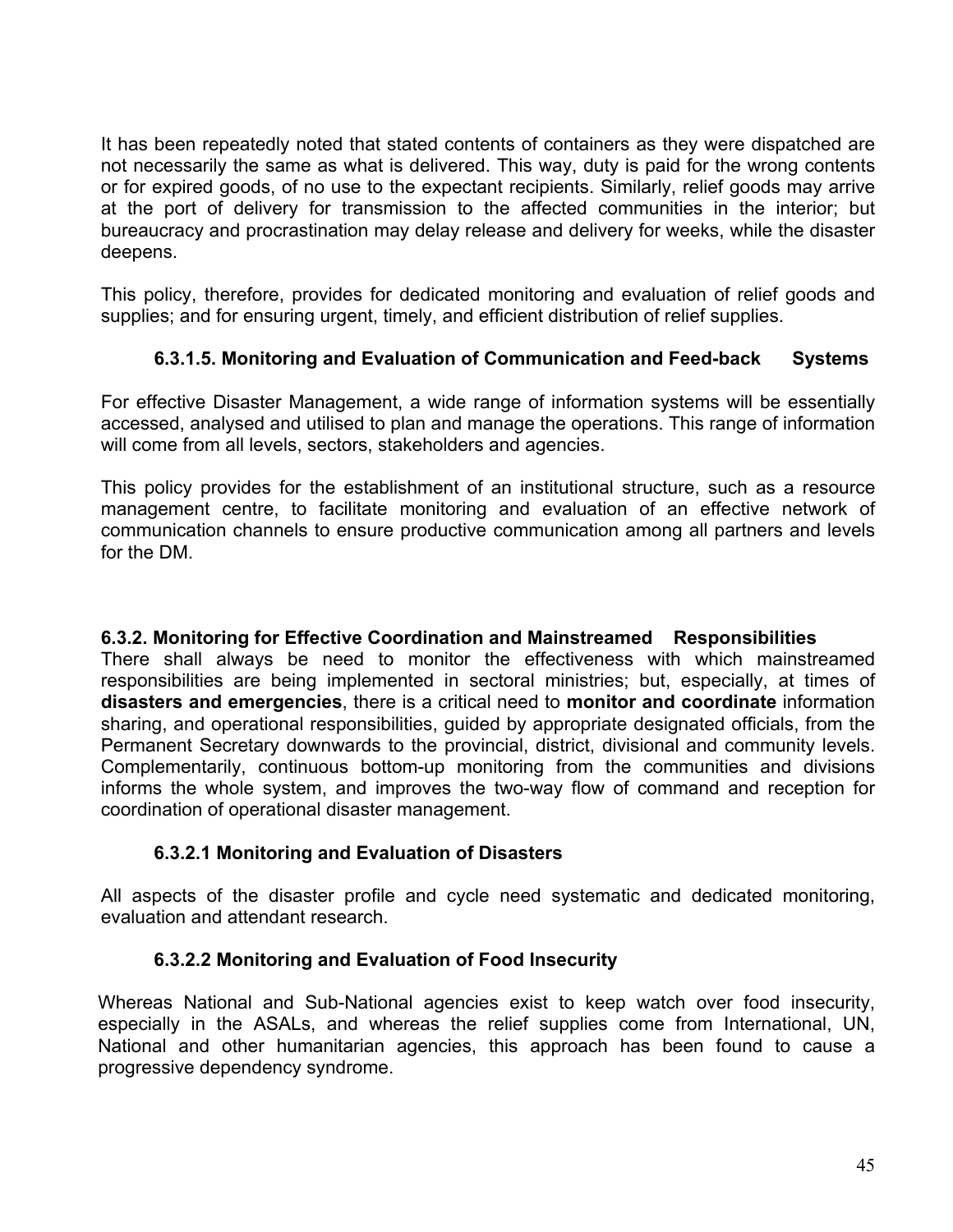This policy, therefore, provides for dedicated monitoring and evaluation of the food insecurity situation in the whole country, especially, in the drought- and flood-prone areas. Furthermore, this policy stresses collaborative Monitoring and Evaluation of evolution of alternative incomegeneration and food production in the ASALs, and of strengthening the Permanent National Food Reserve.

## **6.3.2.3 Monitoring and Evaluation of Geologic Disasters**

Existence of the Great Rift Valley within Kenya, plus the string of extinct and dormant volcanoes from North to South and East to West, as well as the continuous small-scale tremors throughout the year, indicate that Kenya is highly predisposed to earthquakes and volcanoes. In addition, at least once every two years there is a moderate-scale earthquake in Kenya and Eastern Africa, let alone reactivation of some volcanoes. Finally, ocean- based tsunamis have become a problem in Kenya. So far, in Kenya, institutional monitoring and records for geologic disasters are very inadequate.

This policy makes for institutional provision to ensure systematic and continuous monitoring and evaluation and appropriate research on the seismic system and volcano-logy of Eastern Africa (in general) and of Kenya (in particular) deliberately to enhance effective management of geologic disasters. Furthermore, this policy makes provisions to encourage achievement of International networking and collaborative cooperation with similar geologic, disaster and seismic monitoring/ evaluation and research systems in the world to enhance effective management of geologic disasters.

## **6.3.2.4 Monitoring and Evaluation of Socio-Cultural, Economic and Politically- Motivated Conflicts**

Owing to recurrent food insecurity and increased unsustainability of livelihoods, particularly in the ASALs; and owing to recurrent droughts which exacerbate insufficient availability of water, grazing and other livestock-support resources, there are often cross-cultural, inter-ethnic, and trans-boundary clashes. Furthermore, in recent times, politically- motivated differences have also generated similar or more intense conflicts. Finally, as the Climate Change intensifies, available livelihoods will be reduced and the natural resource base will be negatively impacted, so that consequently, conflicts will escalate.

This policy stresses institutional and operational provision to ensure effective monitoring and evaluation of the disaster profiles in Kenya, especially, in the ASALs, to ensure a permanent and balanced solution of the resource issues; to ensure that Early Warning Systems give accurate signals to avoid a repeat of the disaster cycles; and to ensure systematic, professional and monitored management of affected persons in all disaster phases - relief, repatriation, rehabilitation, resettlement and recovery.

#### **6.3.2.5 Monitoring and Evaluation of Climate Change and Other Cross-Cutting Issues**

An increasing number of cross-cutting issues are gaining escalating importance in changing the complex disaster picture in Kenya, and making a predictable DM future very difficult. Each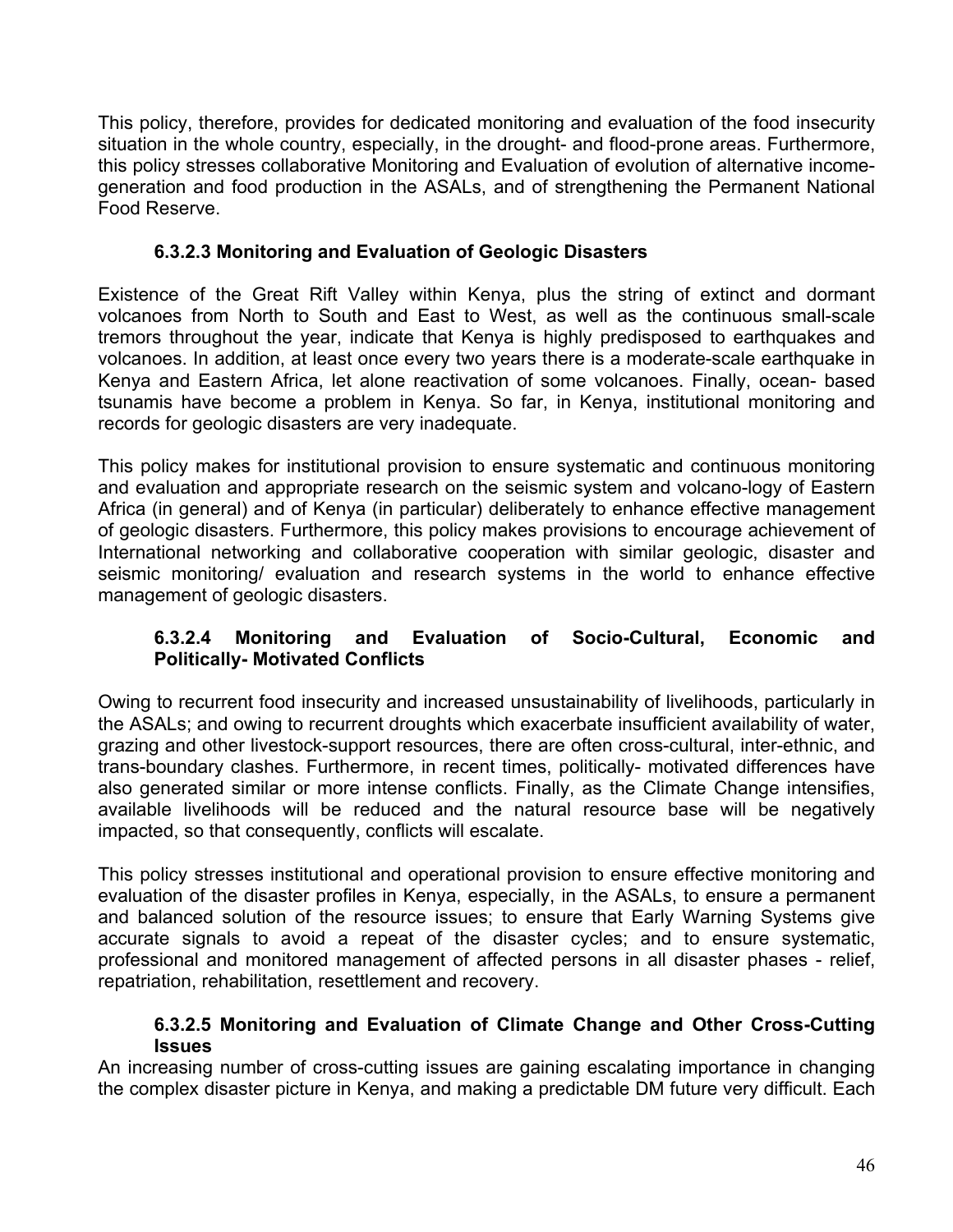of these issues should be carefully monitored, evaluated, and analysed for the strategic proactive planning of DRR, as well as in the conventional management of the disaster cycle. The issues include: Climate Change, poverty, the multi-facetted inter-ethnic and political conflicts, HIV/AIDS pandemic, the rapid overall environmental change, excessive rapid population growth and urbanization dynamics, the complex gender issues (affecting both women and children), the challenged and the elderly, trade imbalances and resource depletion.

This policy will provide for achievement of these goals.

#### **6.3.2.6 Monitoring and Evaluation of DM Research, Education, Training, and Capacity-Building**

For DM to succeed, a continuous supply of adequate technical and professional personnel is essential. Sensitization, awareness creation and functional literacy are essential also for the whole public, especially at the community level; and finally, continuous research in all these fields and data base management is a must for success.

This policy will provide for the attainment of these goals.

## **6.3.2.7 Monitoring and Evaluation of a Multiple Hazard/Disaster Occurrence**

Any part of Kenya can experience one or more disasters at the same time but, especially, in the five disaster-prone sub-regions (Coastlands, Lake Victoria Lowlands, Central Rift, Mount Kenya and the ASALs) of Kenya there is a high probability of several hazards or disasters occurring located simultaneously or in quick succession, with the various phases of their respective cycles integrating and synergising, making it difficult to monitor, evaluate and assess the impacts for effective management of the DM.

Early Warning concerns all disasters and hazards possible in one place. EWS guides insight into the possibility of multiple occurrences of disasters at the same time or in quick succession in a given place. Application of EWS information should lead to appropriate information, preparedness and integrated response to the disasters. Specific EWS include; conflict-related early warning, flood early warning, seismic early warning and drought early warning.

This policy provides for institutional/operational framework to facilitate the disintegrated monitoring and evaluation of each disaster, within the multiple occurrences while recognising the synergistic components for effective management of the whole disaster complex.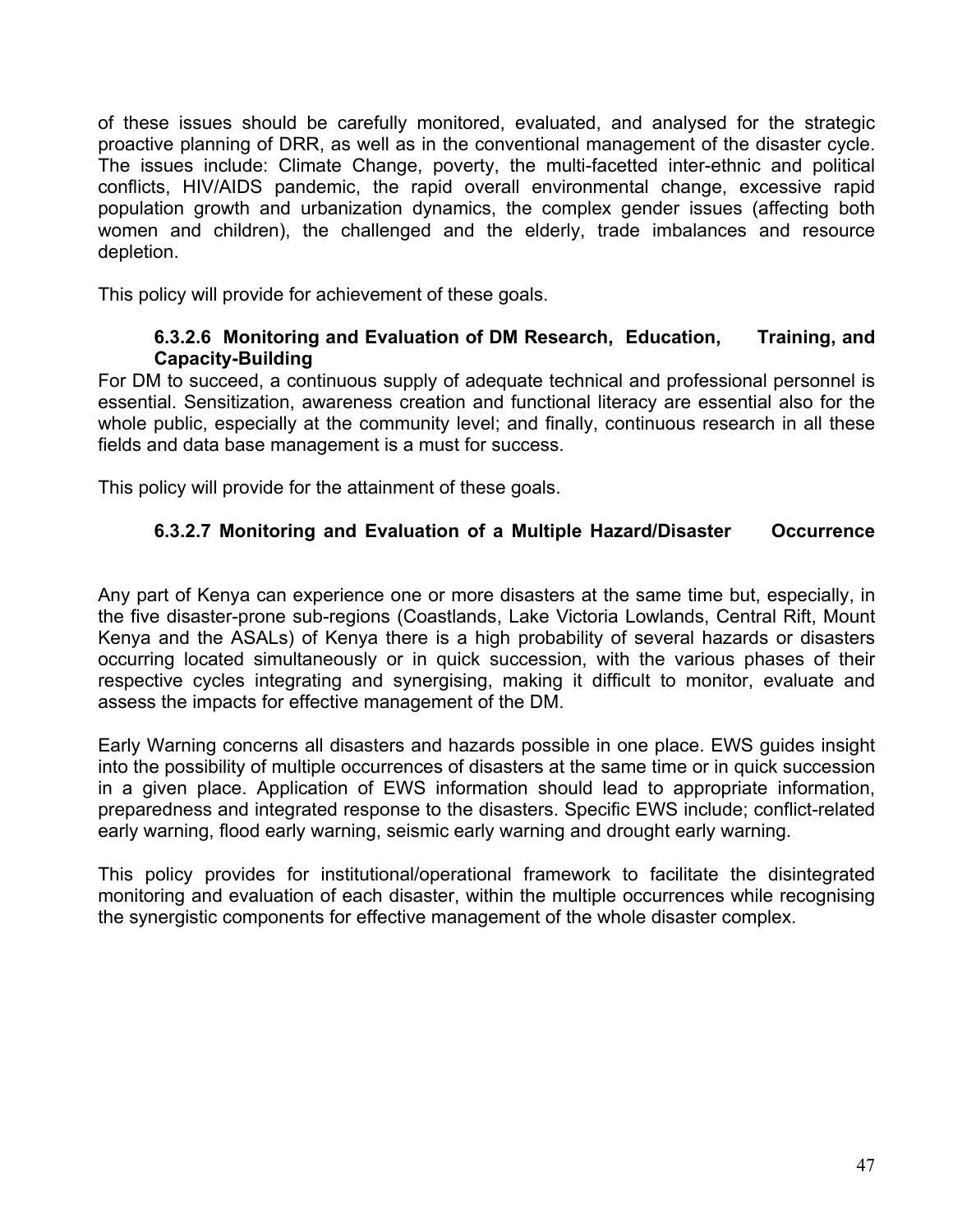### **CHAPTER 7: CONCLUSION: EFFECT OF POLICY, LEGISLATIVE, AND INSTITUTIONAL FRAMEWORKS ON DISASTER MANAGEMENT SYSTEMS IN KENYA**

The all-inclusive process of formulation of this document for guiding and controlling systematic management of disasters in Kenya has been the collaborative participatory contribution from Government sources, Development Partners, and other stakeholders. The next planned step of the policy-making process shall be to incorporate the viewpoints from the District Disaster Management Committees (DDMCs) from all the Provinces, as well as the respective critiques from the higher echelons of the Kenyan society (the National Platform for Disaster Risk Reduction, Members of Parliament and the top leadership).

As it is, this document is sufficiently inclusive and **focussed to facilitate the possibility of strategic planning for systematic Disaster Management**, as well as for **contingency planning** at District, Divisional and lower levels against all emergencies, **pro-actively** (for preparedness, prevention and mitigation) and **responsively** (for response, relief, repatriation, rehabilitation, reconstruction, the whole way to recovery in the full Disaster Cycle). This policy document provides for systematic Monitoring and Evaluation of the whole Disaster Management System, as well as the management of every disaster occurrence.

This policy recognises the **urgency to provide for effective management of the escalating diversity, intensity, frequency and scale of adverse impacts** of individual and collective, convergent disasters which already visit Kenya or will soon do so. In particular, the policy points out the effects of the following disaster-causing factors on Disaster Management: **Climate Change** (CC); the **rapid population growth** combined with rapid **rural-urban migration** and **excessive growth of populations in the unplanned informal urban settlements**; the **stubborn insistence of poverty everywhere**; and the recent reappearance of enhanced **resource- based, inter-ethnic and cross-cultural conflicts, refuelled by politically- motivated high-scale human conflicts**. **Resolution and effective management of these disasters is critical in the forthcoming planned strategic National Disaster Management system at all levels, pro-actively and responsively.** This policy must provide for this type of **visionary and informed** Disaster Management.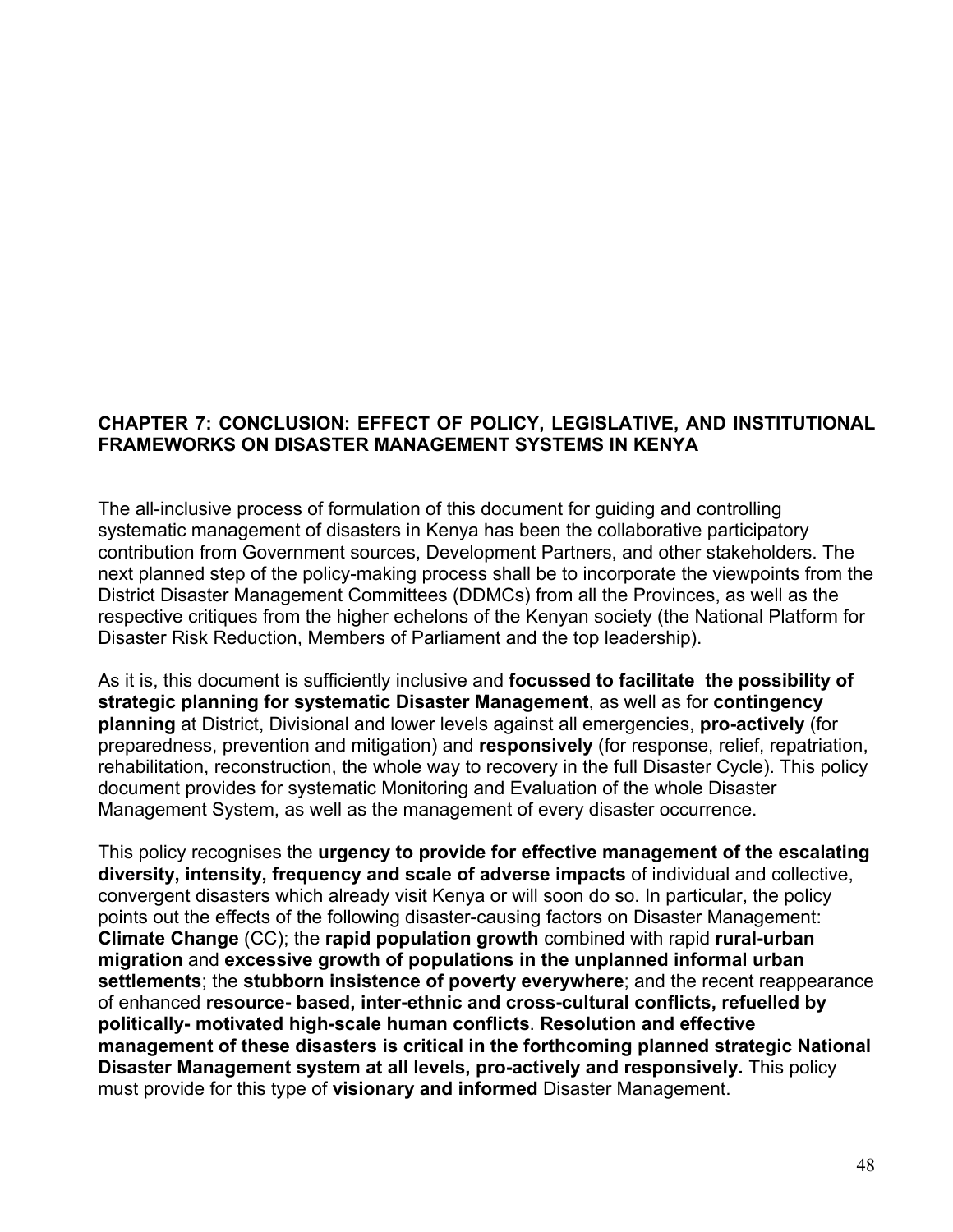Most important, this policy provides for enactment of an enabling comprehensive legislative framework which lays down the **legal foundation for collaborative partnership in institutional participatory management of disasters**, including mobilisation of the essential wide range of resources (financial, material, technological, professional and technical, human and infrastructural) necessary for management of all disasters. Likewise, this policy provides for **continuous** 

**monitoring, evaluation, analysis, research, storage and application** of an effective database for management of disasters at all levels, National, District, Divisional and Community levels. Significantly, this policy provides **for placement of essential linkages between Kenya and all other levels** (international, regional, and sub-regional) for the management of disasters. Not of least importance is provision for Kenya to **ratify, domesticate and implement essential instruments** (conventions, agreements and treaties) for collaborative management of disasters and joint resources at all levels, for example, that of Lake Victoria.

This policy provides for a fundamental basis to **continually upgrade the growing list of Early Warning Systems, driven by mobilisation, evaluation, applied research, analysis and international networking for information management and application**. Within this continual upgrading of capability, Government will set up a **parastatal agency**, currently called the **National Disaster Management Agency (NADIMA).** Its responsibility will include a continual **coordination of mainstreamed responsibilities and activities related to Disaster Management in every Sectoral Ministry** and stakeholder institution, down to the community level. This agency **will apply the coordinating capability of six Directorates**, as well as the additional capability from the Ministry responsible for Disaster Management (via a **National Resource Centre and an Institution for DM Education, Training and Capacity Building**). All this is designed to upgrade the quality and numbers of available technical and professional man-power and human resources for effective Disaster Management.

Additionally, a key approach, through this policy, for a **continually up-graded Disaster Management system**, is the *creation of a progressively environmentally-aware, disaster-literate and functionally-educated Kenyan community,* capable of attaining the **status of a safe, resilient and sustainable society.** This policy effort providing for a **continuous process of up-grading the overall national capability at all levels for effective Disaster Management is to be attained by systematically mainstreaming Disaster Management Education, Training and Capacity Building through formal education** in schools, colleges and universities, **as well as through other technical/professional training institutions** (including, medical training colleges, wildlife and fisheries colleges, agricultural institutes, village polytechnics, higher polytechnics, National Youth Service centres, and the training colleges for the uniformed forces). Lastly, there shall be continuous **awareness creation, sensitisation and functional literacy campaign among the general public** geared toward the same effective Disaster Management.

All told, this **policy document is complete**, already in its final preparatory stages, and can be **assessed and applied for important decision-making** to promote rapid laying down of **legislative foundations and institutional management structure** to fast-track the **catalysis**